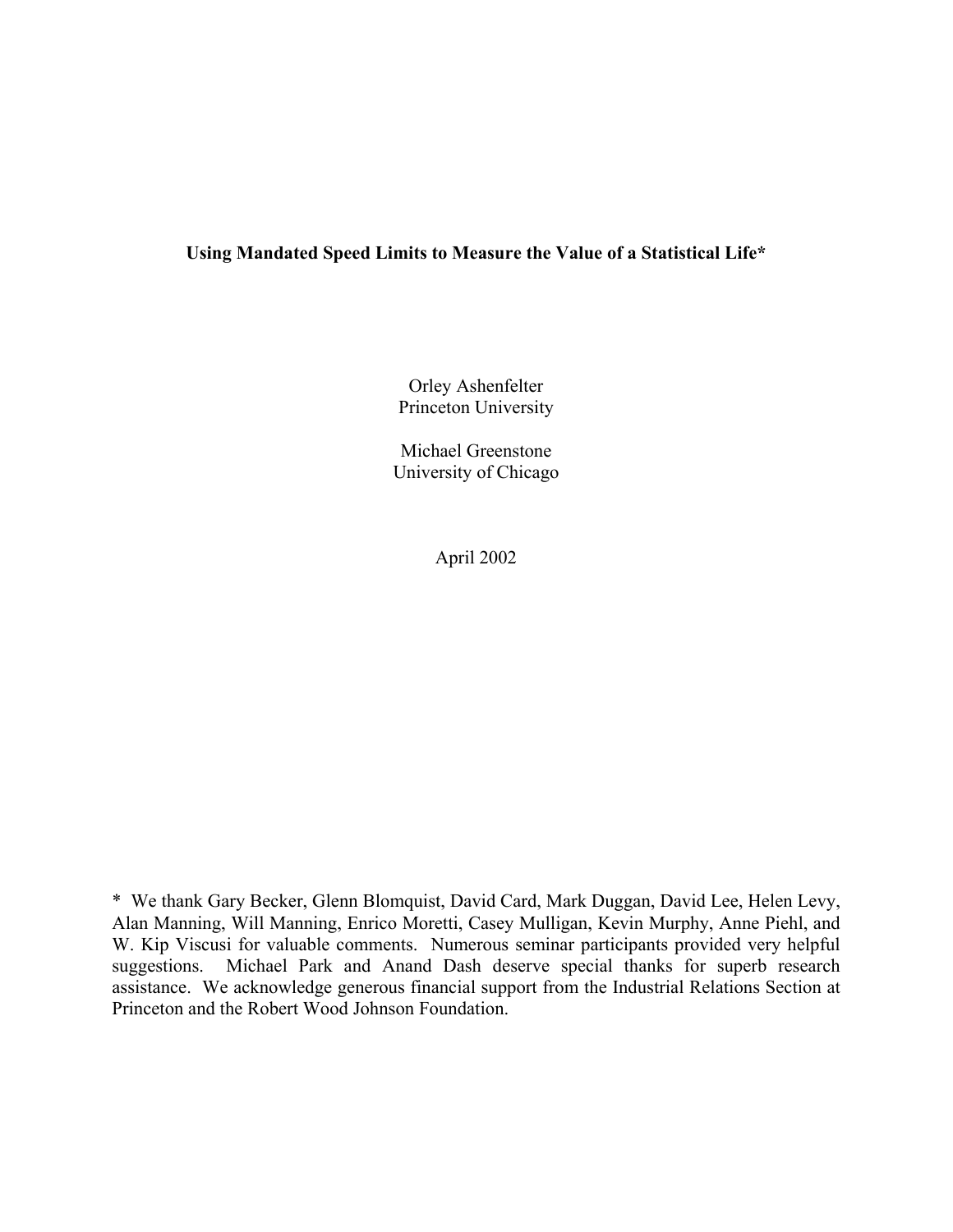## **Using Mandated Speed Limits to Measure the Value of a Statistical Life**

#### **ABSTRACT**

In 1987 the federal government permitted states to raise the speed limit on their rural interstate roads, but not on their urban interstate roads, from 55 mph to 65 mph for the first time in over a decade. Since the states that adopted the higher speed limit must have valued the travel hours they saved more than the fatalities incurred, this experiment provides a way to estimate an upper bound on the public's willingness to trade off wealth for a change in the probability of death. We find that the 65 mph limit increased speeds by approximately 3.5% (i.e., 2 mph), and increased fatality rates by roughly 35%. In the 21 states that raised the speed limit and for whom we have complete data, the estimates suggest that about 125,000 hours were saved per lost life. Valuing the time saved at the average hourly wage implies that adopting states were willing to accept risks that resulted in a savings of \$1.54 million (1997\$) per fatality, with a sampling error that might be around one-third this value. Since this estimate is an upper bound of the value of a statistical life (VSL), we set out a simple structural model that is identified by variability across the states in the probability of the adoption of increased speed limits to recover the VSL. The empirical implementation of this model produces estimates of the VSL that are generally smaller than \$1.54 million, but these estimates are very imprecise.

Orley Ashenfelter Michael Greenstone Industrial Relations Section Department of Economics Princeton University University University of Chicago Firestone Library 1126 E. 59<sup>th</sup> Street Princeton, NJ 08544-2098 Chicago, IL 60637 and NBER and NBER

[c6789@alfa.princeton.edu](mailto:c6789@alfa.princeton.edu) [mgreenst@midway.uchicago.edu](mailto:mgreenst@midway.uchicago.edu)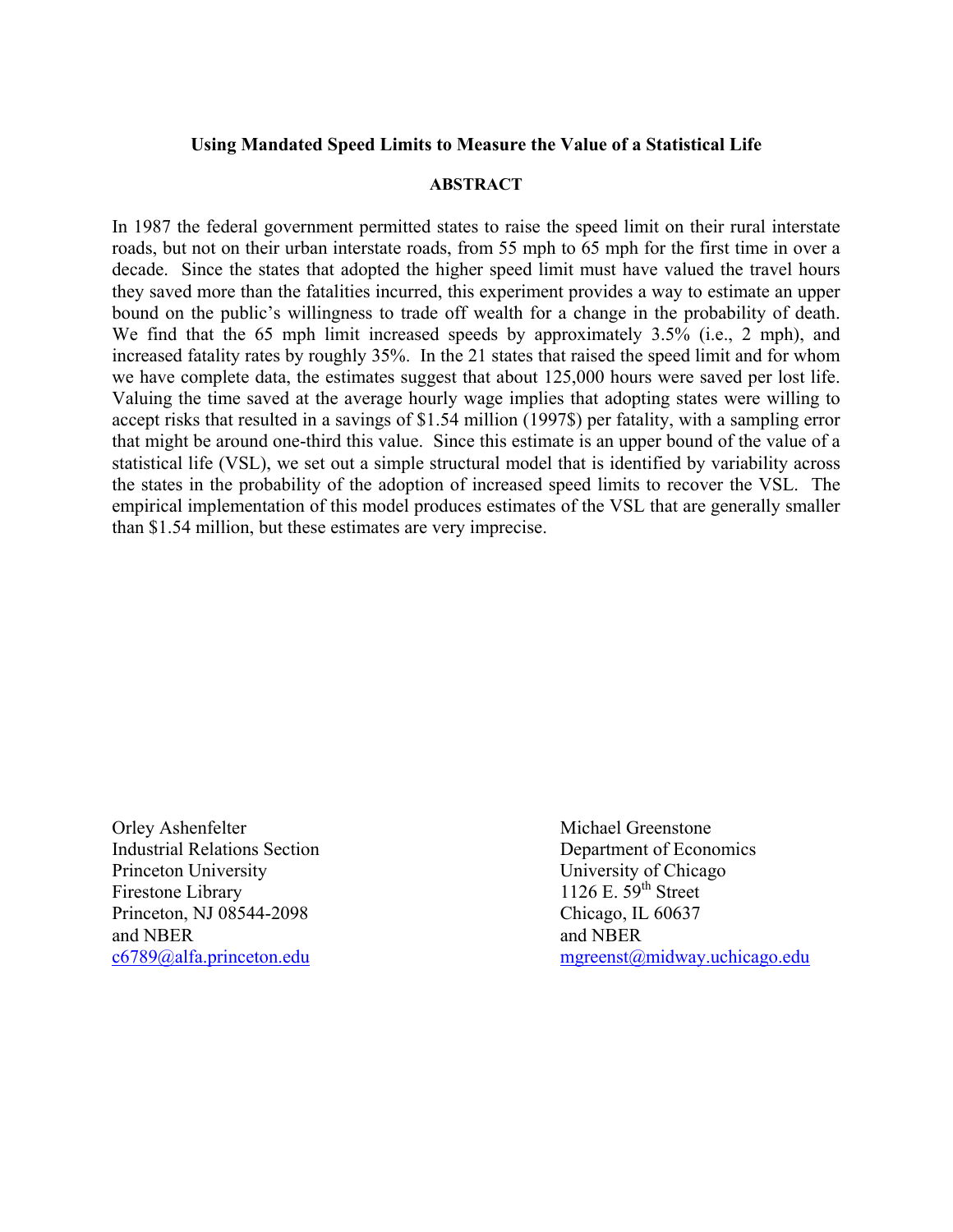Public choices about safety in a democratic society require estimates of the willingness of people to trade off wealth for a reduction in the probability of death. In this paper we exploit a novel opportunity to measure the revealed preferences for safety risks from public choices about speed limits. The idea is to measure the value of the time saved per incremental fatality that results from the voluntary adoption of an increased speed limit. Since adopters must have valued the time saved by greater speeds more than the fatalities created, this ratio provides a convincing and credible upper bound on the value of a statistical life (VSL).

 Although there have been a number of creative attempts designed to estimate the value of a statistical life,<sup>[1](#page-2-0)</sup> there have been few opportunities to obtain estimates based on the public's willingness to accept an exogenous and known safety risk. Our analysis exploits the opportunity that the federal government gave the states in 1987 to choose a speed limit for rural interstate highways that was higher than the uniform national maximum speed limit then in existence. This remarkable experiment led 40 of the 47 states that have rural interstate highways to adopt 65 mile per hour (mph) speed limits on them, while the remaining 7 states retained 55 mph speed limits.

 This institutional change permits us to address several conceptual problems that have plagued previous attempts to estimate the value of a statistical life. First, the earliest estimates of the value of a statistical life were based on hedonic wage equations that many observers acknowledge suffer from severe omitted variables biases.<sup>2</sup> The 1987 change in speed limits provides an exogenous change that avoids the difficulties inherent in making causal inferences with observational data on individuals' past optimizing decisions. Moreover, our estimates of the tradeoffs between the value of time saved and fatalities can be made both from comparisons of rural interstate highways across states that altered their speed limits with those that did not and from comparisons of rural interstates and other highways within states that adopted increased speeds. This statistical design provides many alternative estimates of the actual tradeoff between

<span id="page-2-0"></span><sup>&</sup>lt;sup>1</sup> For useful, detailed surveys see Viscusi (1993) and Blomquist (2001). Also see de Blaeij, et al. (2000) for a formal meta-analysis of the value of a statistical life from studies of road safety.

<span id="page-2-1"></span><sup>&</sup>lt;sup>2</sup> See especially Hersch (1998), who documents that for male blue collar workers injury risks are usually estimated as negatively related to wage rates, implying VSL estimates that are also negative. This finding is universally interpreted to result from the difficulty in properly specifying and measuring the key variables that enter wage equations.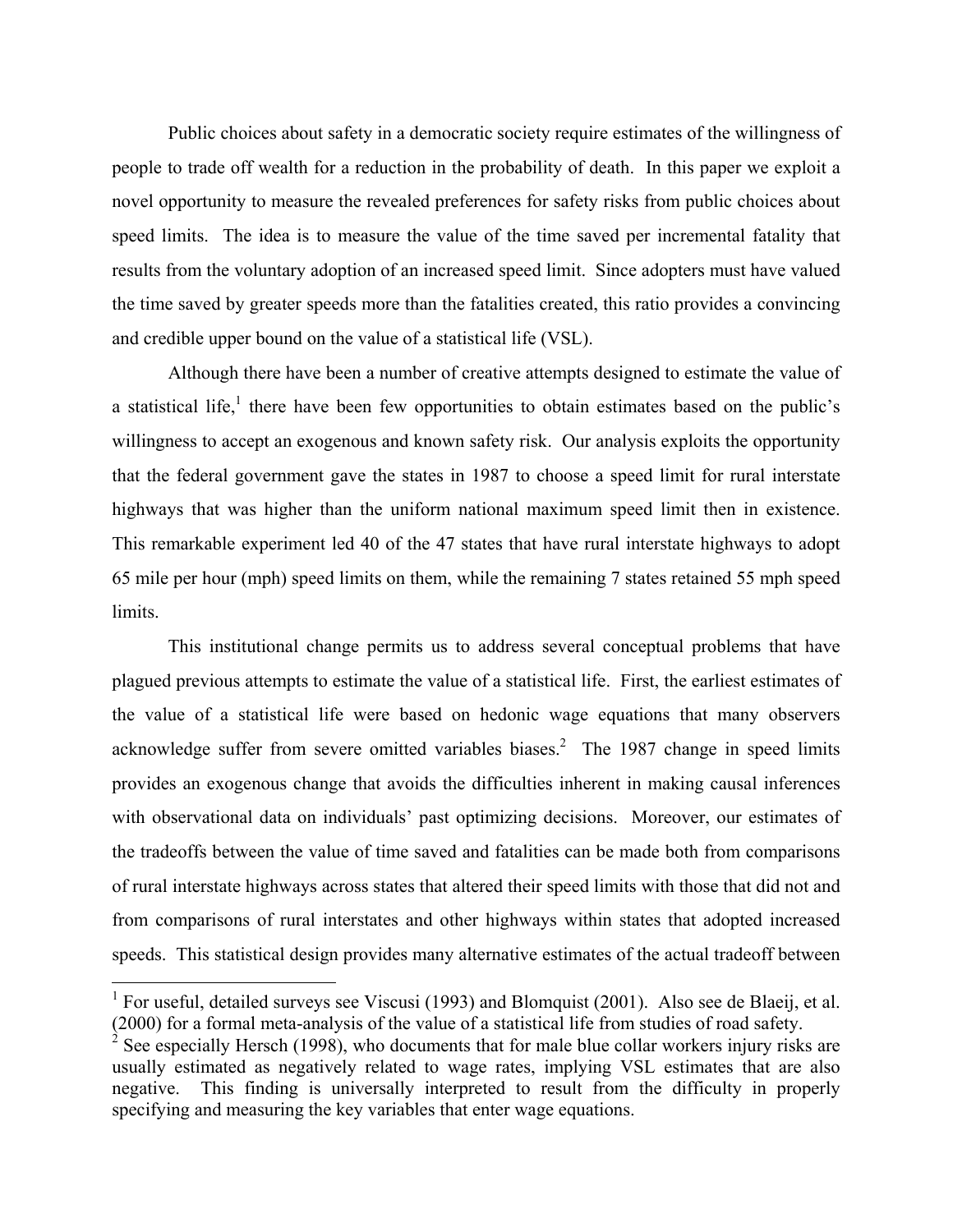the value of travel time and fatalities and thus provides many tests of the consistency of the estimates.

Second, many questions have been raised about the usefulness of studies of the value of a statistical life when the decision makers studied may be poorly informed about the relevant risks. We show that the relevant decision makers (i.e., state governments) were cognizant of the tradeoffs associated with a change in speed limits. Although this does not provide conclusive evidence that the participants in the decisions were well informed, it is certainly more plausible than is often the case.

Third, any VSL estimate that is based on the decisions of a third party (e.g., government policies) may not reflect the preferences of the group whose VSL is of interest. For example, federal regulatory agencies, such as the Environmental Protection Agency and Federal Aviation Administration, regularly assess prospective safety projects. Since the benefits and costs of these regulations are borne by entirely different groups, the agency's decisions may be seriously distorted by the inevitable political process by which they are determined. It seems likely that the substantial heterogeneity both across and within the cost per life saved in enacted safety projects shown by Viscusi (2000) reflects these problems. Speed limit regulations, however, provide benefits (reduced travel time) and costs (fatality risk) to precisely the same people, so that appeals to a simple model of the typical voter are far more plausible in this context.

Finally, in studies of safety risks in the market place it is inevitably the VSL of a selected group of individuals that place a low valuation on increased risks that is measured, since they will be the marginal adopters. These individuals' VSL will rarely be the appropriate one for evaluating policies that affect a broader cross-section of the population. In contrast, this paper presents a simple individual-level behavioral model that predicts that the median voter's/driver's preferences determine which states adopt the higher limit. We provide evidence that is consistent with this behavioral interpretation of the results.

Our empirical results indicate that among states that adopted increased speed limits on their rural interstates, average speeds increased by approximately 3.5% (i.e., 2 mph) while fatality rates increased by roughly 35%. In the 21 states that raised the speed limit and for whom we have complete data, the estimates suggest that there were an additional 45 million hours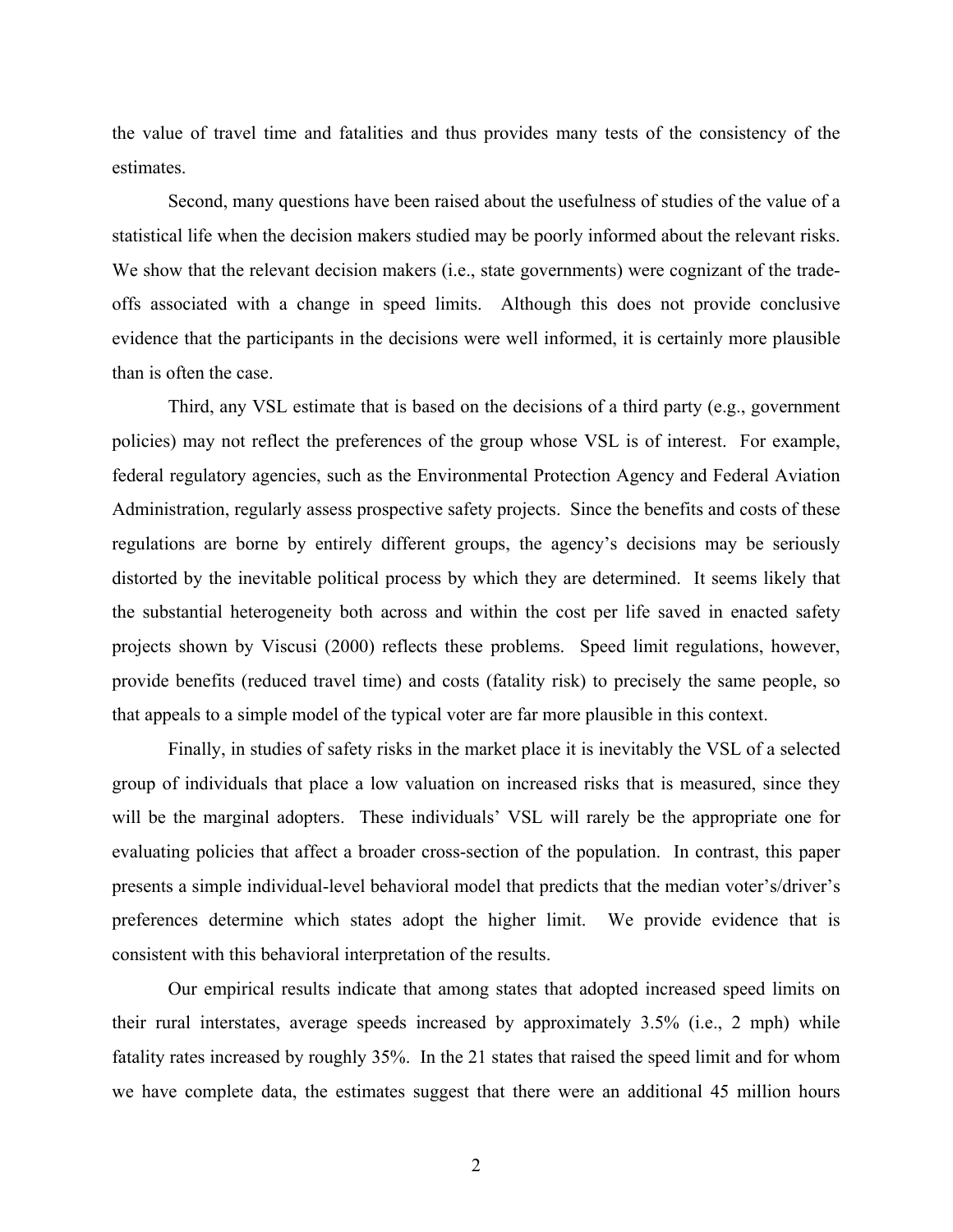saved and 360 lives lost annually, which translate into 125,000 hours per life. These two effects are estimated reasonably precisely and the key inferences are similar across many different specifications.

Valuing the time saved from increased speeds at the average hourly wage implies that adopting states were willing to accept risks that resulted in a saving of \$1.54 million (1997\$) per fatality. Since this figure is the value of time saved per marginal fatality among states adopting higher speed limits, it provides an upper bound on the VSL in the adopting states. We set out a simple structural model that is identified by variability across the states in the probability of the adoption of increased speed limits to recover the VSL. The empirical implementation of this model produces estimates of the VSL that are generally smaller than \$1.54 million, but these estimates are very imprecise.

The plan of the paper is as follows: Section I sets out the conceptual rationale for a simple econometric model that may be used to estimate the tradeoff between risk and wealth. Section II provides a brief history of speed limits and describes how the 1987 law can be used to estimate the VSL. Section III describes the data sources, presents the key descriptive statistics, and reports the unadjusted estimates of the effects of the 65 mph speed limit on fatalities and speeds. Section IV lays out the econometric framework for a structural model of safety decisions. Section V presents our estimates of the value of time saved per marginal fatality, while Section VI reports on our efforts to obtain an estimate of the value of a statistical life. Finally, a discussion of the primary results and some of their major limitations in Section VII is followed by a brief conclusion.

### **I. Conceptual Framework**

In order to see how empirical estimates of the effect of speed limits on speeds and fatalities provide a way to quantify the revealed preferences of the median driver/voter for safety, it is useful to set up a simple explicit model of behavior

### A. Selecting an Optimal Speed

The first order effect of traveling at a higher speed is a change in travel times for each mile traveled by each driver and a corresponding change in the likelihood of a fatality. This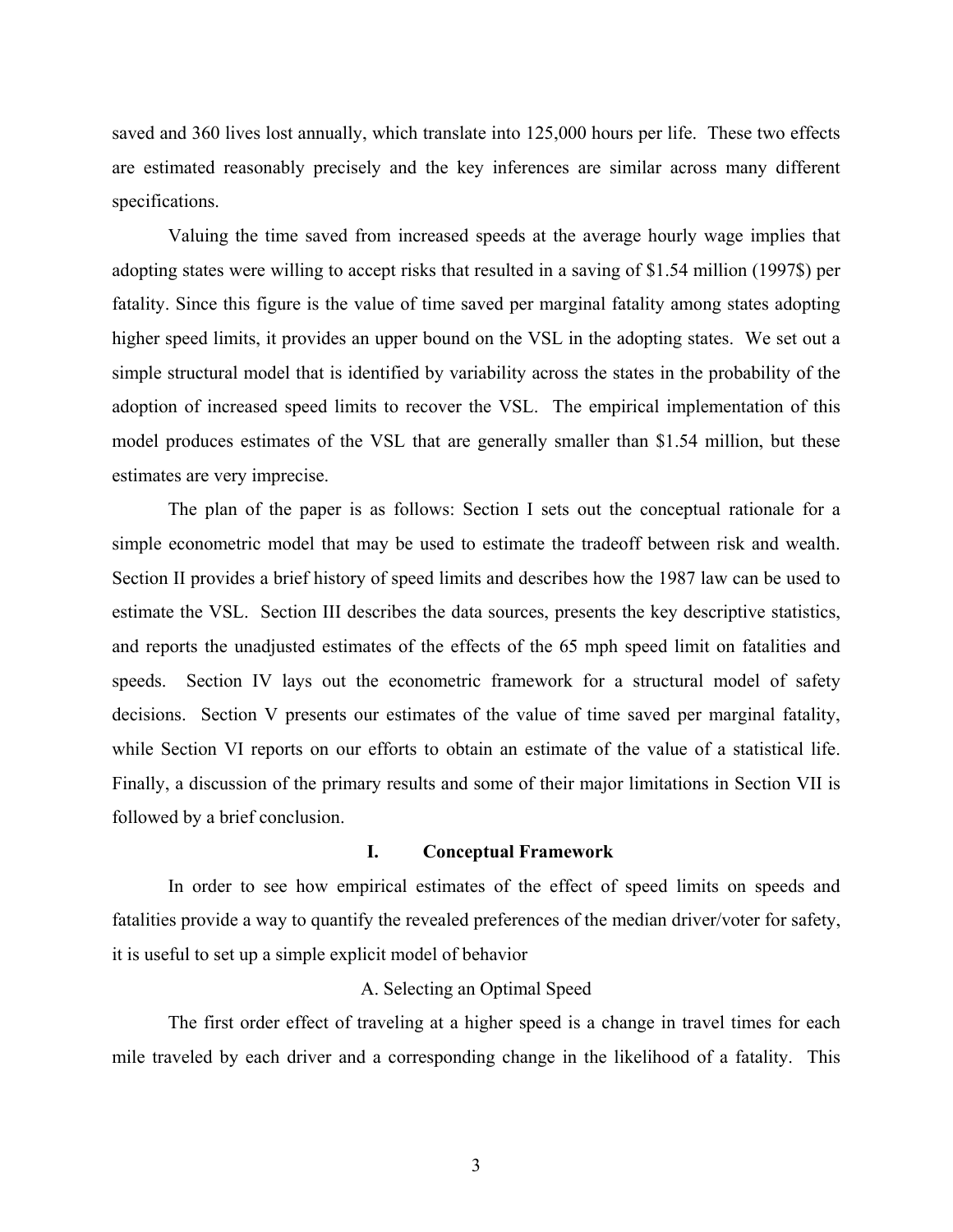ignores the altered costs of fuel and other driving costs from altered speeds. These incremental costs, as noted by Ghosh, Lees, and Seal (1975), are very small compared to the time costs.

To provide a dollar measure of the value of life, it is necessary to provide a dollar value to the benefits of travel. To do this write h for the hours spent traveling m miles so that  $(h/m)$  =  $(1/s)$  is the average hours required to travel m miles per driver.  $(h/m)$  is, of course, the reciprocal of the average speed (s) on the road. If the cost of an hour of time spent traveling is w, then the average cost of a mile of travel time per driver is

$$
(1) \t c = w(h/m).
$$

c is also a measure of the value of a mile spent traveling. After all, if a mile of travel were not worth at least c, it would not be undertaken.

The appropriate way to measure the cost of time can be controversial. For most workers, however, a natural measure of the value (or cost) of their time is their wage rate. In the empirical work reported below, we use the mean wage rate in adopting states as a measure of the value of time, but our primary measurement methods do not depend on this assumption and other values may be used where appropriate. For some cases, it may be thought that a value less than the wage rate is appropriate.<sup>[3](#page-5-0)</sup> Virtually any measure of the cost of a worker's time, however, will be closely linked to a worker's wage.

Selecting a speed balances the desire to reduce the cost (c) of travel time by increasing speed (s) against the risks of increased fatalities that may exist from greater speeds. The full costs of travel are then

(2)  $g = g(c, f(c/w)),$ 

where  $g_1 > 0$ ,  $g_2 > 0$ , and  $f = (F/m)$  is fatalities (F) per mile and the function  $f(c/w) = f(h/m) =$  $f(1/s)$ , with  $f' < 0$ , indicates how fatalities increase with speeds.<sup>[4](#page-5-1)</sup>

<span id="page-5-0"></span><sup>&</sup>lt;sup>3</sup> See Beesley (1965), Lee and Dalvi (1971), Domencich and McFadden (1975), Deacon and Sonstelie (1985), and Waters (1996).

<span id="page-5-1"></span><sup>&</sup>lt;sup>4</sup> This model is based on the assumption that vehicle miles traveled are fixed and independent of speed limits. It is a straightforward matter to extend the model to include the value of miles traveled as a separate component of welfare. Moreover, the evidence available is consistent with this approach. Greenstone (2002) uses data from 1982-90 and finds that vehicle miles of travel on rural interstates did not increase in states that adopted the 65 mph speed limit. We extended this analysis to the length of our sample (1982-93) and reach a similar conclusion (the results are available upon request).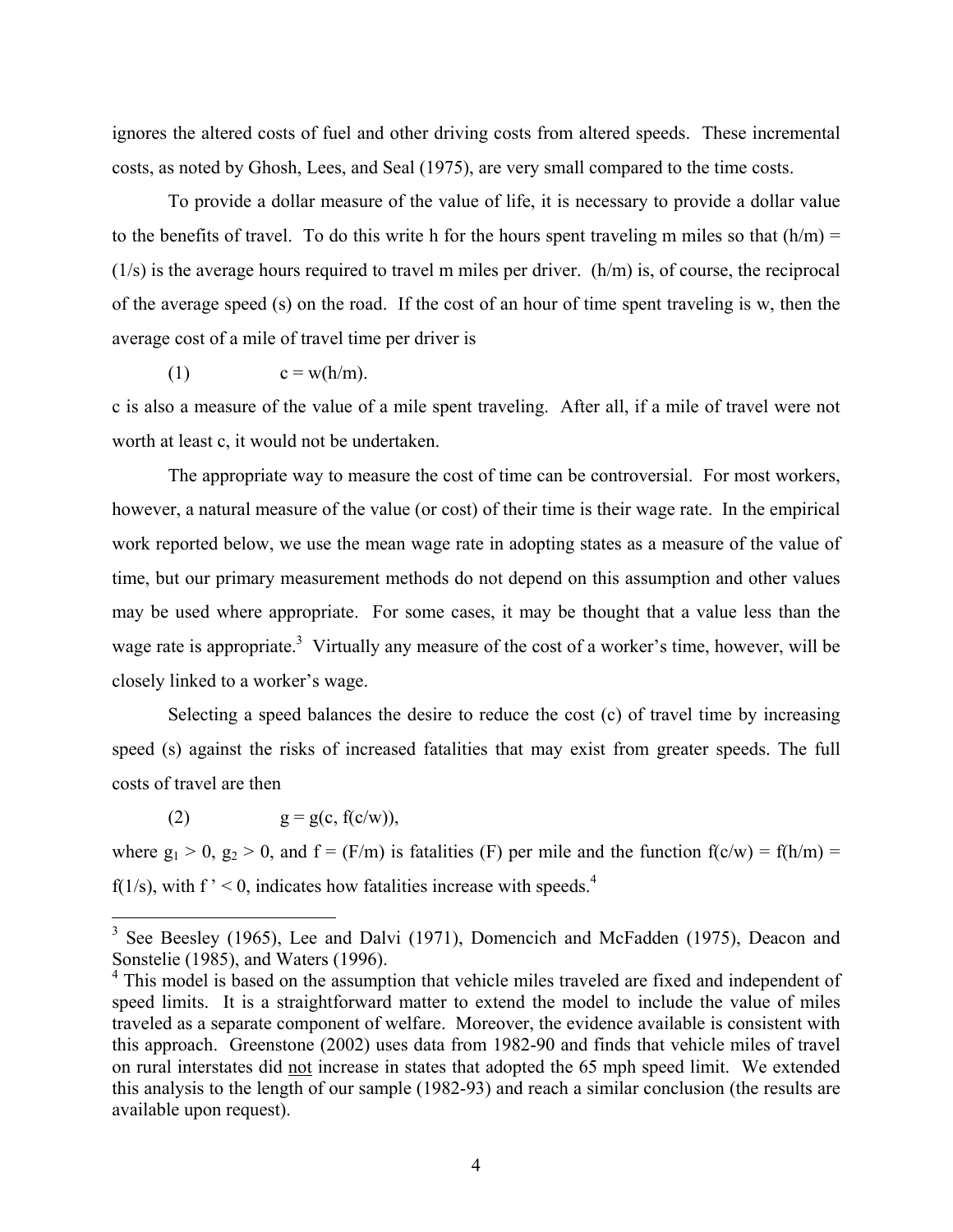The effect of a decrease in travel time on the total costs of travel time per mile is

(3) 
$$
dg/d(h/m) = g_1 w + g_2 f'
$$
.

At low levels of speed, increases in speed presumably reduce time costs  $(g_1w)$  by more than the increased accident costs  $(g_2f)$ . Thus, a small increase in speed, ds, that leads to a decrease in travel time of dh and an increase in fatalities of df is desirable if -  $g_1wdh > g_2df$ , which is satisfied when

(4)  $-w(dh/df) > (g_2/g_1).$ 

The speed that minimizes the full time and accident costs of travel, if it exists, satisfies

(5)  $V = -w/f' = (g_2/g_1) \equiv V^*$ .

When (5) is satisfied, the monetary value of the extra time saved per marginal fatality,  $V = w/f$ , is just equal to the rate of substitution between monetary travel costs and fatalities,  $V^* = (g_2/g_1)$ .

The rate of substitution between monetary travel time costs and fatalities,  $V^* = (g_2/g_1)$ , is often called the value of a statistical life.<sup>[5](#page-6-0)</sup> This interpretation is derived from the fact that increases in speeds that decrease the cost of travel time per incremental fatality by more (less) than V\* will decrease (increase) the full costs of travel. A driver who minimizes the full cost of travel would correspondingly increase (or decrease) speeds according to whether the monetary value of time saved per fatality were greater or less than  $(g_2/g_1)$ , the implied monetary value of a life.

### B. Optimal Speed Limits

The above discussion shows how an individual driver should determine his or her optimal speed, but it provides no rationale for the existence of speed limits. In fact, legally enforced speed limits are a result of the externality present because the probability of a fatality depends not only on a driver's own decision about the speed of travel, but also on the decisions of other drivers. The setting of a speed limit is, therefore, a political decision and this is widely recognized by traffic safety regulators. For example, an Indiana Department of Transportation report on speed limits concludes that:

> "Speed limits represent trade-offs between risk and travel time for a road class or specific highway section reflecting an appropriate balance between the societal [emphasis added] goals of safety and mobility. The

<span id="page-6-0"></span><sup>&</sup>lt;sup>5</sup> See especially Thaler and Rosen (1976) and Viscusi (1993).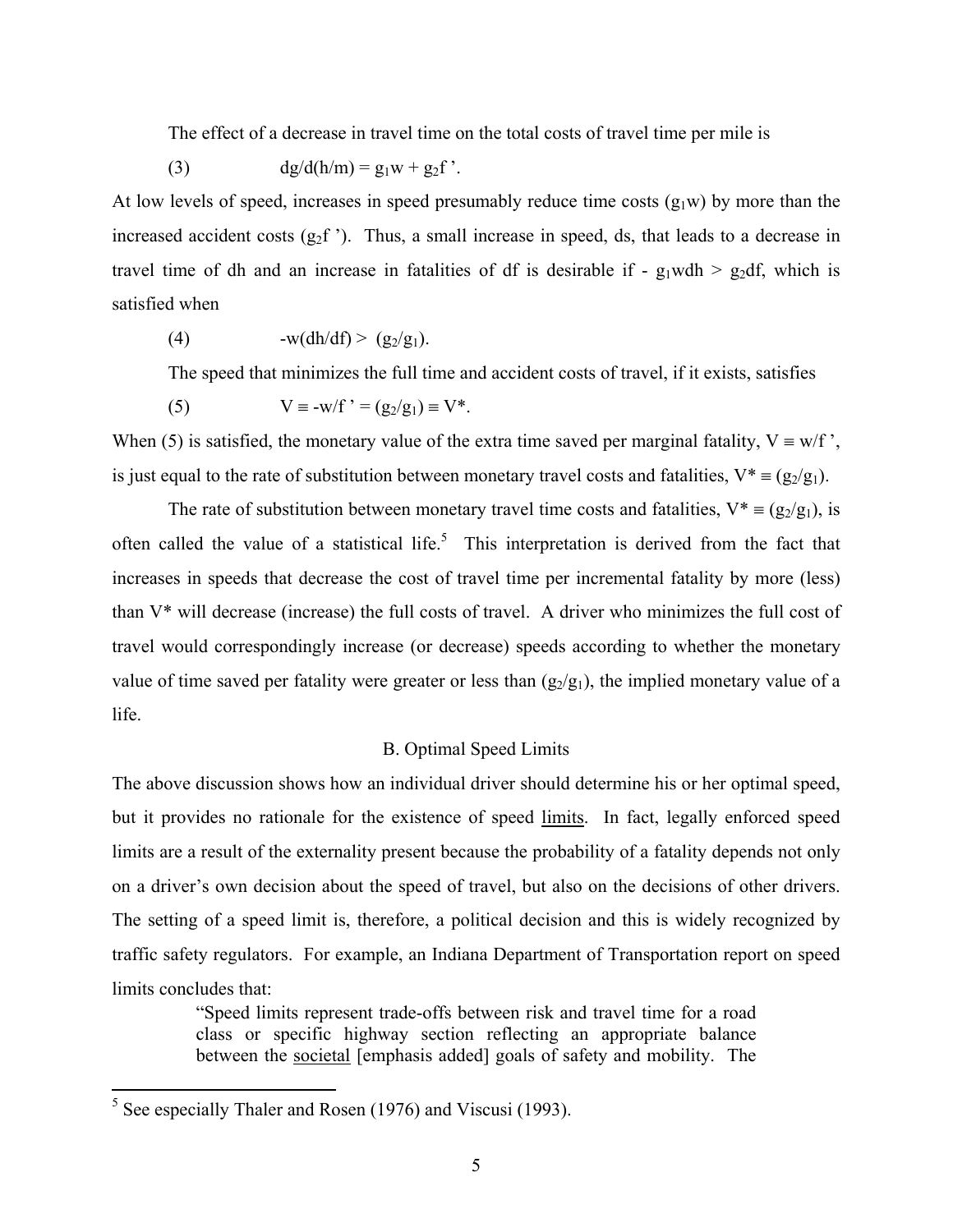process of setting speed limits is not merely a technical exercise. It involves value judgments and trade-offs that are in the arena of the political process" (Khan, Sinha, and McCarthy, 2000, p. 144).

It follows that the appropriate specification of equation (2) for individual i will depend on the speed limit (L) through its effect on the i<sup>th</sup> driver's speed, but also on the risk of a fatality resulting from other drivers' responses to L. This is denoted as

 $(2a)$  $i = g^{i} (c^{i}(L), f^{i} ((c/w)(L)),$ 

where  $c^{i}(L)$  indicates the effect of the speed limit on the i<sup>th</sup> driver's average cost of a mile traveled and  $f^{i}$  ((c/w)(L)) shows how the i<sup>th</sup> driver's probability of a fatality depends on the speed limit L (through the vector of speeds  $(c/w)(L)$ ). From the point of view of the i<sup>th</sup> driver, the optimal speed limit balances the decreased cost of a mile traveled against his or her increased fatality risk, which is satisfied when

.

(5a) 
$$
V^i \equiv -w^i/(df^i/dL) = (g^i{}_2/g^i{}_1) \equiv V^{*i}
$$

 $\overline{a}$ 

The key implication of this analysis of the social decision about speed limits is that the observed result reflects the value of a statistical life for the person whose views are reflected in the political process. Black (1948) shows that in the absence of non-political frictions, the driver/voter whose interests are reflected in the social decision is likely to be positioned in the center of the distribution of preferences for safety, as no other decision will be more politically acceptable.<sup>[6](#page-7-0)</sup> Consequently, this model indicates that our empirical analysis should be interpreted as an analysis of the preferences of the median, or politically representative driver/voter.

### C. The Value of a Statistical Life and Mandatory Speed Limits

A key point of the previous discussion is that measures of the monetary value of time saved per fatality as a result of a speed increase do not provide a measure of the value of a statistical life, V\*. In general, such measures provide only a bound to the value of a statistical life.

Suppose, for example, the median driver/voter is offered the opportunity to increase the speed limit from  $\bar{S}$  to  $\bar{S}$  ' through the political process. Associated with this offer is a decrease

<span id="page-7-0"></span> $6$  Black (1948) shows that if choices are unidimensional and preferences are single-peaked, the median voter's preferences will determine the social decision.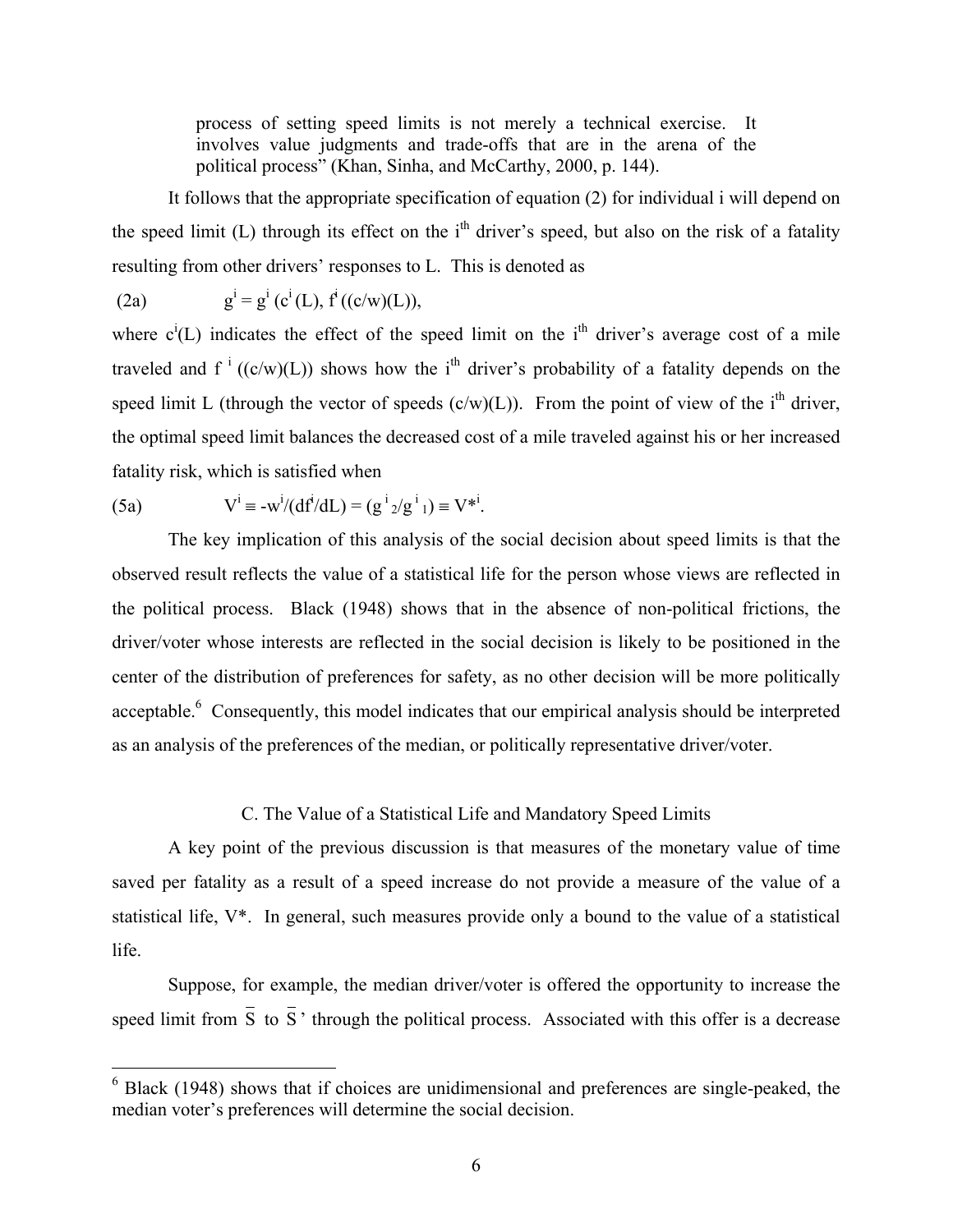in the cost of travel time of w∆h<sub>i</sub>, in location i, and an increase in fatalities of  $\Delta f_i$ , so that we may write

(6) 
$$
V_i = -w(\Delta h_i/\Delta f_i)
$$

$$
= \alpha + \beta Z_i + \varepsilon_i,
$$

where  $Z_i$  and  $\varepsilon_i$  index observable and unobservable factors that make the effects of a speed limit increase more or less costly per fatality. The left hand side of equation (6) is a discrete measure of V in equation (5).

We assume the value of a statistical life,  $V^*$  in equation (5), for the median voter/driver in state i can be approximated by

(7) 
$$
V_i^* = \alpha' + \beta' X_i + \varepsilon_i',
$$

where  $X_i$  and  $\varepsilon_i$  index observable and unobservable factors that influence the value of a statistical life. From the inequality (4), it follows that a higher speed limit will be adopted if  $V_i$  >  $V_i^*$ , for in this case the time costs saved by the higher speeds that result from the higher speed limit will be greater per fatality than the value of the median statistical life,  $V_i^*$ . The probability that the higher speed limit is adopted is thus:

(8) 
$$
\Pr(Adoption) = \Pr(V_i > V_i^*)
$$

$$
= \Pr(\varepsilon_i - \varepsilon_i^2 < \alpha - \alpha^2 + \beta Z_i - \beta^2 X_i).
$$

It is apparent that the average value of V amongst adopters,  $E(V|Adoption)$  =  $E(V|V>V^*)$ , must be at least as great as  $E(V^*)$ , the unconditional average value of a statistical life among both adopters and non-adopters. Thus, the measured average value of time costs saved per fatality from the adoption of an increased speed limit is generally greater than the mean value of a statistical life and provides an upper bound on that quantity**.** More generally, because the left hand side of equation (6) is only observed for adopters, estimation of the parameters of equation (6) may suffer from selection bias.

To make further progress in estimation, we assume that  $\varepsilon_i$  and  $\varepsilon_i$ ' are joint normally distributed, so that (8) can be estimated by the probit function:

(9) Pr (Adoption) = F[( $\alpha$  -  $\alpha$ ' +  $\beta Z_i$  -  $\beta' X_i$ )/ $\sigma$ ],

where  $\sigma = \sigma_{\epsilon - \epsilon}$  is (var  $(\epsilon - \epsilon')^{1/2}$  and  $F[\bullet]$  is the cumulative unit normal distribution. It is apparent that even with this functional form assumption, it is only possible to obtain estimates of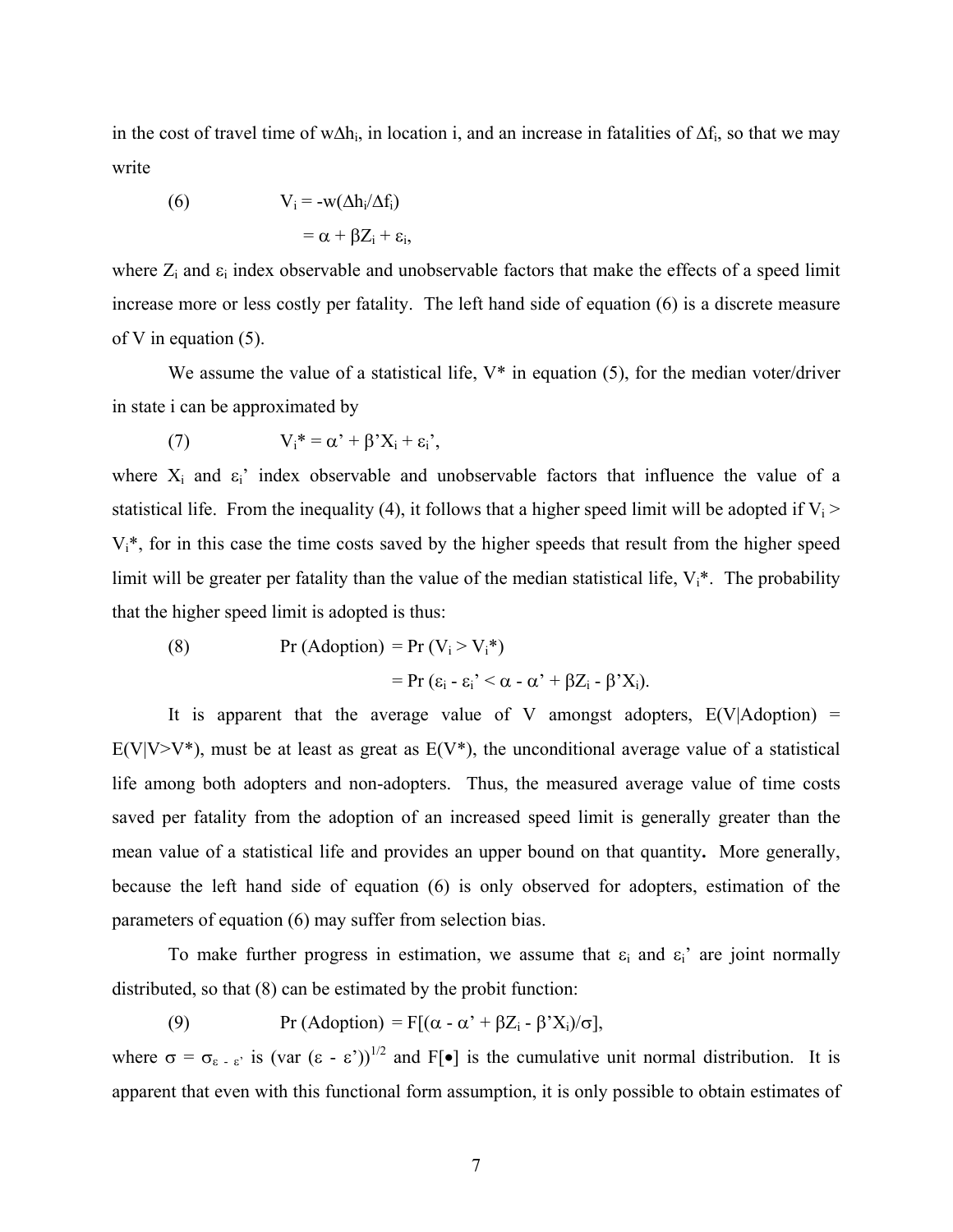(α - α')/ σ, β/σ, β'/σ; the separate parameters in equations (6) and (7) cannot be identified from this probit function alone.

However, since  $V_i$  is observable, it is possible to estimate (6) by the usual selection corrected regression methods (Heckman 1979). In particular,

(10)  $E(V_i|adoption) = \alpha + \beta Z_i + \rho \sigma_{\varepsilon} \lambda_i$ 

where  $\rho$  is the correlation between  $\varepsilon$  and  $\varepsilon'$ ,  $\lambda_i = \lambda(X_i, Z_i) = f(\mu'W_i)/F(\mu'W_i)$ , and  $\mu'$  consists of the vector  $[α - α', β, -β']$  and W<sub>i</sub> the vector  $[1, X_i, Z_i]$ . It is apparent that from estimates of (9) and (10) it is possible to obtain estimates of  $\alpha'$  and  $\beta'$ . These parameters can then be used to derive an estimate of  $V^*$ , the mean value of a statistical life from (7).

#### **II. Speed Limit Legislation and a New Approach to Estimating the VSL**

#### A. A Brief History of Speed Limits

The first laws imposing restrictive speed limits on motor vehicles were passed in 1901 in Connecticut. With the exception of a Second World War emergency limit of 35 mph, the setting of speed limits remained the responsibility of the state and local governments until 1974. In that year Congress enacted the Emergency Highway Energy Conservation Act in response to the perceived "energy crisis." This bill, intended as a fuel conservation measure, required, among other things, a national maximum speed limit of 55 mph. This new national speed limit was lower than the existing maximum daytime speed limit in all 50 states.

By 1976 the Federal Highway Administration began to enforce compliance with the national speed limit. Each state was required to measure compliance with the federal limit. States that did not enforce 50% compliance with the limit were penalized by a 10 % reduction in federal highway funding. By 1987 dissatisfaction with the federally imposed (and enforced) national maximum speed limit led Congress to modify the law to permit states to set speed limits of 65 mph on rural interstate highways only. It seems likely that this dissatisfaction reflected the political important driver's inability to optimally balance travel times and fatality rates.

Even with the end of the concern for fuel conservation, the national maximum speed limit was retained in some form until repeal in 1995. Despite opposition, especially from Western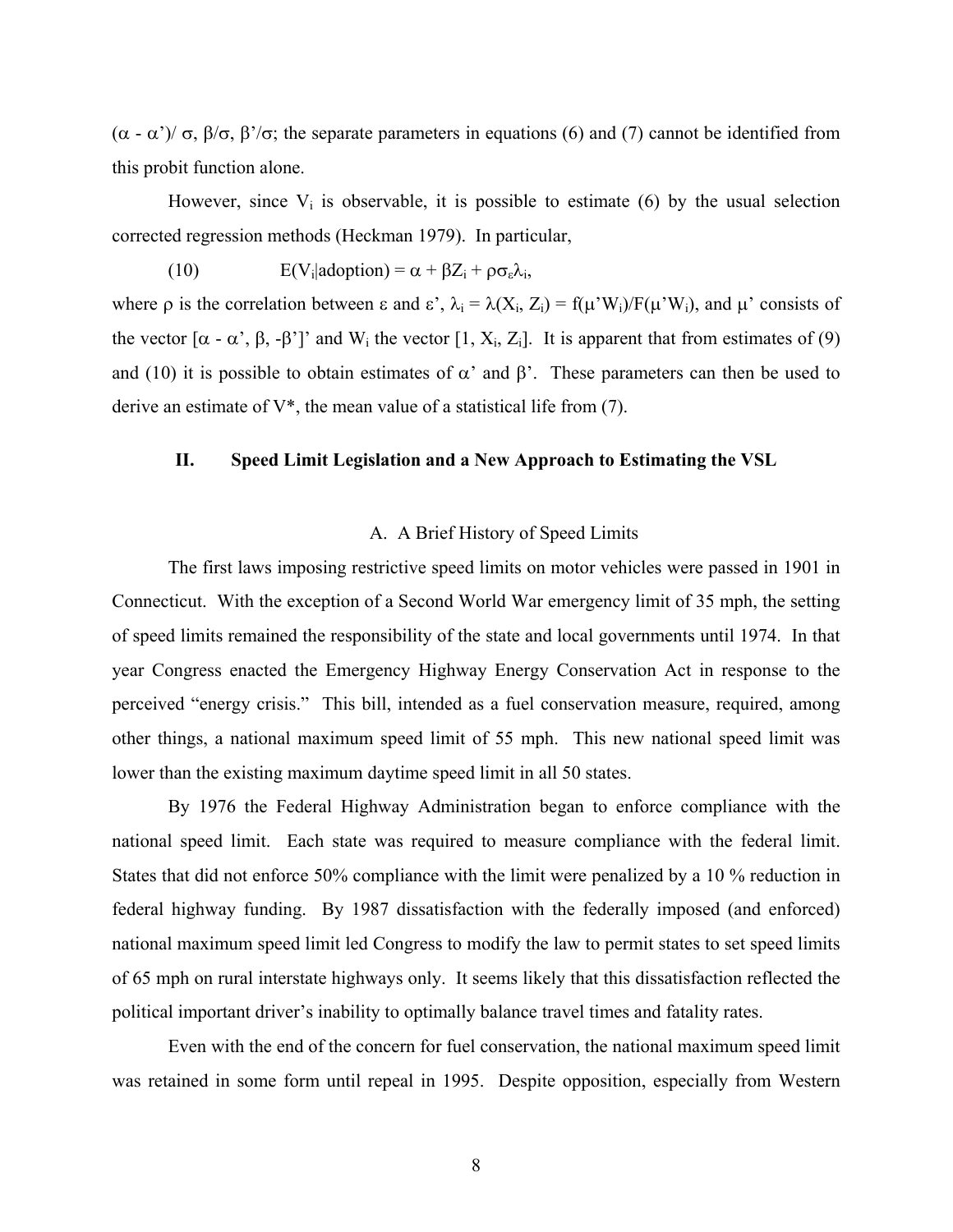states, much of the support for national speed limits may have resulted from the unintended impact that this law appeared to have on motor vehicle fatalities. Figure 1 shows the history of fatalities per vehicle mile traveled (vmt) from 1966-93. It is apparent that fatalities per mile traveled have been declining during this entire period, but the decline of 15 percent (nearly 10,000 fatalities) immediately following passage of the 1974 Emergency Highway Energy Conservation Act is the largest ever recorded in a single year and it was widely remarked upon at the time.

Before proceeding, some clarification of the legislative history may be necessary. In 1995 Congress eliminated entirely the federal regulation of speed limits. By the end of 1997 only three states maintained a 55 mph speed limit on rural interstates: 20 states had rural interstate speed limits of 65 mph, 16 were at 70 mph, 10 at 75 mph, and Montana had no daytime speed limit, returning to its policy in 1973. Uniform and reliable data on this later period is unavailable at this, and hence we do not examine these further changes in speed limits.

B. Using the 1987 Institutional Change to Estimate the VSL

By the end of 1987, 38 states raised the maximum speed limit on their rural interstates and three more joined in 1988. Three states (including Washington D.C.) had no rural interstate highways on which to adjust speed limits, and a final seven states maintained a 55 mph speed limit on all road systems into the 1990s.<sup>[7](#page-10-0)</sup> Figure 2 graphically displays the location of the states that retained the 55 mph speed limit on rural interstates in the period following 1987. It is apparent that these states are clustered closely together in the more densely populated and wealthy northeast section of the U.S.

We use this institutional change to study the trade off between the value of time saved and risk. We compare changes in speeds and fatalities on rural interstates across states that did and did not adopt the 65 mph limit. In view of the geographic clustering documented in Figure 2, it is possible that such comparisons would capture effects that were a result of geography only.

<span id="page-10-0"></span> $<sup>7</sup>$  The seven states that maintained the 55 mph speed limit on rural interstates were: Connecticut,</sup> Maryland, Massachusetts, New Jersey, New York, Pennsylvania, and Rhode Island. Three states (Delaware, the District of Columbia, and Hawaii) did not have roads classified as rural interstates throughout this period. The remaining 41 states adopted the 65 mph limit. Although Alaska is in this latter category, it will be ignored in the subsequent analysis because its rural interstates are not comparable to those in other states.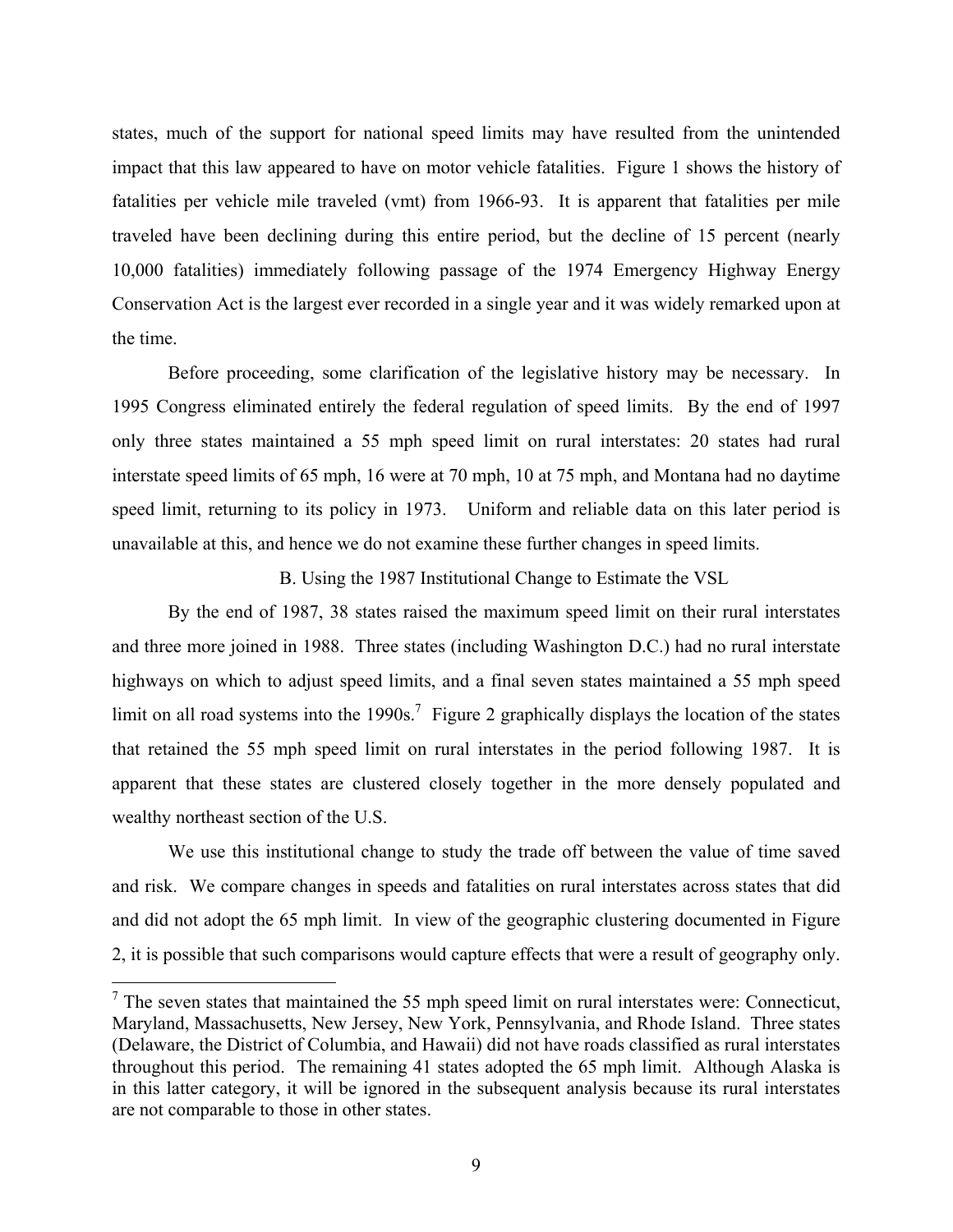However, because speed limits were permitted to increase only on rural interstates, we also make comparisons within states between the changes on rural interstates and other highways.

There is considerable anecdotal evidence that legislators had plenty of evidence with which to assess the consequences of a change in the speed limit on fatality rates and speeds. First, it was well understood that speed can increase the incidence of accidents by reducing reaction times and that it can increase the severity of crashes because of the physical relationship between mass and speed to energy. Second, the National Research Council provided a review of the effects of the national maximum speed limit in 1984. The report concludes that the 55 mph speed limit was responsible for 3,000 to 5,000 fewer traffic fatalities annually and a sharp decrease in mean speeds on rural interstates (NRC 1984).

Third, state governments also had access to more than a dozen studies of individual state's experiences with speed limits and roughly 10 studies from foreign countries. All of these studies were completed by the mid-1980s, and their estimates of the impacts of speed limits were similar to those produced by the NRC (NRC 1984). Consequently, it seems reasonable to assume that legislators were aware of the trade-offs that they were choosing for their constituents.

The more difficult question is whose preferences determine state government's decisions about speed limits. Our approach assumes that the decisions reflect the median voter's/driver's marginal willingness to trade-off wealth for an increase in the probability of death. Since drivers are both the recipients of the benefits (in reduced driving times) and the costs (an increased fatality risk) this seems plausible. It is possible, of course, that this is not the case. For example, the adoption decision could be captured by a particular industry (e.g., trucking or insurance). This issue cannot be resolved definitively, but the results from the estimation of equation (9) for the probability of adoption reported below do support the hypothesis that the adoption decision is more likely to be made when it is in the interests of the median voter's/driver's preferences.

### **III. Data Sources and Description**

### A. Data Collection

Our data on vehicle miles traveled (vmt), fatal accidents, and vehicle speeds come from several sources and reflect considerable effort. Vehicle miles traveled are readily available by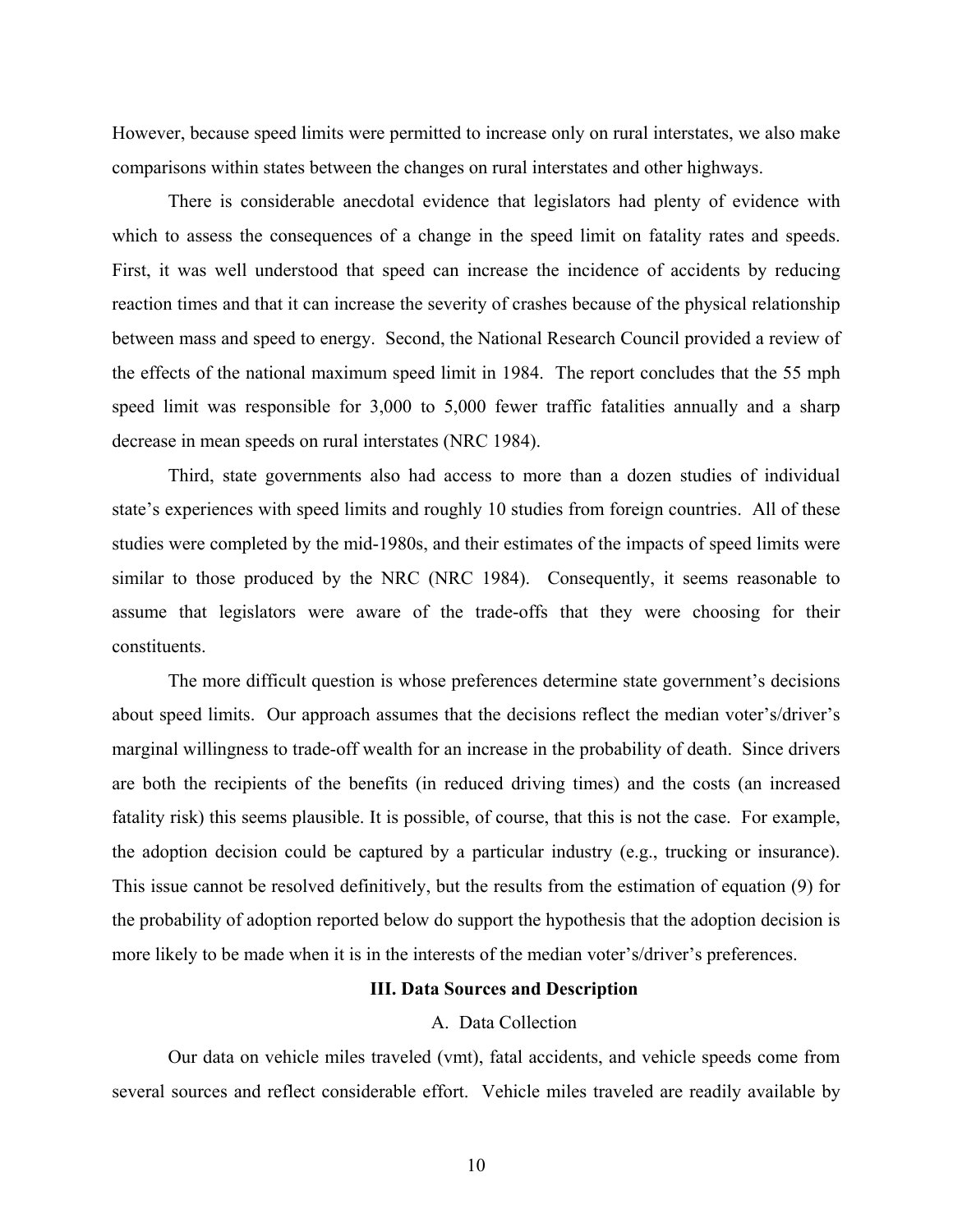state and road type from the Federal Highway Administration's Highway Statistics.<sup>[8](#page-12-0)</sup> These data are collected by taking annual average traffic counts on segments of highways between two entry and/or exit points and multiplying the traffic counts by the length of the highway segments.

Fatalities are available from the Fatal Accident Reporting System, which provides a census of all fatal vehicle crashes in the United States. This reporting system is maintained by the National Highway Traffic Safety Administration and is based on information obtained from state agencies on all accidents involving motor vehicles traveling on public highways that result in the death of one or more person.<sup>9</sup>

Prior to 1981 speeds were monitored by radar. Since that time speed monitoring has been done primarily with wire loops embedded in highway pavement. Loop monitors are difficult to detect, are not used for enforcement, provide better nighttime speed monitoring, and are generally more consistent across locations than radar monitors. We therefore confine our analysis of speeds (and fatalities) to the period since 1981.

Collecting data on travel speeds is considerably more difficult. From 1976 through 1994 the Federal Highway Administration required states to monitor speeds on highways that were posted at 55 mph. However, because the provisions requiring the report of speeds pertained only to highways posted at 55 mph, many states that increased speed limits on rural interstates discontinued collection of speed data on these roads in 1987.

Some of the 65 mph adopting states did continue to collect speed data after 1987 but did not report them to the federal government. We contacted all state departments of transportation and asked for whatever data existed on rural interstate speeds. Twenty-one of the forty-one states that increased rural interstate speed limits in 1987 and 1988 provided the necessary data, and it is these data that provide the basis for our analysis.  $10$  The other states continued to collect speed data in accordance with federal regulations.

<span id="page-12-0"></span><sup>8</sup> *Highway Statistics*, Table VM-2, Federal Highway Administration, various issues.

<span id="page-12-1"></span><sup>&</sup>lt;sup>9</sup> Bureau of Transportation Statistics, Traffic Safety CD-ROM: 1996, Fatal Accident Reporting System: 1975-1994, U.S. Department of Transportation.

<span id="page-12-2"></span><sup>&</sup>lt;sup>10</sup> The 21 states that adopted the 65 mph speed limit and provided post-1987 speed data are: Arizona, Arkansas, California, Colorado, Idaho, Illinois, Indiana, Iowa, Kansas, Kentucky, Michigan, Mississippi, Nevada, North Carolina, Ohio, Oregon, South Carolina, South Dakota, Tennessee, Wisconsin, and Wyoming.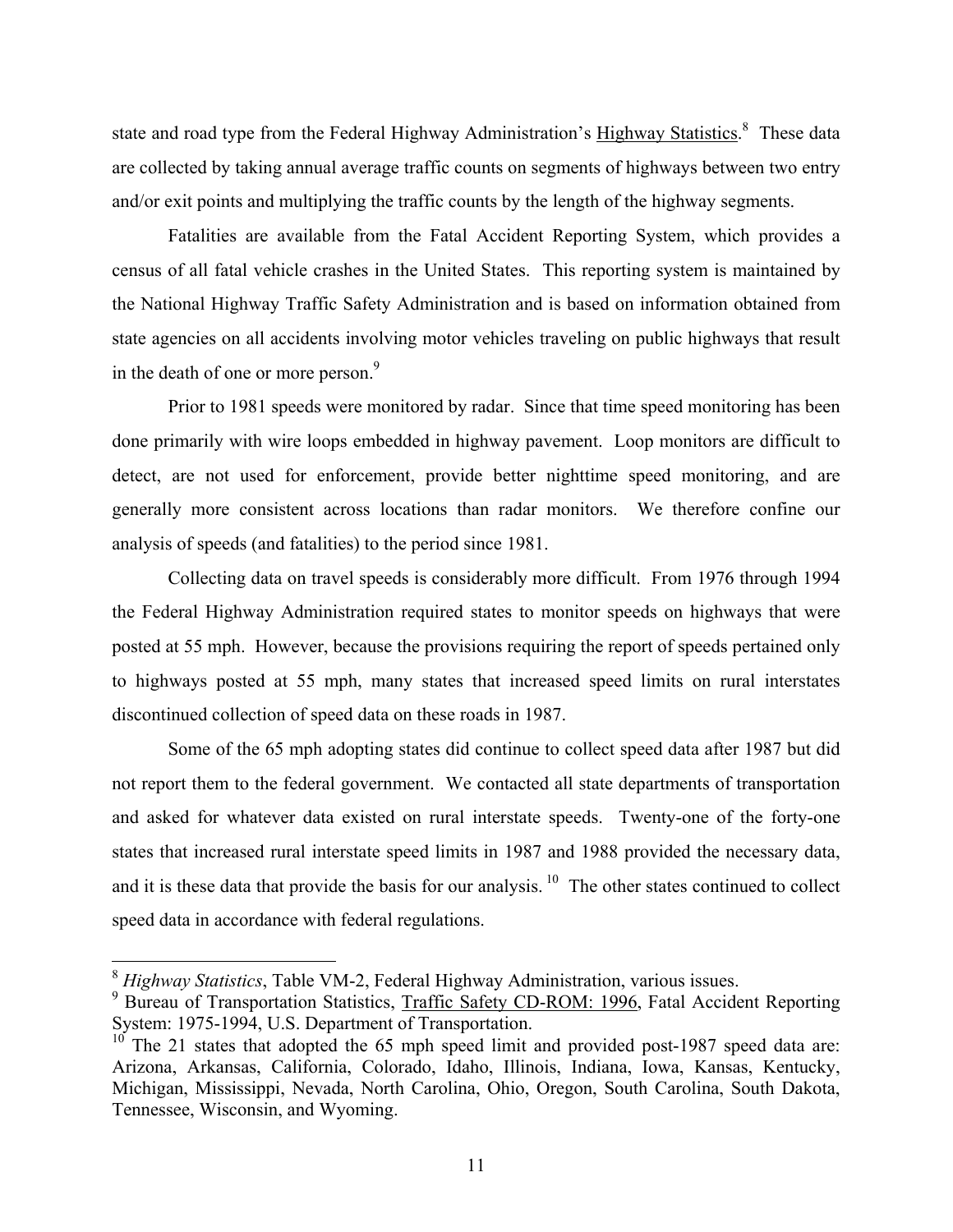Figure 2 displays the geographic location of the 21 states that increased their rural interstate speed limits in 1987 and for which we have been able to obtain data on the speeds actually traveled before and after 1987. It is apparent that the states for which we do have data are widely dispersed across the U.S. Nevertheless, we suspect that the states for which data are not available may have been those that were most anxious to eliminate speed enforcement and reporting requirements. This suggests that the observed speed increases in the states that we can monitor may be smaller than what occurred in the states that we couldn't monitor. Unless the relationship between fatalities and speeds is different in states that we can and cannot monitor, however, this should not affect our empirical analysis.

## B. Summary Statistics

Table 1 provides some of the basic descriptive statistics for our data. Column (1) reports summary information for the 21 states that adopted the 65 mph speed limit on rural interstates and column (2) contains the data from the 7 states that retained the 55 mph speed. Column (3) contains the available information for the 19 states that adopted the higher limit but did not provide us with speed data.

The first panel reports the mean of fatalities, fatality rates, and speeds for three categories of roads and of fatalities and fatality rates across all roads from the years 1982-93. The fatality rate and speed entries are calculated as the weighted mean, where the weight is vehicle miles of travel. The three road categories are rural interstates, rural arterials, and urban interstates. These latter two roads are chosen, because they generally have speed limits of 55 mph and design features that closely resemble those of rural interstates.<sup>11</sup> It is appealing to have similar roads within adopting states, because they provide better comparisons within adopting states.

A few regularities emerge from this panel. First the fatality rate, which is measured as the number of fatalities per 100 million vehicle miles of travel, is greater in adopting states than in non-adopting ones across the three roadtypes and statewide. Second, average speeds are highest on rural interstates although they are similar on the three roadtypes. Third, rural and

<span id="page-13-0"></span><sup>&</sup>lt;sup>11</sup> Both rural and urban interstate roads have multiple lanes, with traffic separated by direction and controlled access. Rural arterials generally have one lane in each direction, but they have wide lanes and shoulder lanes. Access to them is less controlled than to interstates, but more than to any other type of road. See National Research Council (1984).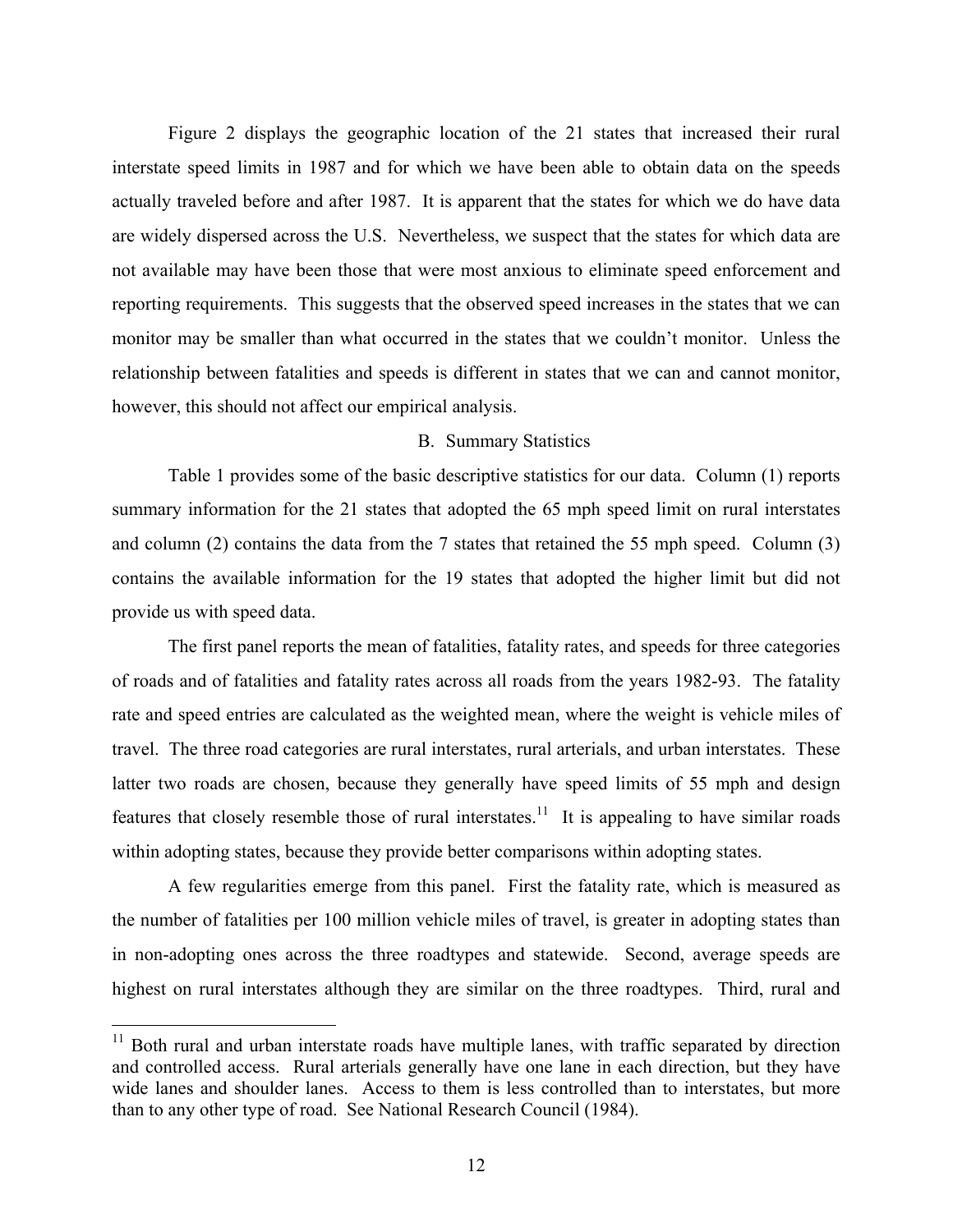urban interstates are substantially safer than rural arterials and than the statewide averages. Fourth, the statewide totals indicate that fatalities on rural interstates comprise a small fraction of total fatalities. Within the states in our sample, these roads accounted for 2.5% and 5.0% of all traffic fatalities in non-adopting and adopting states, respectively.

The second panel displays mean characteristics of the three sets of states in the years (1982-86) preceding the passage of the federal legislation. Of especial interest are comparisons among the states that adopted the 65 mph speed limit and the states that retained the 55 mph speed limit. It is apparent that the states that adopted the 65 mph speed limit generally had higher fatality rates and speeds. This is true for both sets of 65 mph states. To the extent that level differences predict changes, these differences demonstrate the importance of the availability of intra-state comparisons.

It is also evident that on average adopting states had lower wage rates and lower traffic densities in 1986. It is noteworthy that wage rates and traffic densities are virtually identical in the two sets of adopting states in columns (1) and (3). Overall, these data suggest that traffic densities and wage rates may be related to the probability that a state will adopt the 65 mph speed limit, and we explore this possibility in more detail below.

C. Unadjusted Estimates of the Effects of the 65 mph Speed Limit

Figure 3 disaggregates the fatality rate data from the first panel of Table 1. It presents annual mean fatality rates on rural interstates from 1982-1993 for states that adopted (the solid line) the 65 mph speed limit and states (the dotted line) that retained the 55 mph limit for which speed data is also available.<sup>12</sup> The figure confirms that prior to 1987 fatality rates were higher on rural interstates in adopting states, and generally had declined in these years in both sets of states. The year-to-year variability in fatality rates is also evident and cautions against inferences based on a few years. It is evident that after the higher speed limit was introduced, fatality rates in the 55 mph states continued their downward trend, while fatality rates in the adopting states

<span id="page-14-0"></span> $12$  The annual mean fatality rates are calculated as the weighted mean in adopting and nonadopting states, respectively, where the weight is vehicle miles of travel. An unweighted version of this figure leads to the same qualitative conclusions.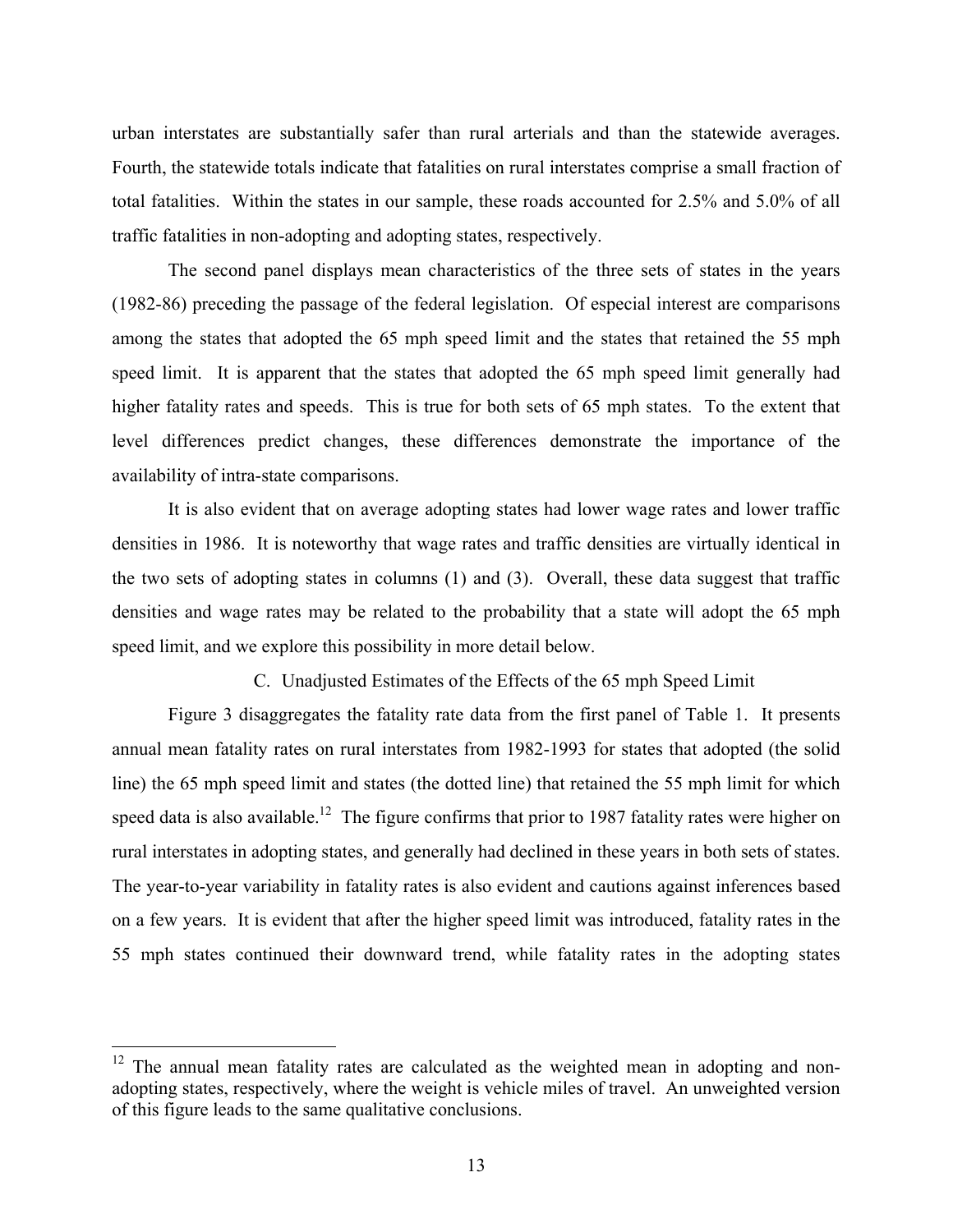remained relatively constant. The figure suggests that the 65 mph speed limit is associated with a substantial relative increase in fatality rates.

Figure 4 provides an analogous depiction of trends in annual mean speed in the two sets of states. Prior to 1987 average speeds were approximately equal in the adopting and nonadopting states, although they were trending up at a modestly greater rate among adopters. The most striking feature of the figure is the upward mean shift in average speeds that is immediately visible in  $1987$ .<sup>13</sup> This mean shift cannot be explained by a continuation of the pre-existing trends. Since average speeds were considerably higher than the permitted 55 mph when the new limit was adopted, it is not surprising that the increase in vehicular speeds was considerably less than the 10 mph that some might have expected. Moreover, traffic density may also have limited the increase in speeds

A simple analysis of the impact of adopting the 65 mph speed limit on rural interstates is contained in the top panel of Table 2A. Columns (1) and (2) report mean fatality rates and speeds from 1982-86 ("pre-period") and 1988-93 ("post-period") and the change between these two periods in adopting and non-adopting states respectively. Column (3) contains the difference between the entries within each row for the two sets of states. Consequently, the entries in column (3) of the "Change" sub-panel are the unadjusted difference in differences (DD) estimates of the effect of the 65 mph speed limit on fatality rates and speeds.

The "Change" sub-panel documents that fatality rates declined by 0.041 and 0.226 on rural interstates in adopting and non-adopting states on rural interstates, respectively. Speeds increased in both adopting and non-adopting states, but the increase was almost 150% larger in adopting states. Thus, the unadjusted DD estimators suggest that the adoption of the 65 mph speed limit increased fatality rates by  $0.185$  and speeds by 2.8 mph on rural interstates.<sup>14</sup>

<span id="page-15-0"></span> $13$  In Figure 3 the relative increase in fatality rates is not evident until 1988, but in Figure 4 the increase in speeds is observable in 1987. This difference is because most states initially applied the 65 mph limit during the summer of 1987 and speed data is collected on the calendar year, while fatality data is based on the federal fiscal year that ends on September 30.

<span id="page-15-1"></span><sup>&</sup>lt;sup>14</sup> Lave (1997) argues that the 65 mph speed limit induced an increase in fatalities on rural interstates and a decrease on other roads so that statewide the 65 mph speed limit did not increase fatalities. Greenstone (2002) reexamines this hypothesis and is unable to find evidence that the 65 mph speed limit caused a decrease in fatality rates on other roads.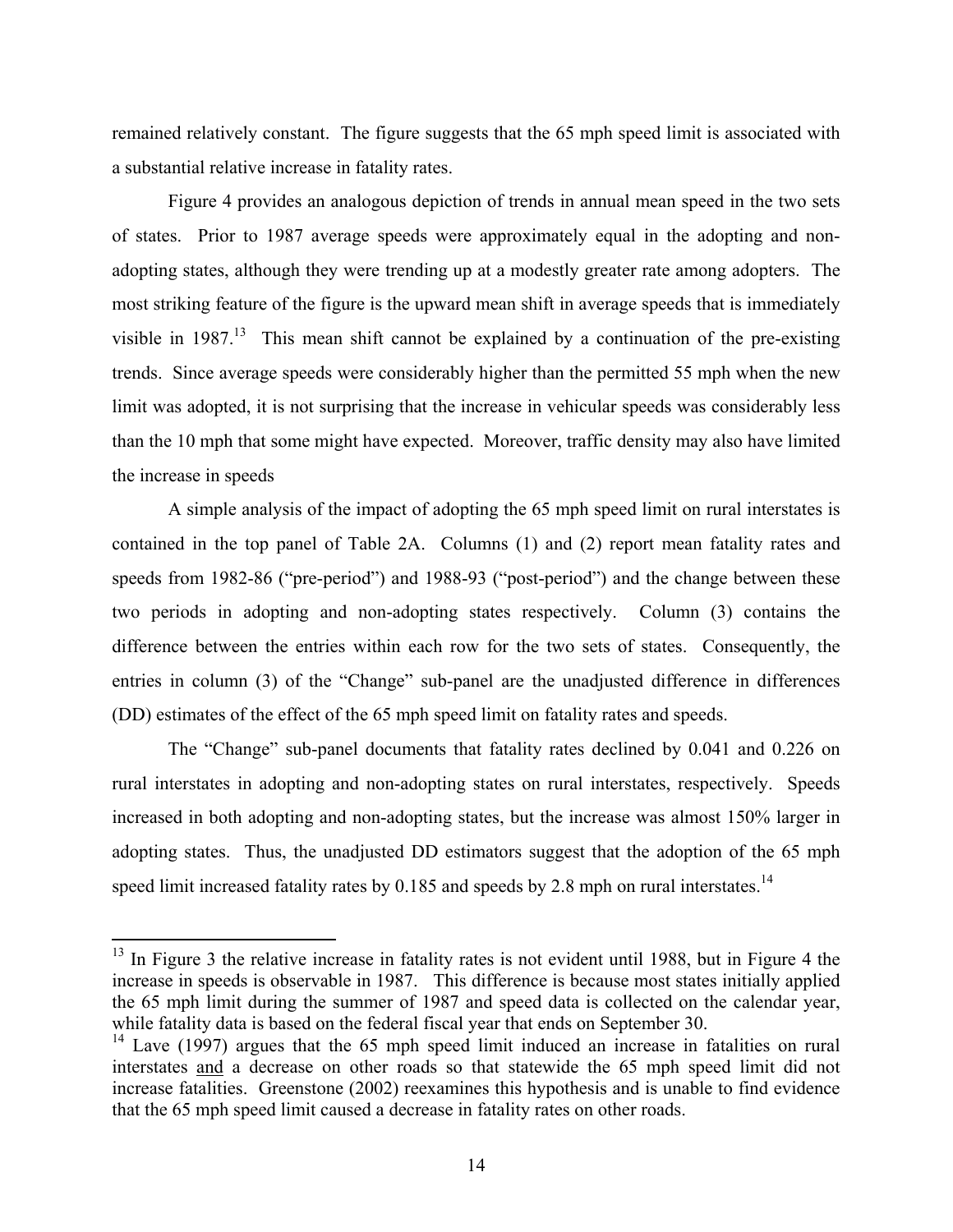The same analysis applied to the data on urban interstate and rural arterial roads is contained in the bottom two panels of Table 2A. These data indicate that fatality rates decreased modestly more in adopting states than non-adopting ones on both categories of roads.<sup>15</sup> If this relative decline is due to a state-specific factor, then these roads should be used as an intra-state comparison. It is evident that controlling for this decline will increases the magnitude of the estimated effect of the 65 mph limit on fatalities. The subsequent analysis presents estimates that do and do not use these roads as controls.

There is no relative pattern in the speed data as average speeds increased at about the same rate in adopting and non-adopting states on these roadtypes. Interestingly, the speed data contradict the popular "spillover" hypothesis that higher speed limits on one road cause drivers to increase their driving speed on all roads.

Table 2B presents two different methods to calculate unadjusted DD estimators. The column (1) entries are the unadjusted DD estimates from Table 2A, normalized by the pre-period level in adopting states. In the case of rural interstates, they indicate that the adoption of the higher limit is associated with increases of 13.0% in the fatality rate and 4.7% in speed. The changes in fatality rates and speed are  $-5.9\%$  and  $-0.9\%$  on urban interstates and  $-3.2\%$  and 0.9% on rural arterials, respectively.

Although calculations such as those in column (1) are common, the resulting estimate is sensitive to the choice of denominator when there are pre-period differences in the levels. For example, the increase in the fatality rate on rural interstates is approximately 50% larger when the raw DD estimates are normalized by the pre-period level in non-adopting states. This is because the pre-period fatality rate is roughly 50% higher in adopting states. Since the preperiod speeds on rural interstates are approximately equal, this issue does not apply to the column (1) speed effect.

<u>.</u>

<span id="page-16-0"></span><sup>&</sup>lt;sup>15</sup> The DD estimators of the effects of the  $65$  mph speed limit are generally insensitive to weighting. The principal exception is the effect on urban interstate fatality rates. In the unweighted case, the fatality rate declines by .203 more in adopting states. Greenstone (2000) found a similar relative decline on non-interstate roads in urban areas, which suggests that there is an unobserved factor (e.g., an improvement in the safety of the fleet of cars) that caused the larger declines on all urban roads in adopting states.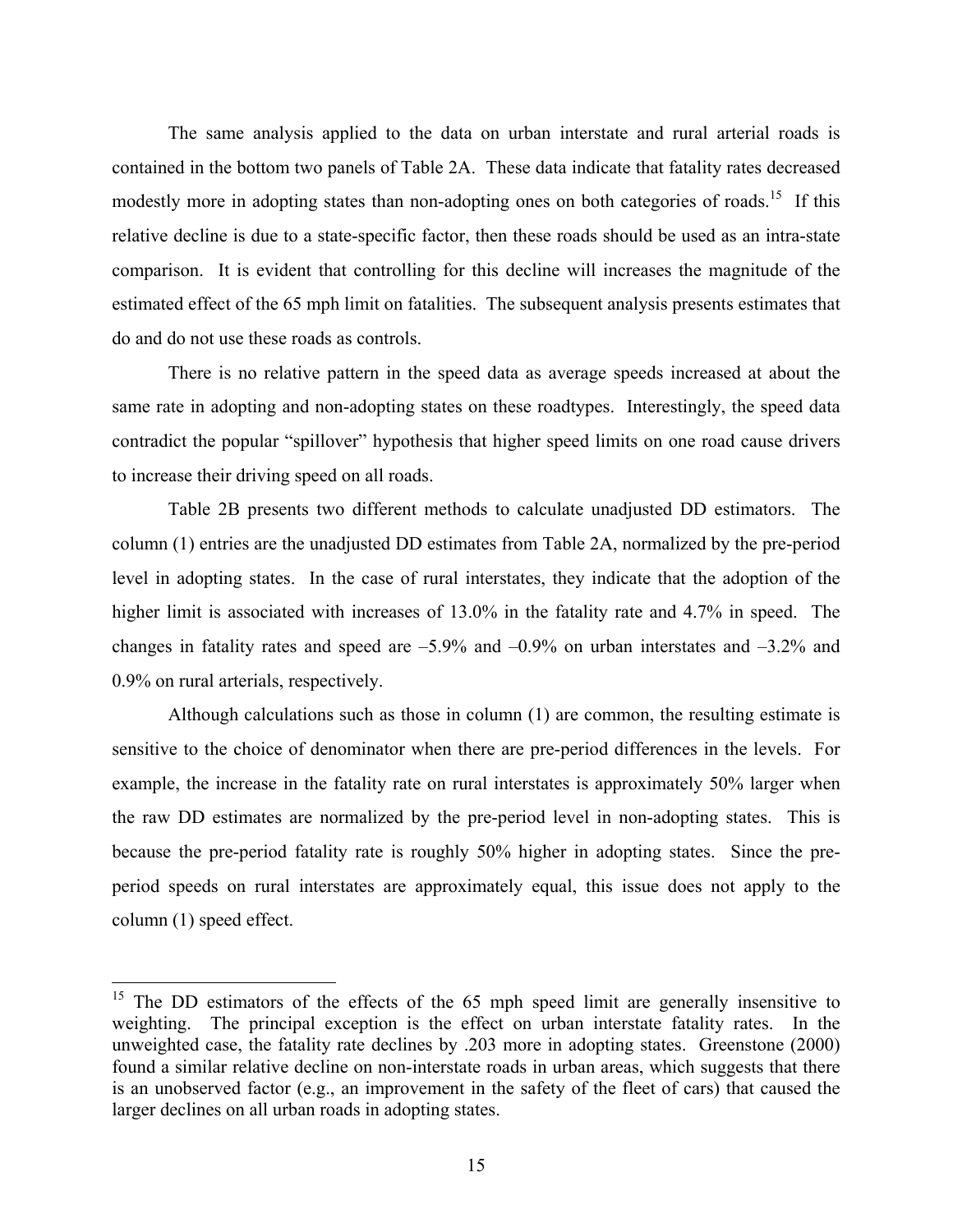Column (2) reports the results of the application of the DD estimator applied to the ln transformation of the raw, state by roadtype by year data. The ln difference approach is the only measure of relative change that is symmetric, additive and normed (Tornqvist, Vartia, and Vartia 1985). In contrast to the column (1) estimates, these estimates are independent of the units of measurement (and differences in the pre-period levels). These estimates of the effects of the 65 mph limit on rural interstates are increases of 0.311 and 0.045 ln points for the fatality rate and speed, respectively. The estimated changes on urban interstates are  $-0.063$  and  $-0.009$  ln points and 0.005 and 0.008 on rural arterials.

In general, the column (1) and (2) entries are approximately equal. The most glaring exception is the case of the fatality rate on rural interstates, where the difference in the estimators is due to the differences in the pre-period levels.<sup>16</sup> This is troubling because our estimate of the trade-off between the monetary value of time and fatalities is proportional to changes in the fatality effect. Consequently, functional form assumptions are more important than we would like. We focus on the results that use the ln transformation, because this method is independent of the pre-period differences. But, the subsequent analysis also reports results when the fatality rates and speed are untransformed.

#### **IV. Econometric Framework**

This section discusses the econometric models used to estimate how individual's trade-off time spent traveling against the probability of a fatality. The equation of interest is:

(11) ln (Hours of Travel)<sub>srt</sub> = β ln (vmt)<sub>srt</sub> + θ ln (Fatalities)<sub>srt</sub> +  $v_{\text{str}}$ where  $v_{\text{str}} = \alpha_{\text{sr}} + \eta_{\text{rt}} + \mu_{\text{st}} + v_{\text{str}}$ . Here, s references state, r indicates roadtype, and t indexes year. The dependent variable is the natural logarithm of hours of travel (that is, the reciprocal of the average speed multiplied by vmt) and ln (vmt)<sub>srt</sub>, the natural logarithm of vehicle miles of travel, is a control. Thus the parameter of interest, θ, measures the elasticity of time with respect to fatalities, holding constant vmt.

<span id="page-17-0"></span><sup>&</sup>lt;sup>16</sup> Differences in the pre-period means is also relevant for the calculation of the fatality effect on rural arterials where the mean fatality rate was 18% greater in adopting states from 1982-86.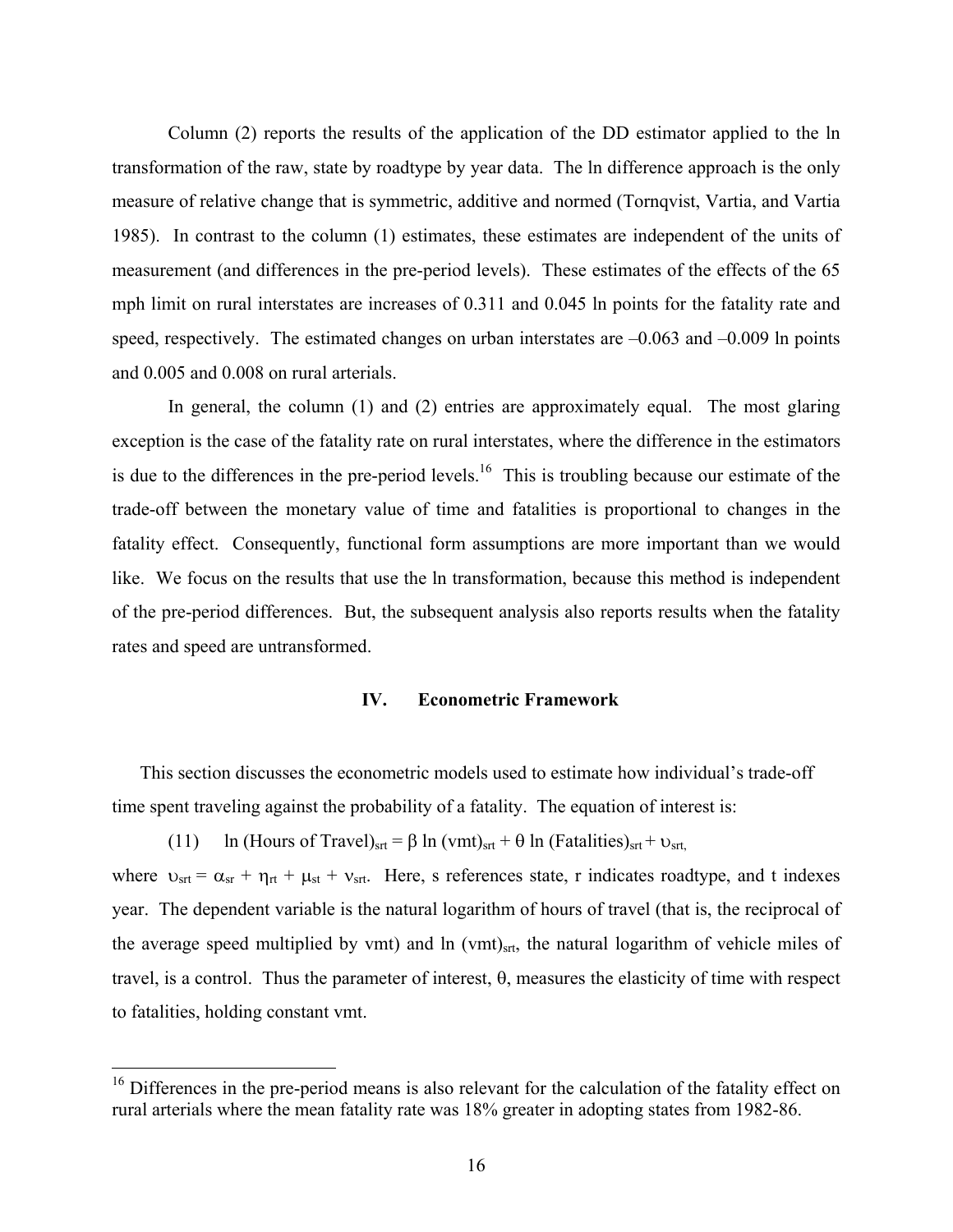As the specification of the error term indicates, there are a number of potential sources of bias. When the sample is limited to a single roadtype (e.g., rural interstates), it is possible to include unrestricted state-roadtype  $(\alpha_{sr})$  and roadtype-year  $(\eta_{rt})$  effects. We would like to be able to include covariates (e.g., characteristics of the drivers and their cars) at the state-roadtype-year level, but to the best of our knowledge such data is not collected. As an alternative, we can nonparametrically control for all state-year  $(\mu_{st})$  factors when the sample includes multiple roadtypes. Thus in the multiple roadtype samples, the estimated elasticity is robust to permanent factors specific to these state-road combinations (e.g., the quality of the road or the average number of days in a year with unsafe driving conditions due to bad weather), transitory factors common to a roadtype (e.g., federal expenditures to improve rural interstates), and transitory factors common to roadtypes within a state (e.g., state-level economic conditions or a change in a drunk driving laws).[17](#page-18-0) However, it is not robust to time varying state-roadtype determinants of fatalities.

We estimated equation (11) by ordinary least squares, separately on data from rural interstates, urban interstates, and rural arterials. The specification includes state-roadtype and roadtype-year effects. The estimated elasticities (standard errors) from these regressions are -0.003 (.007), 0.006 (.005), and 0.005 (.007), respectively. The estimated elasticity is nearly identical when the sample is expanded to include all three roadtypes and the specification includes state by year effects.

These results indicate that in ordinary cross-section regression speeds and fatalities are virtually uncorrelated. Although this may seem puzzling at first, it is not very surprising. After all, people will choose to travel more slowly in order to reduce the likelihood of a fatality when a road is unsafe (e.g., due to poor weather).<sup>18</sup> This illustrates the difficulty of making causal inferences when there is no exogenous variability in the data. Overall, these results are

<span id="page-18-0"></span><sup>&</sup>lt;sup>17</sup> For example, Keeler (1994), Ruhm (1996), and Dee (1999) show that state-level alcohol taxes and minimum age drinking laws may influence alcohol consumption and consequently traffic fatalities.

<span id="page-18-1"></span><sup>&</sup>lt;sup>18</sup> The absence of variation that is unrelated to unobserved factors may explain why previous research has been unable to establish a systematic relationship between speed and fatalities. See Lave (1985), Levy and Asch (1989), Fowles and Loeb (1989), Snyder (1989), and Lave (1989).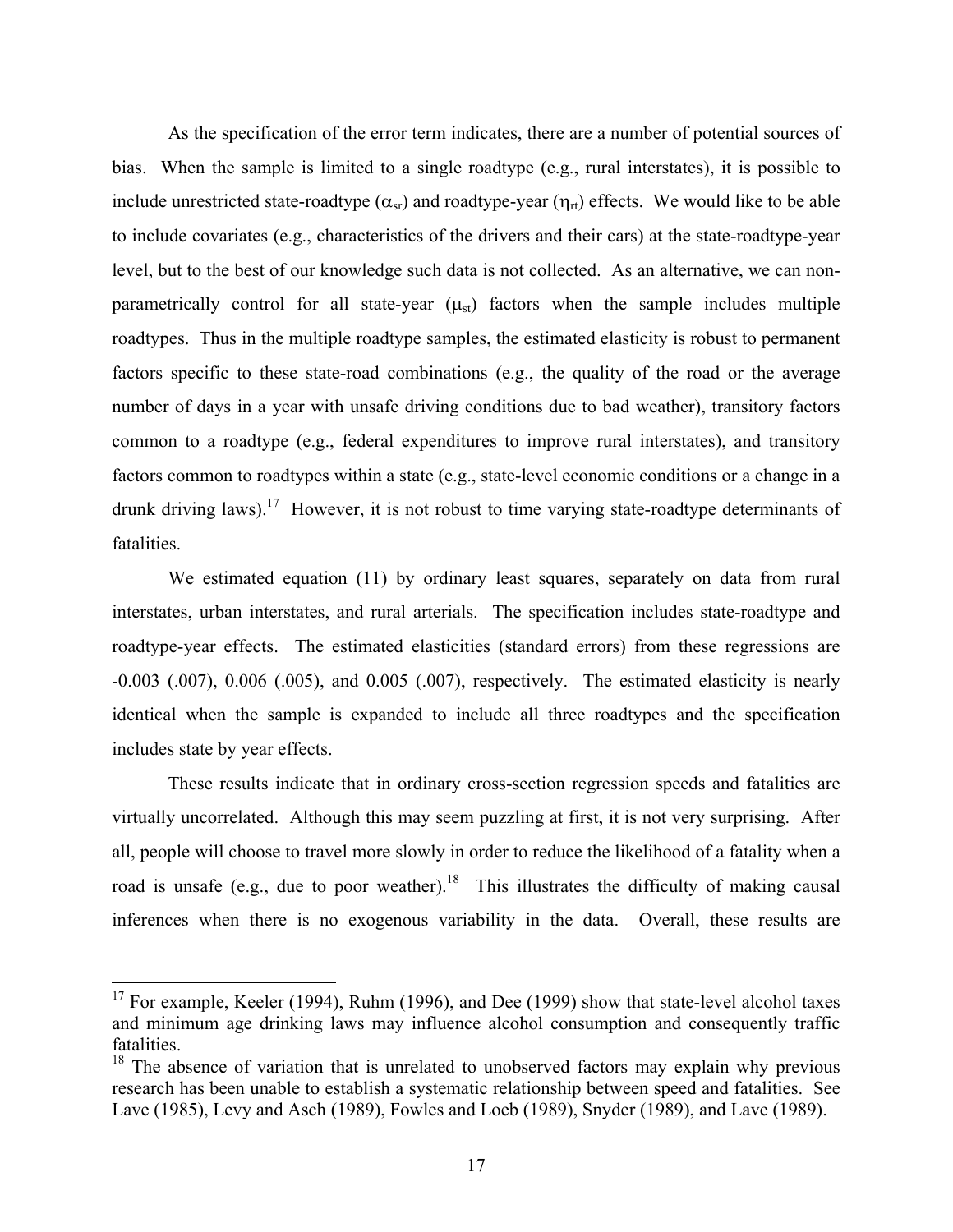consistent with the possibility that the estimated  $\theta$  is biased upwards due to individuals' compensatory behavior.

One solution to this identification problem is to find a variable that causes changes in speed but doesn't affect fatalities, except through speed. A plausible instrument is whether the 65 mph speed limit was in force. In this case, the instrumental variables estimate of the elasticity of time with respect to fatalities is a simple function of two reduced-form relations, the effects of the 65 mph speed limit on Fatalities and Hours of Travel:

(12a) ln (Fatalities)<sub>srt</sub> =  $\lambda_F$  ln (vmt)<sub>srt</sub> +  $\Pi_F$  1(65 mph limit in force)<sub>srt</sub> +  $\varepsilon_{\rm srt}$ 

(12b) ln (Hours of Travel)<sub>srt</sub> =  $\lambda_H$  ln (vmt)<sub>srt</sub> +  $\Pi_H$  1(65 mph limit in force)<sub>srt</sub> +  $\varepsilon$ <sup>'</sup><sub>srt,</sub>

where  $\theta_{\text{IV}} = \Pi_{\text{H}}/\Pi_{\text{F}}$ .<sup>19</sup> The indicator variable 1(65 mph limit in force)<sub>st</sub> is equal to 1 if the observation is from a road where  $65$  mph is the posted speed limit.<sup>20</sup> The error terms are specified identically to  $v_{\text{str}}$  so the estimation of these equations can include the same set of fixed effects.

Two sufficient conditions for the IV estimator ( $\theta_{IV}$ ) to provide a consistent estimate of the elasticity of time with respect to fatalities are  $\Pi_F \neq 0$  and  $E[\epsilon_{\text{srt}} v_{\text{srt}}] = 0$ . From Tables 2A and 2B and Figure 3, it is evident that the first condition holds. The second condition requires that unobserved determinants of speed are orthogonal to a state's decision to raise speed limits in 1987, conditional on the roadtype-year, state-roadtype and state-year fixed effects. This latter condition cannot be tested.

### **V. Estimates of V, the Monetary Value of Time Saved per Marginal Fatality**

This section uses the econometric framework outlined above to estimate three causal relationships: the effect of the 65 mph speed limit on fatalities, holding constant vmt; the effect of the 65 mph speed limit on hours of travel, holding constant vmt; and the time saved per

<span id="page-19-0"></span> $19$  We used the Box-Cox method to find the transformation of y (i.e., the dependent variables) in the reduced-form equations so that  $y^{\lambda}$  is approximately normally distributed. In the case of equation (12a), the estimate of  $\lambda$  is .5346 with a 95% confidence interval of {.3980, .6810} so both the linear and ln transformation are rejected. In contrast, the null hypothesis that the ln transformation is correct cannot be rejected for equation (12b).

<span id="page-19-1"></span> $20$  This variable is set to 1 in all years after 1987. For observations from 1987, it is equal to the fraction of the calendar year that the 65 mph limit was in force.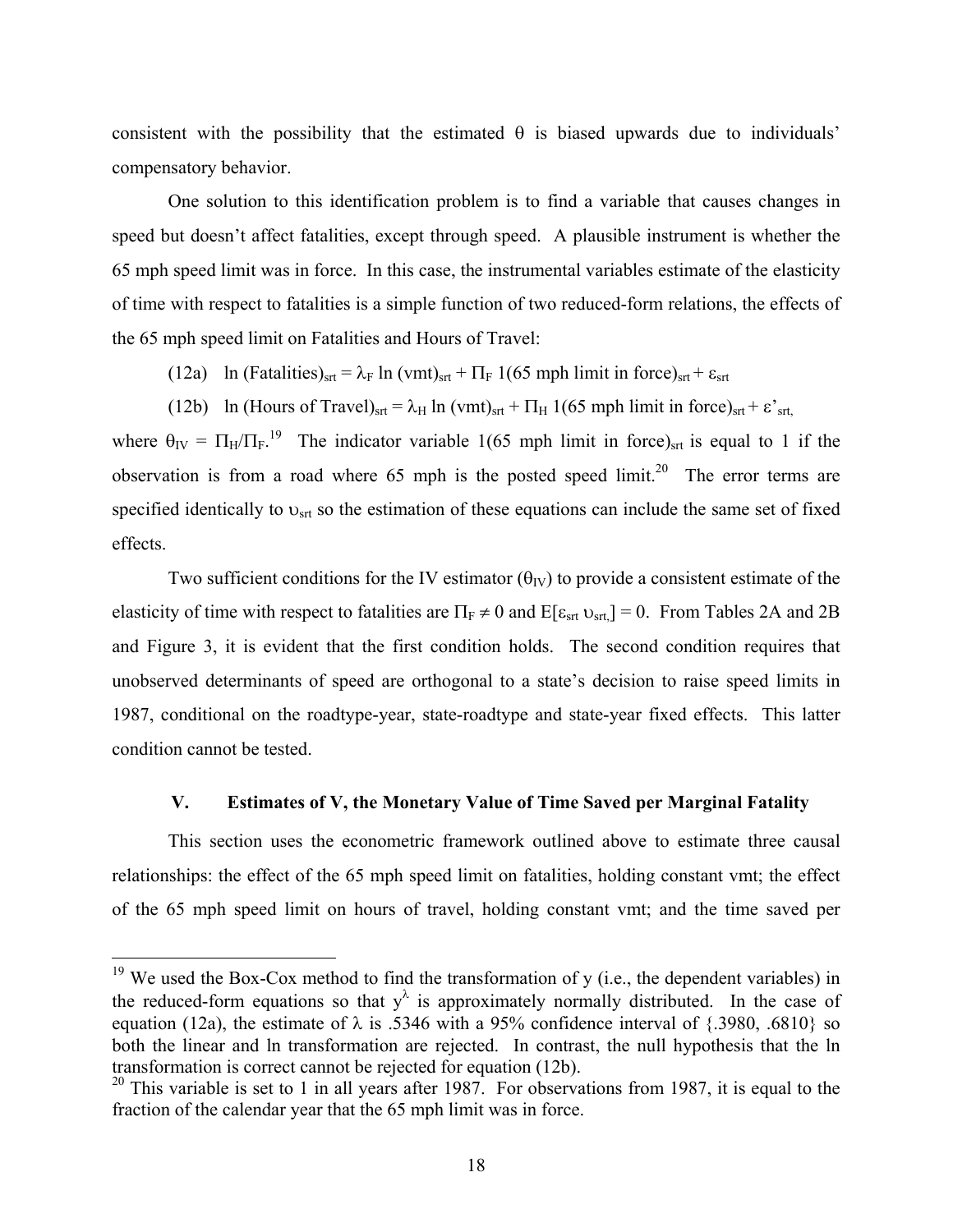marginal fatality. The first two "reduced-form" relationships are of interest in their own right as part of an evaluation of the effects of speed limit policies. In the context of our theoretical model, the latter is the key structural relation and provides an upper bound estimate of the value of a statistical life.

A. Estimated Effects of the 65 mph Speed Limit on Fatalities and Speeds

Table 3 provides our basic empirical estimates of the proportionate effect of the adoption of the 65 mph speed limit on fatalities. They are obtained from the fitting of equation (12a). The first column provides estimates of the effect of adoption on fatalities on rural interstates. The first seven rows present estimates from separate regressions where the sample includes data from 1982-86 and one of the years that the higher limit was in force. The estimate in the eighth row is obtained from the full sample and is an average effect across all years. The standard errors of the estimates are in parentheses and are corrected for unspecified heteroskedasticity (White 1980).<sup>21</sup> The second and third columns of the table provide estimates of the effect of the adoption of the 65 mph speed limit on fatalities on urban interstates and rural arterial roads in the adopting states. These results provide a more formal test of whether there are transitory state level factors that bias the estimates in the first column.

The results in the first column of Table 3 indicate that, in all years when the speed limit was in force for the entire year, fatalities on rural interstates increased by more in the states adopting higher speed limits than in those that did not.<sup>22</sup> In many cases the individual estimated effects would be judged statistically significant by conventional test criteria. The bottom panel provides an estimate that, because it pools the data for all the years, is considerably more precisely determined than the separate effects estimated by year. This summary result indicates that the adoption of the 65 mph speed limit increased fatalities by about 36% (measured in ln points) on rural interstates.

1

<span id="page-20-0"></span> $21$  Unless otherwise noted, all the standard errors in the subsequent analysis are corrected for unspecified heteroskedasticity.

<span id="page-20-1"></span><sup>&</sup>lt;sup>22</sup> Our estimate of the 1990 fatality effect is .268 ln points, which translates to a 30.7% increase in fatalities. It is noteworthy that a U.S. Department of Transportation report that evaluated the impact of the 65 mph speed limit on fatalities in 1990 concluded that the fatality toll on rural interstates in adopting states was "30 percent greater than might have been expected" (U.S. Department of Transportation 1992).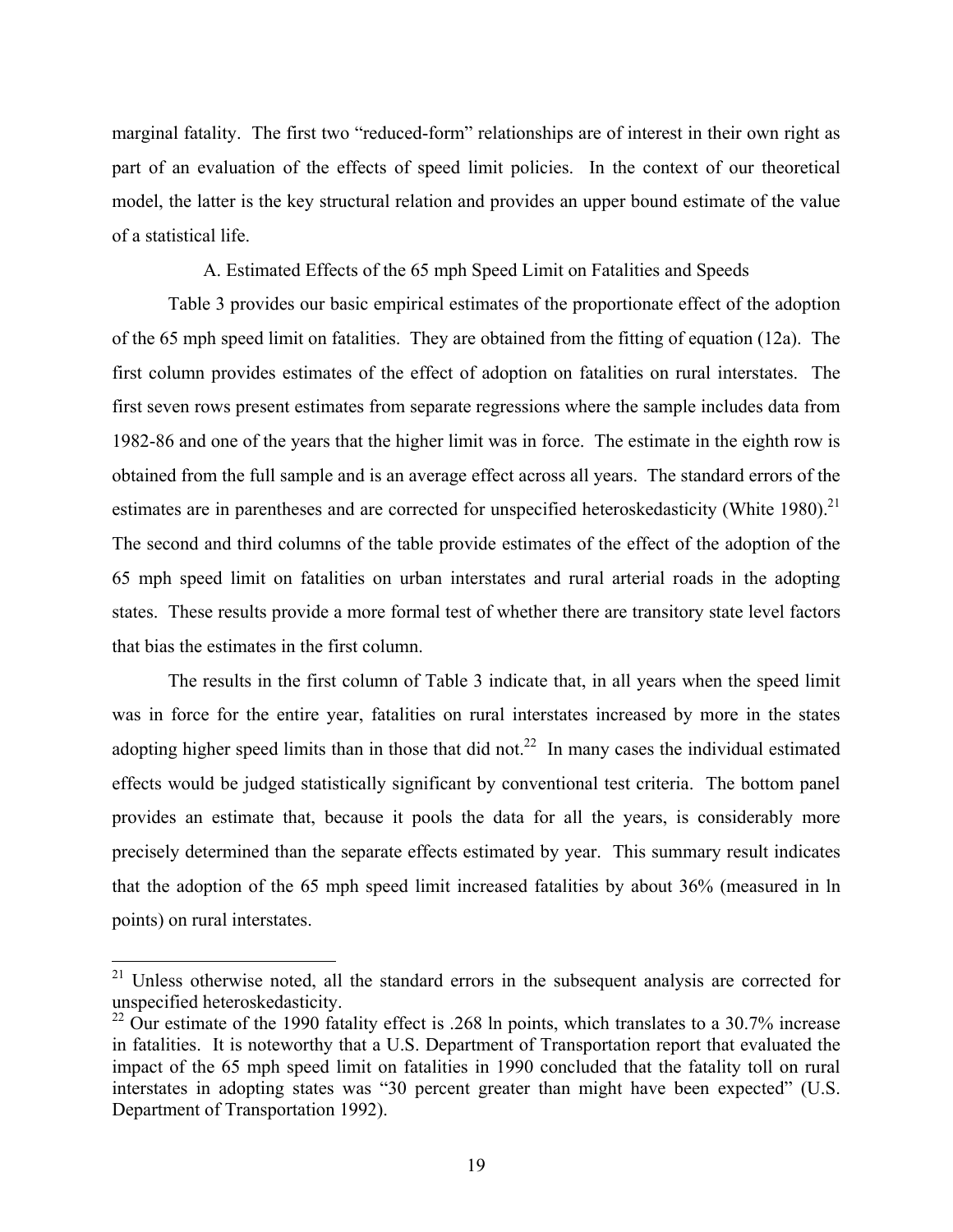In contrast, the results from urban interstates and rural arterials show little evidence of a systematic change in fatality rates in adopting states after 1986. The estimated annual effects of the increased speed limit on these roads are small and generally would not be judged statistically significant at conventional test levels. Further, there is not a consistent pattern to the signs of the estimates either within a roadtype over time or across the two roadtypes within a year. The overall effects indicate that in adopting states there was a modest relative decline in the fatality rate on urban interstates and a small relative increase on rural arterials that would be judged statistically significant at the 5% level.

Table 4 provides a precisely parallel analysis of the proportionate effect of the adoption of the 65 mph speed limit on the hours required to travel a mile (that is, the reciprocal of the average speed multiplied by vmt). These are the results of fitting equation (12b). It is striking that all but one of the annual effects is statistically significant at the 5% level or better. When the data is pooled to include all years, the estimate indicates that the hours required to travel a mile decreased by about 4% (so speeds increased by about 2.5 mph) on rural interstates as a result of the speed limit increase. Speeds on urban interstates and rural arterial roads were unaffected by the speed limit change. All of these estimated effects are quite precisely determined in a statistical sense.

Table 5 examines the sensitivity of the estimated effects of increased speed limits on fatalities and speeds, using various alternative specifications. Road types are pooled for the analysis in different ways, as shown by the row labels. In the multiple roadtype samples, the specifications include an indicator for observations from any road in a state-year when the 65 mph limit was in force on that state's rural interstates. However, the reported coefficient is again from an indicator that is equal to 1 for observations from rural interstates in a state-year when 65 mph was the posted limit.

Three different specifications are fit. The specification in column (1) constrains the year indicators to be equal across roadtypes. In column (2), these year indicators are replaced with year-roadtype dummies. The specification in column (3) may be of particular interest, because it includes state-year indicators.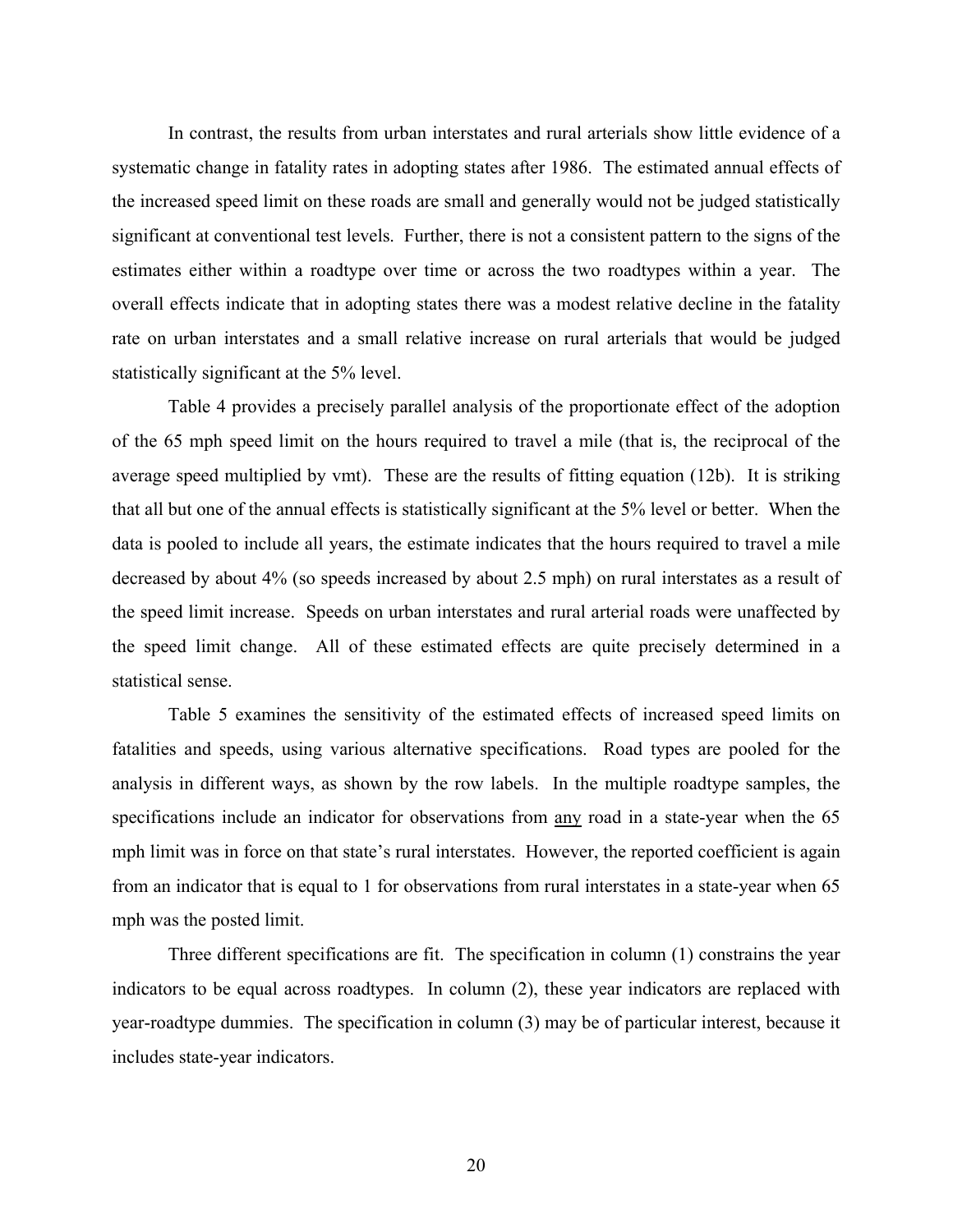These estimates provide some sense of the extent to which the quantitative magnitudes of the estimated effects are dependent on the precise specification of the econometric model. In principle, if the quantitative magnitude of the estimates is not affected by the precise specification of the model, then the pooling of the data may result in a more precise estimator. In fact, as the table indicates, the estimated effect of the increased speed limit on fatalities is between 24% and 42% and not very sensitive to the precise specification.<sup>23</sup> Likewise, the estimated effect of the increased speed limit on hours required to travel a mile is between 3.0% and  $4.1\%$ , and it also is not very sensitive to the precise specification.<sup>24</sup>

Thus far the analysis has attempted to obtain the causal effects of the adoption of the 65 mph speed limit on fatalities and travel times. But these estimates are unlikely to be the structural relationships between speed limits and these two outcomes. We suspect that the adoption of the higher speed limit may be accompanied by other changes that are unobservable to us but are intended to affect these outcomes. For example, states may accompany the introduction of higher speed limits with alterations in state trooper behavior that limit the increase in speeds and/or fatalities. Further, the higher speed limit may induce changes in the variance of speed that could have an independent effect on fatality rates (Lave 1985). The available data does not permit an investigation of whether such relationships underlie the above estimates, but such an investigation is unnecessary for our purposes. The important issue is that the adoption of the higher speed limit provided the median voter/driver a trade-off between increased fatalities and reduced travel times, whatever the precise mechanism.

<span id="page-22-0"></span> $^{23}$  Although speed data is missing for 19 of the 40 adopting states, these states' fatality data is available. Across a variety of specifications, the increase in fatalities on rural interstates in these adopting states was approximately 0.08 ln points higher than in other adopting states. This difference was generally significant at the 10% level but not when stricter criteria are applied.

<span id="page-22-1"></span><sup>&</sup>lt;sup>24</sup> We experimented with adding state-specific and state by roadtype-specific linear time trends to the specifications presented in Table 5. For both fatalities and hours required to travel a mile, the exclusion of a state-specific time trend in columns (1) and (2) is rejected by F-tests. In these specifications, the effect of the 65 mph speed limit is essentially unchanged and its standard error is modestly smaller. Although an F-test rejects the exclusion of state by roadtype linear time trends in columns (1), (2), and (3), this model appears to be "overparameterized." In particular, the standard errors on the indicator for the 65 mph speed limit increase by 50%-100%. Nevertheless, the fatality effect remains approximately constant and statistically significant at the 5% level. The hours point estimate declines by roughly ½ and would not be judged significant at conventional levels.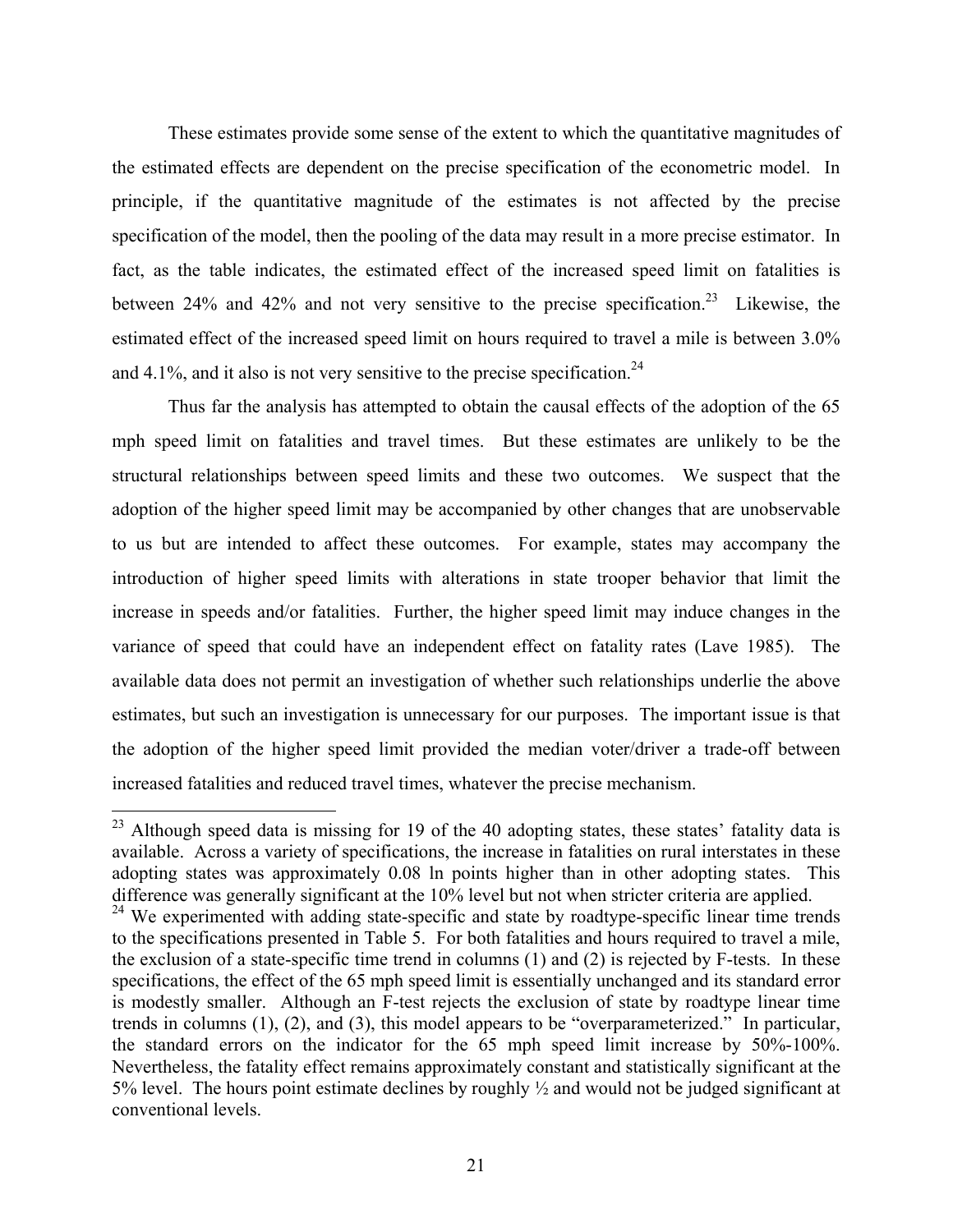B. Estimates of the Trade-off Between the Value of Hours Saved and Fatalities

Tables 6A and 6B present the results from the estimation of two versions of equation (11). In both cases, an indicator for whether the 65 mph speed limit was in force is used as an instrumental variable for the fatalities variable. The results are obtained from the same 10 combinations of specifications and samples as in Table 5. For each regression, the table reports the IV parameter estimate on the fatality variable, the heteroskedastic consistent standard error in parentheses, and the implied estimate of the monetary value of the time saved per marginal fatality, V, in square brackets.

In Table 6A the dependent variables is ln (Hours of Travel) and the explanatory variable of interest is ln (Fatalities). As in equation (11), the specification also includes ln (vmt) as a control. Consequently, the reported parameters are the estimated elasticity of hours required to travel a mile with respect to fatalities. Since the estimated effect is exactly identified, the estimates from a particular specification and sample are the ratio of the estimate in the second panel to the estimate in the first panel from the same sample and specification in Table 5.

Across all of the samples and specifications, the fitting of this equation yields a relatively narrow range of estimates of the elasticity and, in turn, V. The elasticities are between  $-0.076$ and -0.166, implying that a 10% increase in fatalities is associated with a 0.76% to 1.66% reduction in travel times. These estimates would generally be judged statistically significantly different from zero at conventional test levels.

The estimated V's range from \$1.11 million to \$2.42 million.<sup>25</sup> Our preferred estimate of V is the weighted average of the estimates from the rural interstate only sample and the column (3) specification with all three roadtypes in the sample, where the weight is the inverse of the standard errors on the elasticities. This summary measure of V is \$1.54 million. Other estimates will be higher or lower, depending on the precise parameters used, and some readers may prefer to make different calculations.

1

<span id="page-23-0"></span>The estimates of V are obtained by multiplying the relevant elasticity by the ratio of hours traveled to total fatalities in adopting states from 1982-86 (6.122 billion/5,187) and by the average wage rate in adopting states in 1986 (\$12.33 in 1997\$).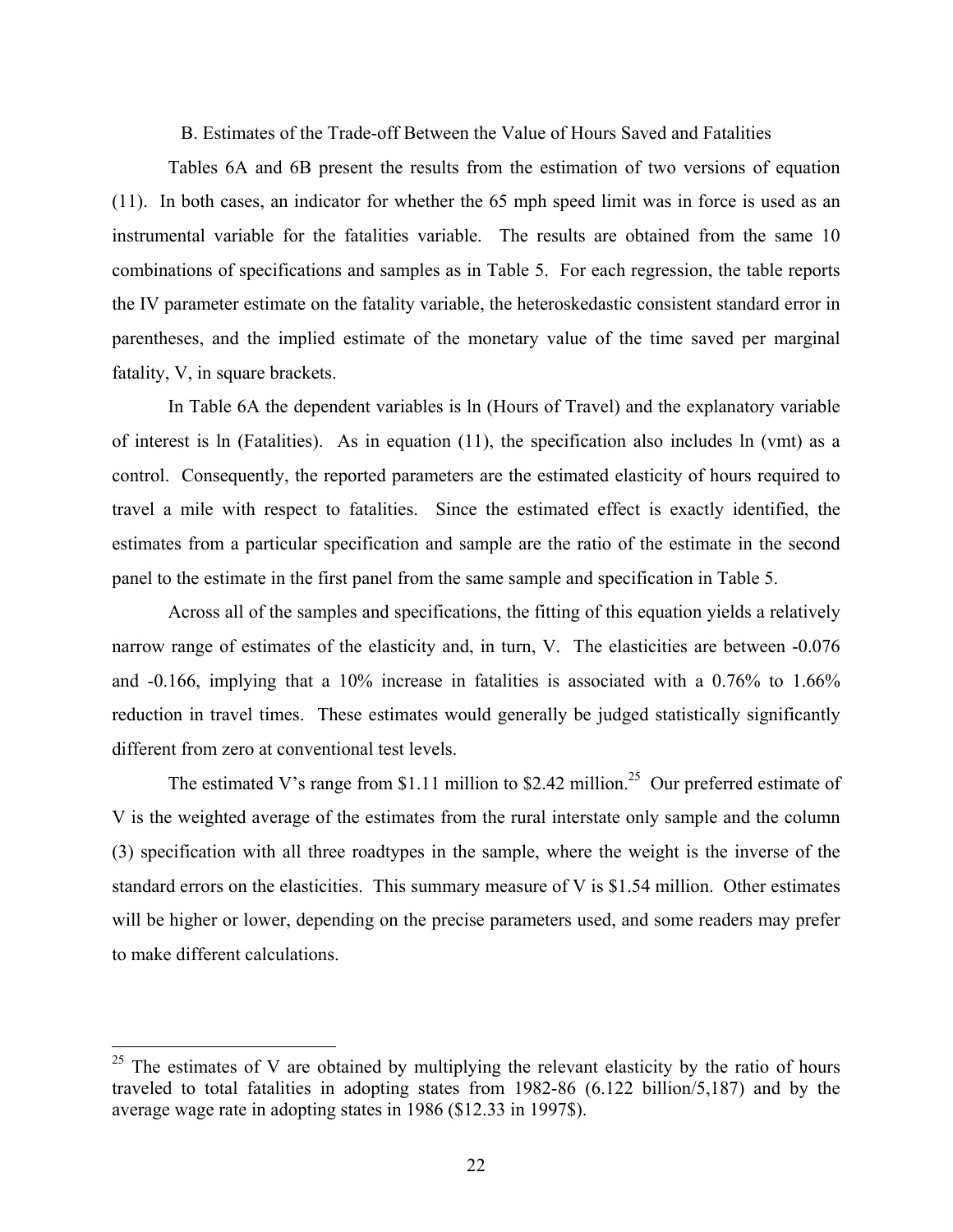In Table 6B mean speed is the dependent variable and the explanatory variable of interest is the fatality rate. This equation is weighted by vmt. As discussed in the context of Table 2B, this approach is not independent of differences in pre-period levels. The sensitivity of the estimates to differences in the pre-period fatality rates is evidenced by the greater variability in the estimates of V as the sample is changed within each of the columns. In this untransformed case, the "first-stage" fatality effect is generally smaller (recall Table 2B) so the estimates of V are larger on average.<sup>26</sup> Overall, these estimates of V range from \$1.39 million to \$8.91 million.<sup>27</sup>

#### **VI. Estimates of V\*, the Value of a Statistical Life**

As noted in the theoretical framework, the estimate of V, the trade-off between the value of hours saved and a marginal fatality provides only an upper bound to the value of a statistical life. In this subsection, we report on our efforts to empirically implement the theoretical model and obtain an estimate of the value of a statistical life, V\*.

We begin by obtaining state-by-state estimates of V for the 21 adopting states that provided speed data. The first six columns of Table 7 present state-by-state estimates and standard errors of the effects of the 65 mph speed limit on fatalities and the time required to travel a mile (cols. 1-4) and the IV elasticity between time saved and fatalities (cols. 5-6). These are obtained from fitting versions of equations (12a), (12b), and (11), respectively, that include the logarithm of vmt interacted with roadtype and state-roadtype, roadtype-year, and state-year fixed effects as controls. The sample for each of these regressions includes observations on rural interstates, urban interstates, and rural arterials from the 7 states that retained the 55 mph limit and the state for which the estimate applies. Column (7) reports the state-specific estimates of  $V^{28}$ 

<span id="page-24-0"></span> $26$  The "reduced form" results are available from the authors upon request.

<span id="page-24-1"></span> $^{27}$  In order to obtain these estimates of V, the parameter estimates are converted into elasticities. This is done by multiplying the parameter estimates by the ratio of the mean fatality rate to the mean speed in adopting states (1.423/59.6) during the 1982-86 period. The estimate of V is then obtained as described in footnote 25.

<span id="page-24-2"></span><sup>&</sup>lt;sup>28</sup> The state-specific estimates of V are obtained by multiplying the elasticities by the statespecific ratio of hours traveled to total fatalities and the state-specific mean hourly wage.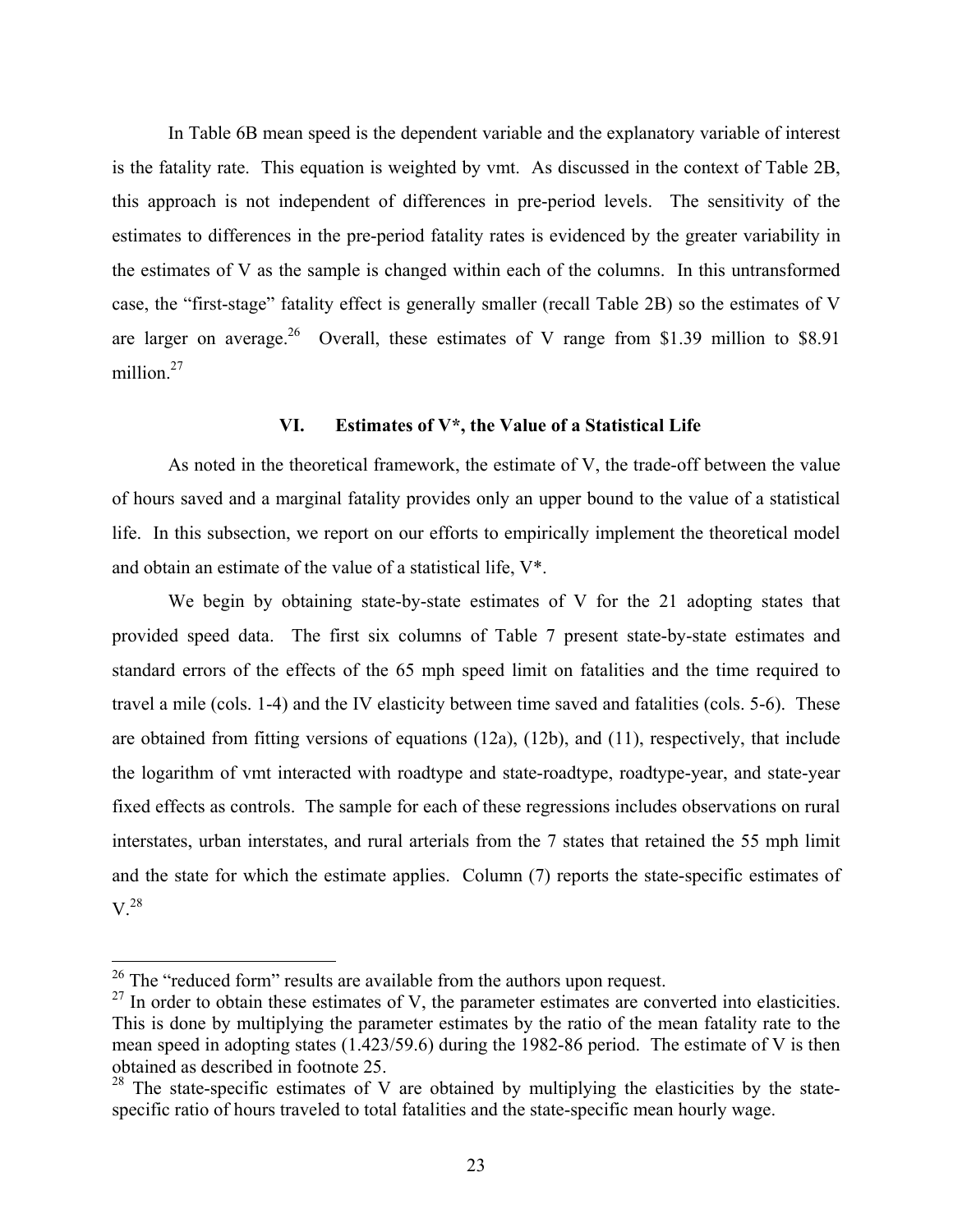Although the parameter estimates from the state-specific regressions are relatively imprecise, they almost all have the expected sign. The estimated effects of the higher limit on fatalities range from -0.039 (Indiana) to 0.656 (South Dakota) ln points, while the speed effects range from 0.033 (Arkansas) to -0.084 (Colorado). 18 of the 21 IV elasticities have a negative sign, but only 3 of them would be judged statistically significant at conventional levels. The estimated value of time saved per marginal fatality (i.e., V) ranges from -\$1.12 million (Arkansas) to \$9.71 million (Wisconsin) (1997\$).

Table 8 reports our efforts to use these estimated V's to obtain a structural estimate of V\*, the value of a statistical life. The top panel contains estimates from the probit (recall equation (9)) model of the states' likelihood of adopting the higher limit. We assume that the hours saved per fatality will be lower the greater is the traffic density in a state, which implies that in the probit function traffic density will also be negatively related to the probability that a state will adopt the 65 mph speed limit. We also suppose, in accord with some suggestive evidence surveyed by Viscusi (1993), that the value of a statistical life,  $V^*$  in equation (7), may be positively related to the average wage rate in a state. This implies that the average wage rate will have a negative effect on the probability that a state will adopt the 65 mph speed limit.

The probit function is fit to data on the probability of adoption of the 65 mph speed limit for the full 47 state sample. The results provide strong support for the hypothesis that adoption of the 65 mph speed limit is negatively related to the available time savings. This is suggested by the estimated coefficient on Traffic Density, which is roughly four times its estimated standard error. The estimated effect of the average wage has the sign anticipated and would be judged statistically significant at the 10% level but not by stricter criteria. These results are consistent with the assumption of our model that states' decisions whether to adopt the higher limit reflect the preferences about benefits and costs of their median/driver voter.

The middle panel presents estimates from modeling the monetary value of the time saved per marginal fatality, V. As specified in equation (6), the control variables are traffic density and the inverse of the Mill's Ratio, calculated using the probit results. These two equations are estimated in a two-step estimation procedure (rather than jointly), because we do not have estimates of V for 19 of the 40 adopting states but we do want to use data from those states to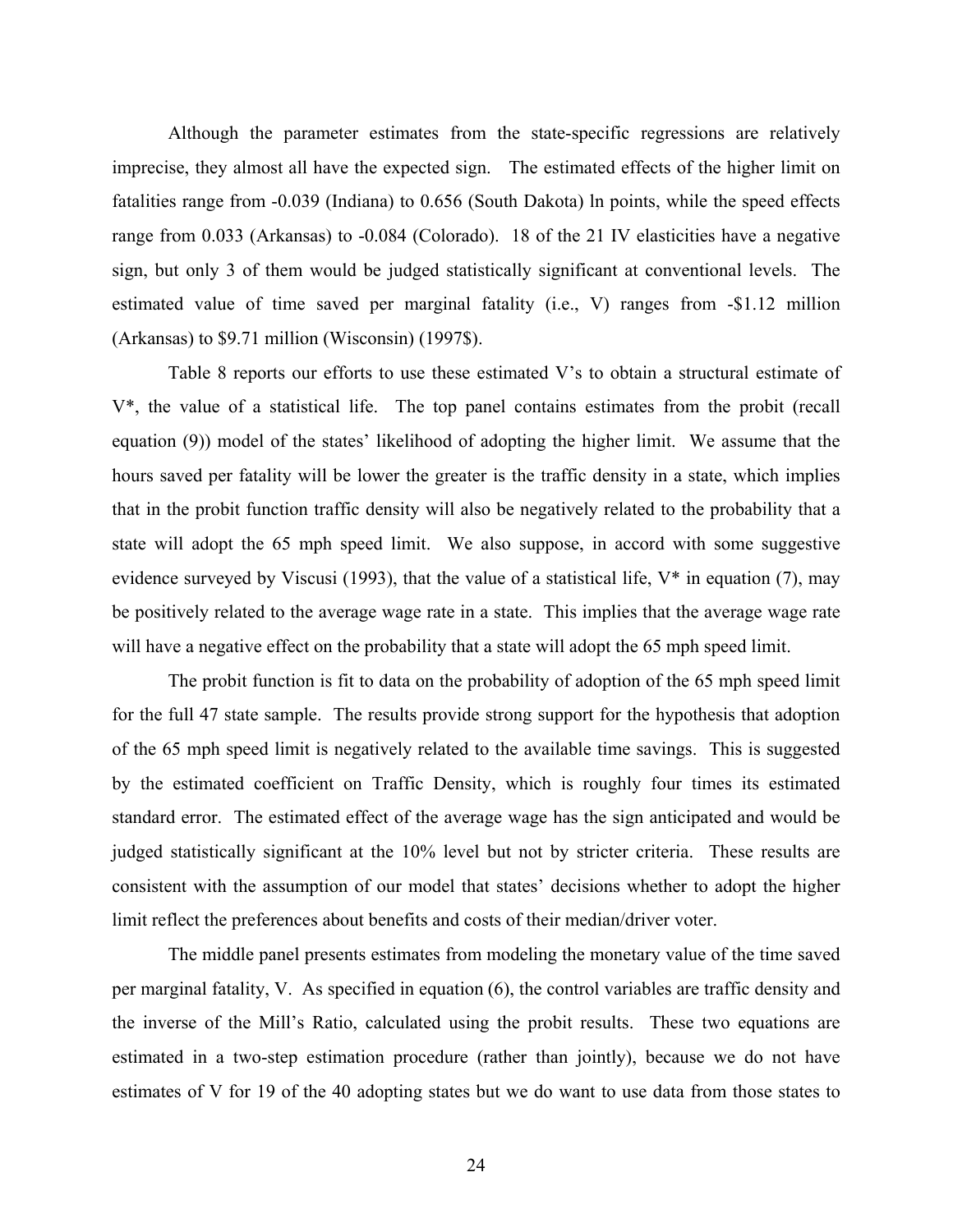estimate the probit (Heckman 1979). The estimation results from these two equations are used to calculate V\*, which is reported in the bottom panel.

The fitting of equation  $(6)$  requires the use of estimates of V as the dependent variable. The precision of these estimates depends on the precision of the estimates of the: IV elasticities, mean wages, mean speeds, and vmt. An examination of the 21 estimated standard errors of the IV elasticities demonstrates one part of the variability in the precision. Although their mean is 0.164, the standard errors associated with the Oregon and Wisconsin elasticities are 0.536 and 0.609, respectively. Interestingly, these states' estimated V's are the two largest at \$5.41 and \$9.71 million. It is evident that these two poorly estimated V's are likely to have an important influence on the estimation of equation (6) and that the homoskedasticity assumption is not appealing.

We take a number of approaches to remedy this problem of heteroskedasticity. Column (1) is the result of unweighted least squares estimation, although the standard errors are corrected for unspecified heteroskedasticity (White 1980). Column (2) weights the equation by the reciprocal of the standard errors of the IV elasticities and corrects the standard errors for heteroskedasticity. Column (3) reports median regression results. And, column (4) presents the results from a robust regression routine. This routine begins by excluding outliers, defined as observations with values of Cook's D>1, and then weights observations based on absolute residuals so that large residuals are downweighted.<sup>29</sup> These estimation details are summarized in the row labels at the bottom of the table.

The results from modeling the state-specific values of V from Table 7 are mixed. The sign of the parameter on the estimated inverse Mill's Ratio is positive in 3 of the 4 specifications.

<span id="page-26-0"></span> $29\,$ After the oulier observations are excluded, the routine obtains optimal weights for the remaining observations in an iterative process. This process begins with the estimation of the linear regression on the restricted sample and the calculation of the estimated residuals from this regression. These residuals are used to obtain weights so that observations with large absolute residuals are downweighted. The regression is then fitted again using these weights and the residuals from this new regression are used to derive a new set of weights. This iterative procedure continues until the change in weights is below 0.01. Huber weights (Huber 1964) are used until convergence is achieved and then biweights (Beaton and Tukey 1974) are used until convergence is achieved with them. Street, Carroll, and Ruppert (1998) provide a method to calculate the standard errors. Also see Berk (1990) on robust regression.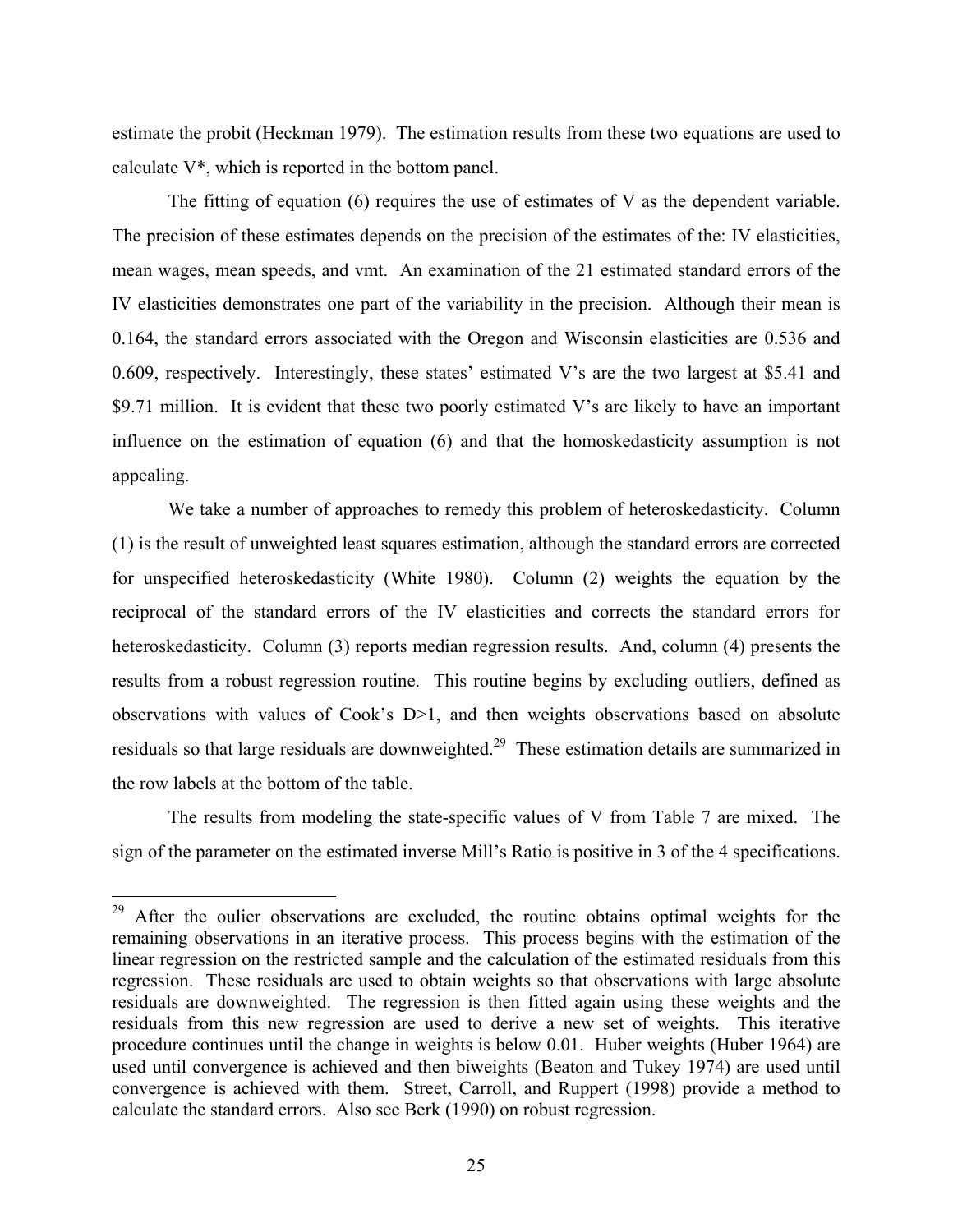This is not surprising, because it indicates that states with higher values of V (for unobserved reasons) were more likely to adopt the 65 mph speed limit than would be predicted by the observable determinants of the adoption decision. However, it is apparent that our estimates of this equation are poorly determined. No doubt this is, in part, a result of the very imprecise estimates of V for individual states that make up the observations.

Nevertheless, the bottom panel of Table 8 concludes our exercise and lists the estimates of the value of a statistical life associated with each of the four specifications. These estimates are calculated at the mean of the 1986 mean hourly wages across adopting states. In square brackets below the estimated V\*, we list the parameter estimate from the constant in a regression of the V's on only a constant. They are presented in order to allow for comparisons of our estimates of V\* to the mean and median of the V's from the different procedures. The estimation details in the row labels apply to this simple regression as well.

The estimates of the value of a statistical life range from \$.94 million to \$1.54 million (1997\$). The relatively tight range of these estimates is reassuring. In three of the four cases, these estimates of V\* are less than the relevant estimates of the mean and median of the V's as our structural model predicts. However, we have not calculated a sampling error for these estimates of the value of a statistical life, but it would no doubt be very large.

#### **VII. Interpretation**

The above estimates of the value of a statistical life are based on our analyses of fatalities and driving time saved from greater speeds. These estimates have several additional conceptual limitations that deserve note. In general, any underestimation of driving time saved, or overestimation of fatalities incurred, will lead to a downward biased estimate of the value of a statistical life. Likewise, any underestimation or overestimation of the economic value of driving time saved will lead to similar biases in the value of a statistical life.

There are plausible reasons for believing that some further adjustments in the estimates may be useful. First, in our analysis we have assumed that each vehicle contains only one passenger, so that vehicle miles traveled are equivalent to passenger miles traveled. In fact, as indicated in Table 9, the typical US vehicle contains 1.7 passengers. If it could be assumed that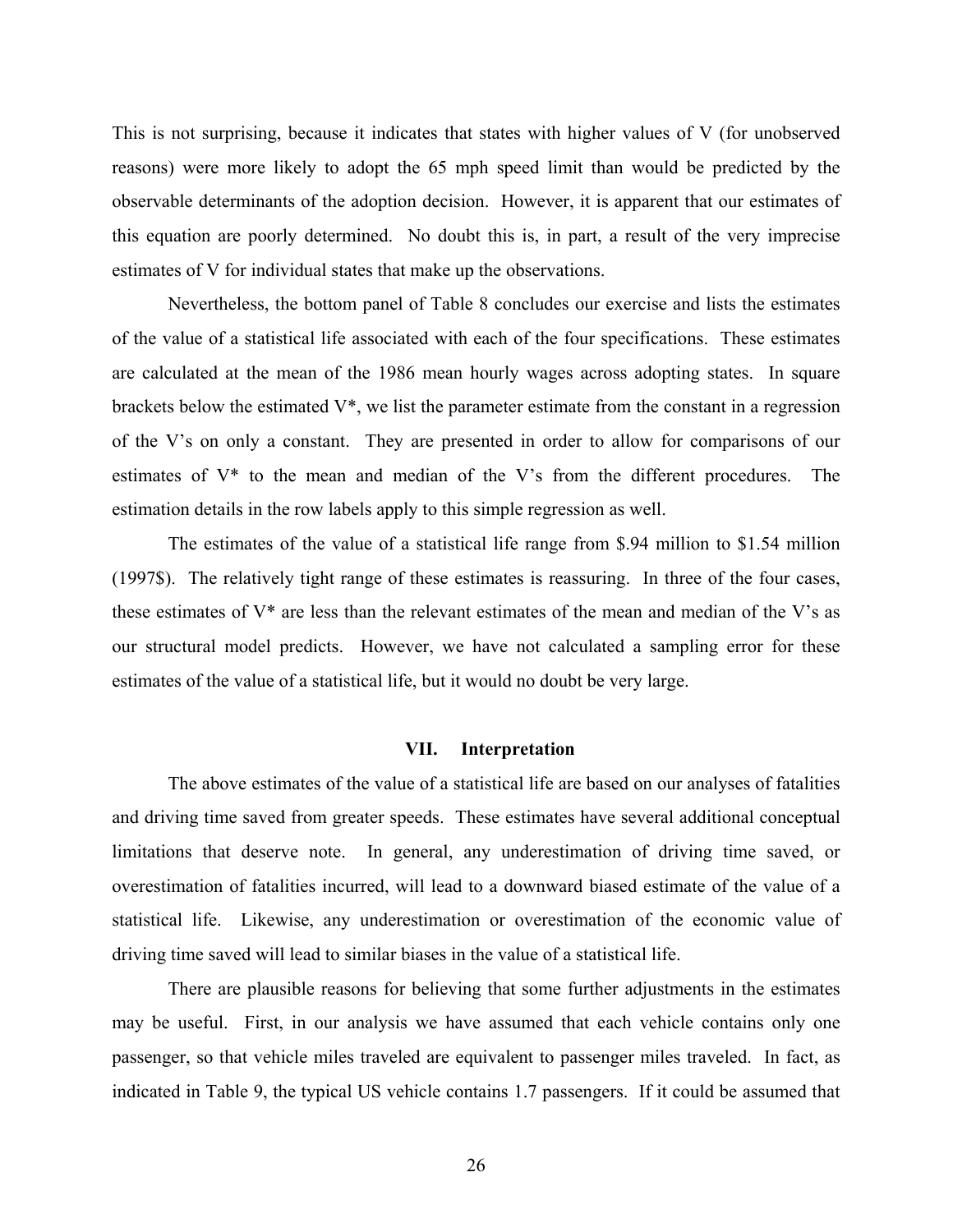the value of the time of each of these passengers was the same as the mean wage rate per state, and if it could be assumed that the number of passengers per vehicle was the same in each state, it would be appropriate to simply adjust all our estimates of the value of a statistical life upward by this amount.

There are also reasons to believe that the wage rate may not be wholly appropriate as a measure of the value of the passenger time saved. In particular, the wage rate is only one part of total compensation. As Table 9 indicates, total compensation is typically 22% greater than the wage rate. If it could be assumed that this additional compensation was variable by hour, then it would be appropriate to adjust our earlier estimates of the value of a statistical life upward accordingly.

On the other hand, there is a long tradition in the literature on the economic valuation of travel time that suggests the wage rate may be an overestimate of the value of travel time saved (Beesley 1973). Some of the most convincing evidence on this issue, however, is Deacon and Sonstelie's (1985) analysis of drivers tolerance of waiting times (to obtain less expensive gasoline), which supports the use of the wage rate as a measure of the value of drivers' time.

At the present time, because of data limitations and the inherent subjectivity that would be added to our estimates, we do not think it is appropriate to simply modify the value of statistical life estimates given above using the adjustment factors in Table 9. With better data, however, this may be appropriate at some further time.

Finally, there now exist many estimates of the value of a statistical life both in the US and for other countries and, in fact, there are several surveys of these estimates, including those by Viscusi (1993, 2000), de Blaeij, et. al. (2000), and Blomquist (2001). As a general rule these studies suggest that average valuations across studies typically fall in the range of \$1.0 to \$5.0 million, although individual studies often provide estimates far outside this range. Our estimates virtually all fall within this range and we think they provide fairly strong evidence that the more extreme valuations sometimes reported are likely to be a result of one or more conceptual or econometric problems.

#### **VIII. Conclusion**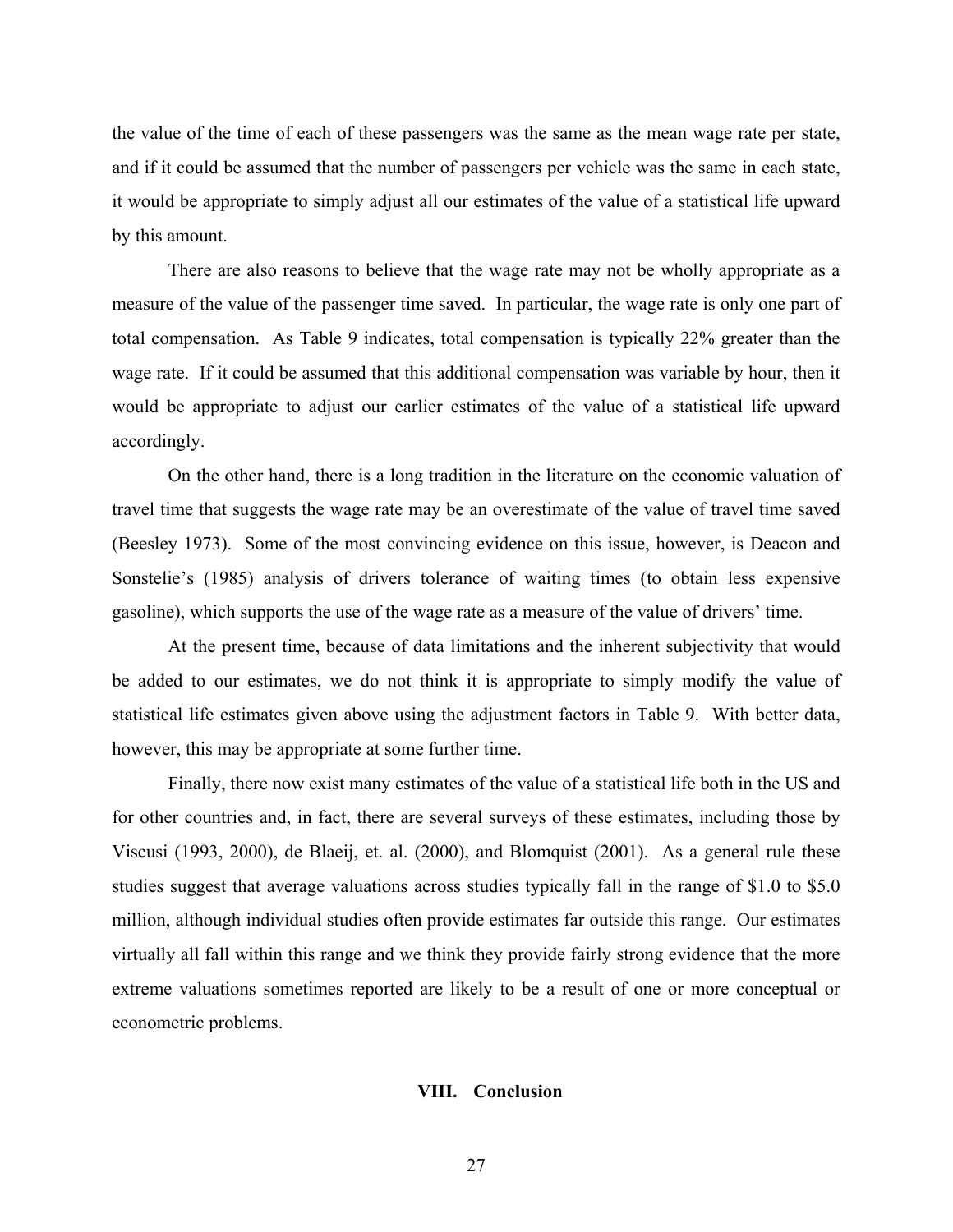Although subject to a number of limitations, our estimates of the value of a statistical life fall in the range between \$1 million and \$10 million, and our preferred estimates are much closer to the former than the latter. We think these estimates are a particularly credible indication of public attitudes toward the tradeoff between wealth and fatality risk. First, these estimates are based on the exogenously offered opportunity for states to vote an increase in their rural speed limit and thereby save vehicle travel time at the risk of increased fatalities. Second, the nature of the risk/wealth tradeoff poses a relatively simple public choice decision where voters receive both the benefits and suffer the costs, and where agency problems and the resulting distortions are not likely to be strong. Finally, there is evidence the state legislators were aware of the tradeoffs involved and that the states that implicitly were offered better terms (greater hours saved per fatality) were more likely to accept the offer.

Based on these results it appears that measuring the choices that result from exogenous changes in the tradeoff between safety and wealth are the key to providing real progress in estimating the value of a statistical life. As would be expected, where drivers select their speeds and thus their fatality risks in response to road conditions, the simple cross-section correlation between speeds and fatality risks is negligible. On the other hand, both speeds and fatality risks increase in response to an exogenous change in speed limits, providing just the information critical to the credible measurement of the value of a statistical life.

Our results also indicate that there is room for much additional research in the valuation of safety risks. Recent years have seen the demise of all federally mandated speed limits and the evolution of considerable variability within states and across states in traffic safety legislation. In principle, this variability could be used to measure the terms of wealth/risk tradeoffs at different levels of risk, and provide better-informed discussions of public policies toward safety.

#### **References**

- Beaton, Albert E. and John W. Tukey. "The Fitting of Power Series, Meaning Polynomials, Illustrated on Band-Spectroscopic Data." *Technometrics*, 16 (1974): 146-85.
- Beesley, M.E. *Urban Transport: Studies in Economic Policy*. London: Butterworth & Co., Ltd., 1973.

Berk, Richard A. "A Primer on Robust Regression," in *Modern Methods of Data Analysis*. John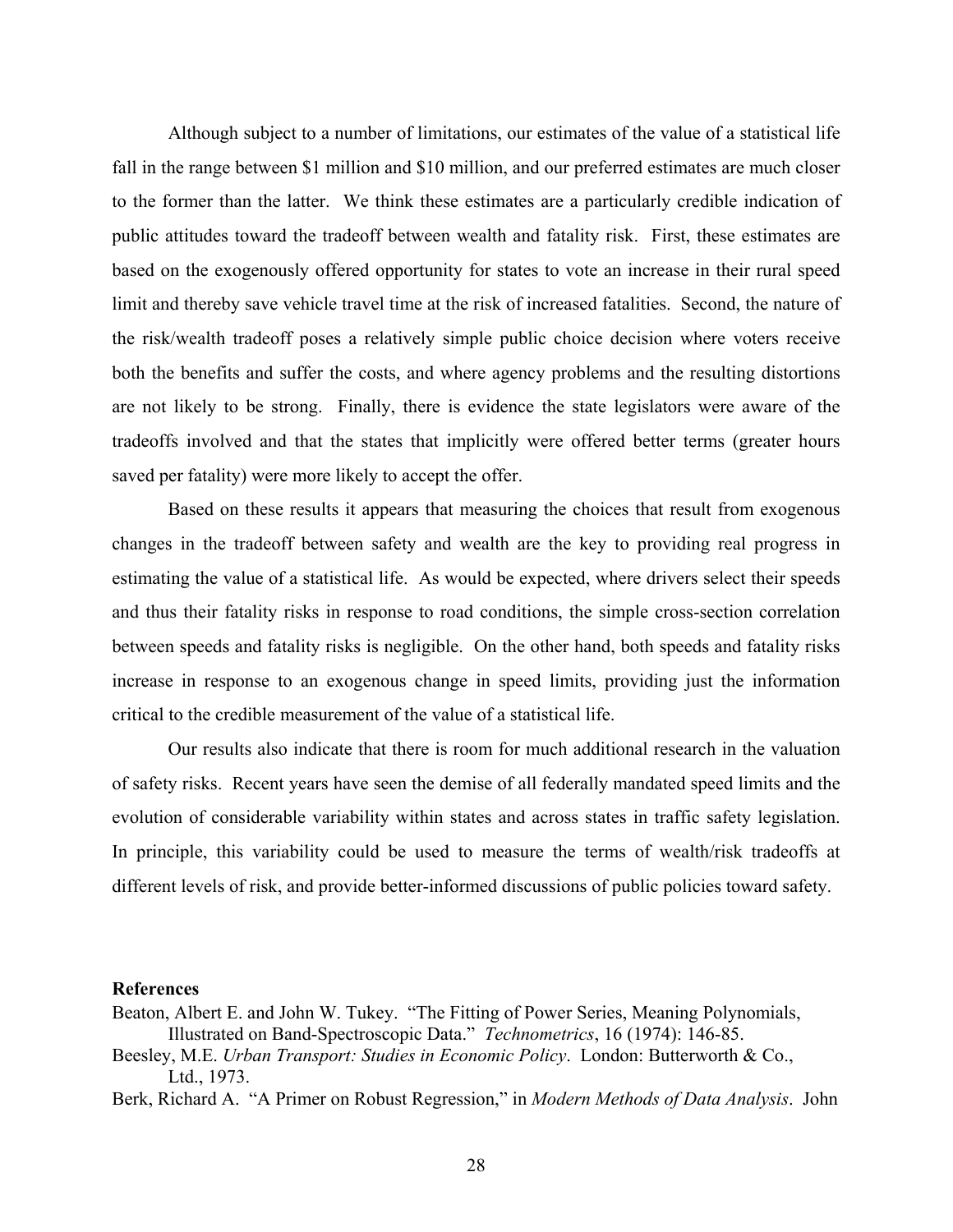Fox and J. Scott Long, eds., Newbury Park, CA: Sage Publications, 1990, 292-324.

- Black, Duncan. "On the Rationale of Group Decision Making." *Journal of Political Economy* 56 (1948): 23-34.
- Blomquist, Glenn C. "Self Protection and Averting Behavior, Values of Statistical Lives, and Benefit Cost Analysis of Environmental Policy." Mimeograph, University of Kentucky, November 2001.
- Bureau of Transportation Statistics, Traffic Safety CD-ROM: 1996, Fatal Accident Reporting System: 1975-1994, U.S. Department of Transportation.
- de Blaeij, Arianne, Raymond J.G.M. Florax, Piet Rietveld, and Erik Verhoef. "The Value of a Statistical Life in Road Safety: A Meta-Analysis." Tinbergen Institute Discussion Paper No. 2000-089/3, 2000.
- Deacon, Robert T. and Jon Sonstelie. "Rationing by Waiting and the Value of Time: Results from A Natural Experiment." *Journal of Political Economy* 94 (1985): 627-47.
- Dee, Thomas S. "State Alcohol Policies, Teen Drinking and Traffic Fatalities." *Journal of Public Economics* 72 (1999): 289-315.
- Domencich, Thomas A. and McFadden, Daniel. *Urban Travel Demand.* Amsterdam: North-Holland, 1975.
- Fowles, Richard and Peter D. Loeb. "Speeding Coordination, and the 55 MPH Limit: Comment." *American Economic Review* 79 (1989): 916-921.
- Ghosh, Debapriya; Dennis Lees and William Seal. "Optimal Motorway Speed and Some Valuations of Time and Life." *Manchester School of Economic and Social Studies* 43 (1975): 134-143.
- Greenstone, Michael. "A Reexamination of the Systemwide Effects of the 65 Mph Speed Limit." *Economic Inquiry*, 40(2) (2002): 271-8.
- Heckman, James J. "Sample Selection Bias as a Specification Error." *Econometrica*, 47(1) (1979): 153-62.
- Hersch, Joni. "Compensating Differentials for Gender-Specific Injury Risks." *American Economic Review* 88(1998): 598-607.
- *Highway Statistics,* Table VM-2, Federal Highway Administration, various issues.
- Huber, Peter J. "Robust Estimation of a Location Parameter." *Annals of Mathematical Statistics*, 35 (1964): 73-101.
- Keeler, Theodore. "Highway Safety, Economic Behavior, and Driving Environment." *American Economic Review* 84 (1994): 684-693.
- Khan, Nisar, Kumares C. Sinha, and Patrick S. McCarthy. "An Analysis of Speed Limit Policies for Indiana." FHWA/IN/JTRP-99/14, Joint Transportation Research Project, Purdue University, West Lafayette, IN, 2000.
- Lave, Charles. "Speeding Coordination, and the 55 MPH Limit." *American Economic Review* 75 (1985): 1159-1164.
- Lave, Charles. "Speeding Coordination, and the 55 MPH Limit: Reply." *American Economic Review* 79 (1989): 926-931.
- Lave, Charles and Patrick Elias. "Resource Allocation in Public Policy: the Effects of the 65- MPH Speed Limit." *Economic Inquiry* 35 (1997): 614-620.
- Lee, N., and M. Dalvi. "Variations in the Value of Travel Time." *Manchester School of Economic and Social Studies* 37 (1969): 213 – 236.
- Levy, David T. and Peter Asch. "Speeding Coordination, and the 55 MPH Limit: Comment." *American Economic Review* 79 (1989): 913-915.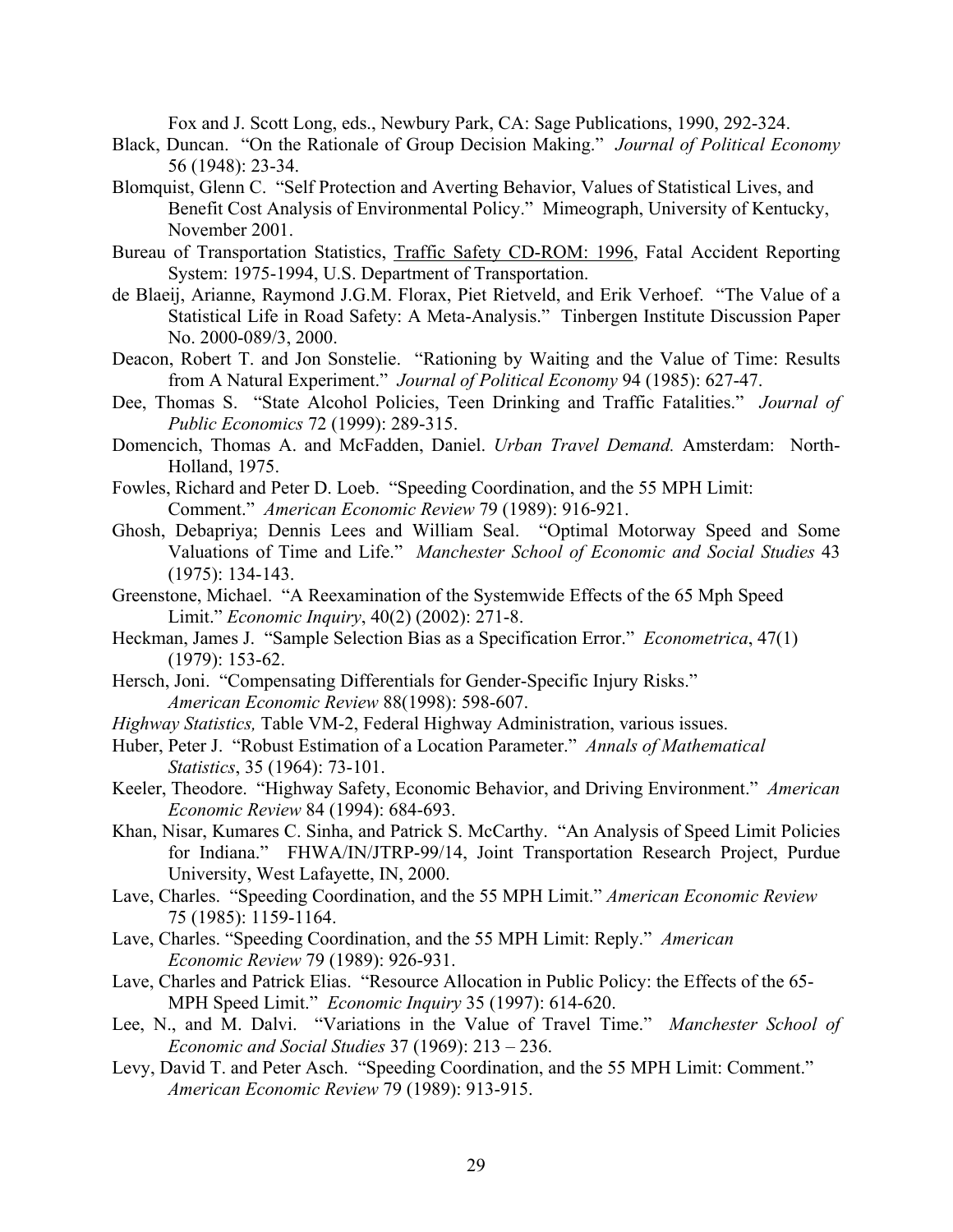- National Research Council (U.S.). Transportation Research Board. *Fifty-five, a Decade of Experience*. Washington D.C.: National Academy Press, 1984.
- Ruhm, Christopher J. "Alcohol Policies and Highway Vehicle Fatalities." *Journal of Health Economics* 15 (1996): 435-454.
- Snyder, Donald. "Speeding Coordination, and the 55 MPH Limit: Comment." *American Economic Review* 79 (1989): 922-925.
- Street, James O., Raymond J. Carroll, and David Ruppert. "A Note on Computing Robust Regression Estimates via Iteratively Weighted Least Squares." *The American Statistician*, 42 (1988):152-4.
- Thaler, Richard, and Rosen, Sherwin. "The Value of Saving a Life: Evidence from the Labor Market," in *Household Production and Consumption*. Nestor E. Terleckyj, ed., Cambridge, MA: NBER, 1976: 265 – 298.
- Tornqvist, Leo, Pentti Vartia, and Yrjo O. Vartia. "How Should Relative Changes Be Measured?" *The American Statistician* 39(1) (1985): 43-46.
- U.S. Department of Transportation. "Effects of the 65 MPH Speed Limit through 1990: A Report to Congress." Washington, DC: National Highway Traffic Safety Administration, 1992.
- Viscusi, W. Kip. "The Value of Risks to Life and Health." *Journal of Economic Literature* 31 (1993): 1912 –1946.
- Viscusi, W. Kip. "The Value of Life in Legal Contexts: Survey and Critique." *American Law and Economics Review*, 2 (2000): 195-222.
- Waters II, William G. "Values of Travel Time Savings in Road Transport Project Evaluation," in *Proceedings of* 7<sup>th</sup> World Conference on Transport Research, Volume 3: Transport *Policy*, David Hensher, Jenny King, and Tae Hoon Oum, eds., Oxford, England: Elsevier Science Limited, 1996: 507-522.
- White, Halbert. "A Heteroskedasticity-Consistent Covariance Matrix Estimator and A Direct Test for Heteroskedasticity." *Econometrica*, 48(4) (1980): 817-838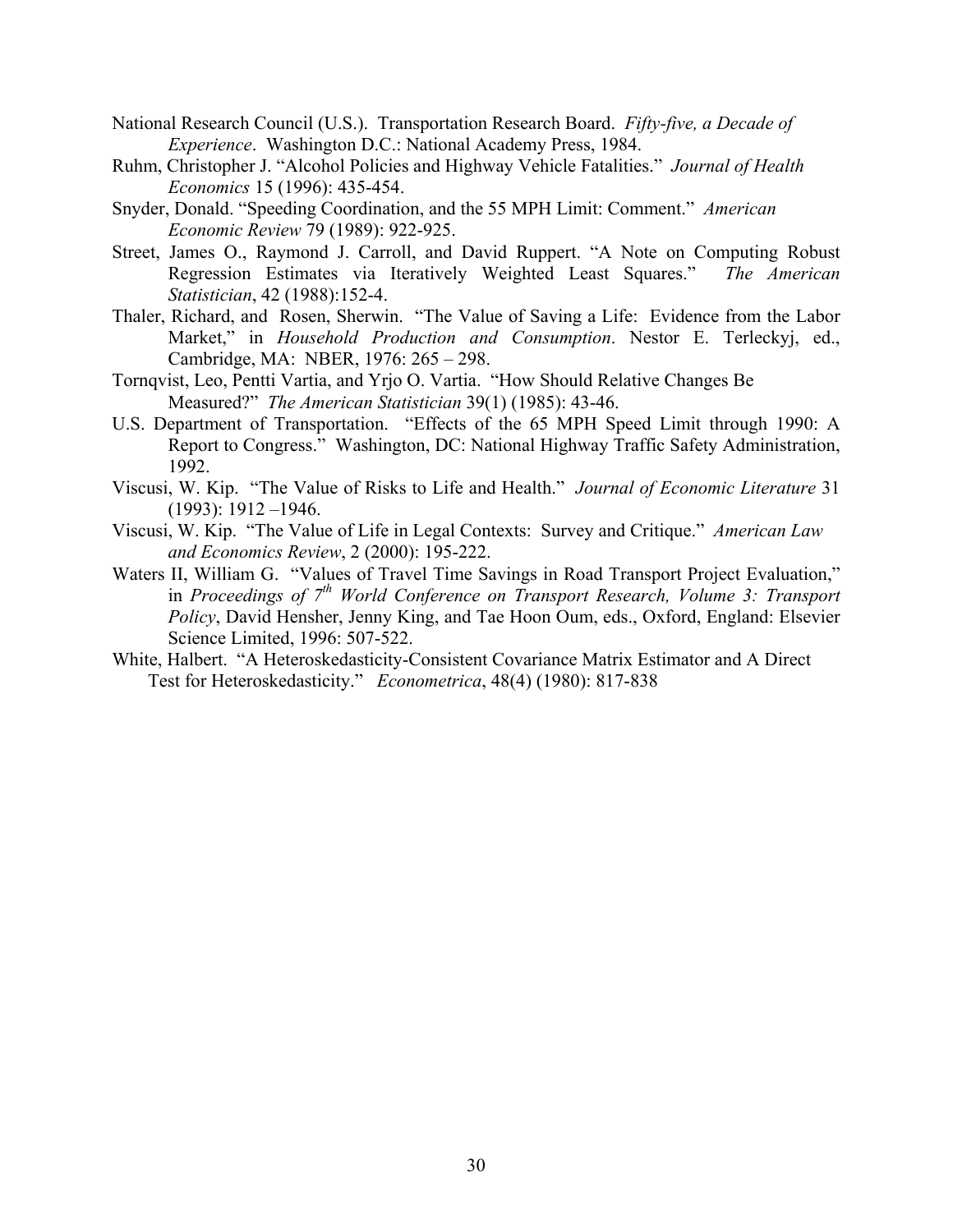|                                 | <b>States Included in the Analysis</b> | <b>Excluded States</b>         |                |
|---------------------------------|----------------------------------------|--------------------------------|----------------|
|                                 |                                        | Adopted 65 Mph Retained 55 Mph | Adopted 65 Mph |
|                                 | (1)                                    | (2)                            | (3)            |
| Number of States                | 21                                     | 7                              | 19             |
| <b>Entire Period (1982-93)</b>  |                                        |                                |                |
| <b>Rural Interstates</b>        |                                        |                                |                |
| Fatalities                      | 57.3                                   | 24.3                           | 55.6           |
| <b>Fatality Rate</b>            | 1.390                                  | 0.839                          | 1.529          |
| Speed (Mph)                     | 62.4                                   | 60.4                           | Unavailable    |
| Urban Interstates               |                                        |                                |                |
| Fatalities                      | 41.0                                   | 53.5                           | 41.9           |
| <b>Fatality Rate</b>            | 0.748                                  | 0.747                          | 0.992          |
| Speed (Mph)                     | 57.5                                   | 58.8                           | 58.3           |
| <b>Rural Arterials</b>          |                                        |                                |                |
| Fatalities                      | 228.5                                  | 168.9                          | 215.8          |
| <b>Fatality Rate</b>            | 3.357                                  | 2.844                          | 3.411          |
| Speed (Mph)                     | 56.5                                   | 54.4                           | 55.8           |
| <b>Statewide Totals</b>         |                                        |                                |                |
| Fatalities                      | 988.5                                  | 948.8                          | 838.9          |
| <b>Fatality Rate</b>            | 2.289                                  | 1.922                          | 2.331          |
| Pre-Period (1982-1986)          |                                        |                                |                |
| 1986 Hourly Wage (1997\$)       | \$12.33                                | \$13.97                        | \$12.33        |
| 1986 Rural Int. Traffic Density | 0.0604                                 | 0.0929                         | 0.0597         |
| Rural Int. Fatality Rate        | 1.423                                  | 0.957                          | 1.592          |
| Rural Int. Speed (Mph)          | 59.5                                   | 59.3                           | 60.2           |

Table 1: Sample Statistics for States that were Eligible to Raise the Speed Limit on Rural Interstates in 1987

Notes: The Fatality Rate is calculated as the number of fatalities per 100 million vehiclemiles of travel. Both the Fatality Rate and Speed entries are calculated as the weighted mean within each of the three categories of states, where the weight is the vehicle miles of travel on the relevant road(s). Traffic Density is vehicle miles of travel per miles of paved road lanes. The mean hourly wage in 1986 is calculated from the 1986 *Current Population Survey Outgoing Rotation Group*. It is calculated from all workers that report an hourly wage greater than \$2.50. The survey top-codes the hourly wages of workers that are paid on an hourly basis at \$99.99. We constructed an hourly wage for workers that are not paid hourly and also top-coded it at \$99.99. The Fatalities, Hourly Wage and Traffic Density entries are the mean across states within each category. See the text and Figure 2 for the identity of the states in each category.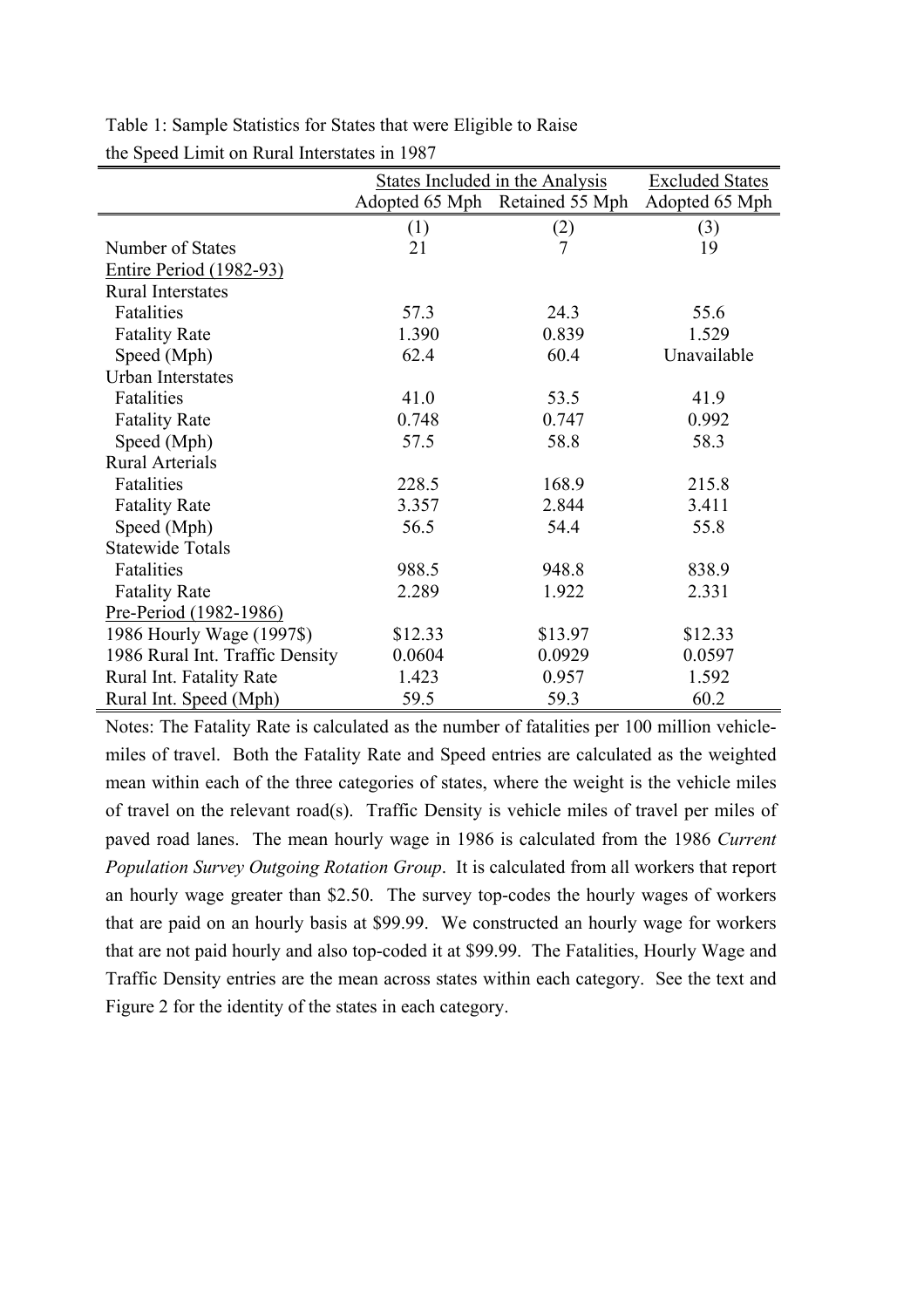|                                              |          |          | Adopted 65 Mph Retained 55 Mph Adopters - Non-Adopters |  |  |  |  |  |
|----------------------------------------------|----------|----------|--------------------------------------------------------|--|--|--|--|--|
|                                              | (1)      | (2)      | (3)                                                    |  |  |  |  |  |
| <b>Rural Interstates (Affected Roadtype)</b> |          |          |                                                        |  |  |  |  |  |
| Pre-Period (1982-1986)                       |          |          |                                                        |  |  |  |  |  |
| <b>Fatality Rate</b>                         | 1.423    | 0.957    | 0.466                                                  |  |  |  |  |  |
| Speed (Mph)                                  | 59.6     | 59.3     | 0.3                                                    |  |  |  |  |  |
| Post-Period (1988-1993)                      |          |          |                                                        |  |  |  |  |  |
| <b>Fatality Rate</b>                         | 1.382    | 0.731    | 0.651                                                  |  |  |  |  |  |
| Speed (Mph)                                  | 64.3     | 61.2     | 3.1                                                    |  |  |  |  |  |
| Change (Post - Pre Period)                   |          |          |                                                        |  |  |  |  |  |
| <b>Fatality Rate</b>                         | $-0.041$ | $-0.226$ | 0.185                                                  |  |  |  |  |  |
| Speed (Mph)                                  | 4.7      | 1.9      | 2.8                                                    |  |  |  |  |  |
| Urban Interstates (Unaffected Roadtype)      |          |          |                                                        |  |  |  |  |  |
| Pre-Period (1982-1986)                       |          |          |                                                        |  |  |  |  |  |
| <b>Fatality Rate</b>                         | 0.887    | 0.843    | 0.044                                                  |  |  |  |  |  |
| Speed (Mph)                                  | 56.9     | 57.9     | $-1.0$                                                 |  |  |  |  |  |
| Post-Period (1988-1993)                      |          |          |                                                        |  |  |  |  |  |
| <b>Fatality Rate</b>                         | 0.662    | 0.670    | $-0.008$                                               |  |  |  |  |  |
| Speed (Mph)                                  | 57.9     | 59.4     | $-1.5$                                                 |  |  |  |  |  |
| Change (Post - Pre Period)                   |          |          |                                                        |  |  |  |  |  |
| <b>Fatality Rate</b>                         | $-0.225$ | $-0.173$ | $-0.052$                                               |  |  |  |  |  |
| Speed (Mph)                                  | 1.0      | 1.5      | $-0.5$                                                 |  |  |  |  |  |
| <b>Rural Arterials (Unaffected Roadtype)</b> |          |          |                                                        |  |  |  |  |  |
| Pre-Period (1982-1986)                       |          |          |                                                        |  |  |  |  |  |
| <b>Fatality Rate</b>                         | 3.785    | 3.195    | 0.590                                                  |  |  |  |  |  |
| Speed (Mph)                                  | 55.4     | 53.7     | 1.7                                                    |  |  |  |  |  |
| Post-Period (1988-1993)                      |          |          |                                                        |  |  |  |  |  |
| <b>Fatality Rate</b>                         | 2.978    | 2.511    | 0.467                                                  |  |  |  |  |  |
| Speed (Mph)                                  | 57.2     | 55.0     | 2.2                                                    |  |  |  |  |  |
| Change (Post - Pre Period)                   |          |          |                                                        |  |  |  |  |  |
| <b>Fatality Rate</b>                         | $-0.807$ | $-0.684$ | $-0.123$                                               |  |  |  |  |  |
| Speed (Mph)                                  | 1.8      | 1.3      | 0.5                                                    |  |  |  |  |  |

Table 2A: Mean Fatality Rates and Speeds by Roadtype, Period, and Adopter Status

See Notes to Table 1. In columns (1) and (2), the Fatality rate and the Speed variables are calculated as the weighted mean across states for each category of road in the Pre-Period and Post-Period panels, where vehicle miles of travel is the weight. The entries in the Change panel are the difference between the Post-Period and Pre-Period means. Column (3) presents the difference of the column (1) and (2) entries for each row.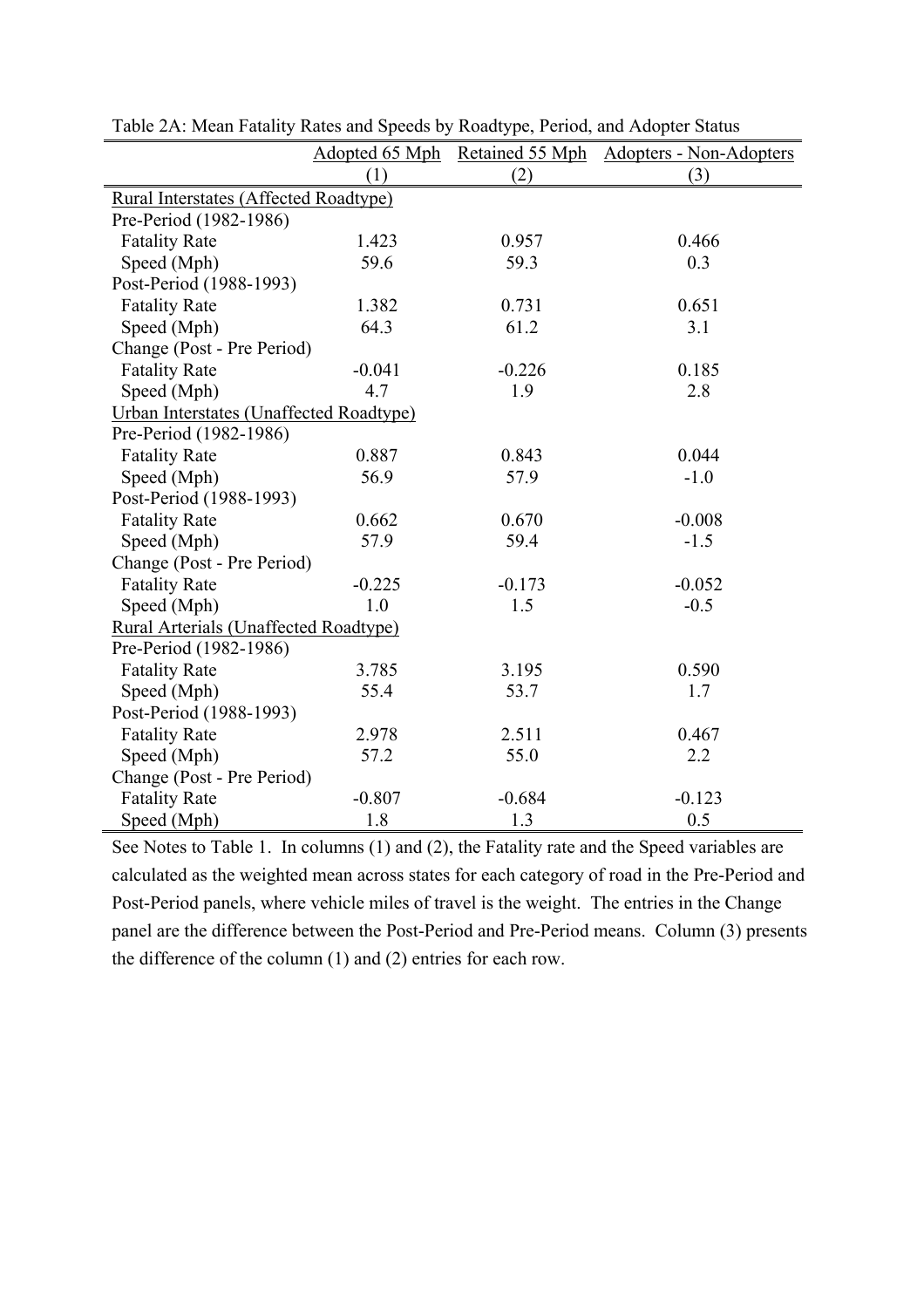|                      | DD of Levels Normalized by                   | DD of Natural Logarithms |
|----------------------|----------------------------------------------|--------------------------|
|                      | Pre-Period Level in Adopting States          |                          |
|                      |                                              | (2)                      |
|                      | Rural Interstates (Affected Roadtype)        |                          |
| <b>Fatality Rate</b> | 13.0%                                        | 0.311                    |
| Speed                | $4.7\%$                                      | 0.045                    |
|                      | Urban Interstates (Unaffected Roadtype)      |                          |
| <b>Fatality Rate</b> | $-5.9\%$                                     | $-0.063$                 |
| Speed                | $-0.9\%$                                     | $-0.009$                 |
|                      | <b>Rural Arterials (Unaffected Roadtype)</b> |                          |
| <b>Fatality Rate</b> | $-3.2\%$                                     | 0.005                    |
| Speed                | $0.9\%$                                      | 0.008                    |

Table 2B: Difference in Differences Estimates of 65 Mph Speed Limit on Fatality Rates and Speeds

See Notes to Tables 1 and 2A. The entries in this table represent two different difference in differences estimates of the effects of the 65 mph speed limit on fatality rates and speeds. The column (1) entries are the raw DD estimates from Table 2A, normalized by the pre-period level in adopting states. The column (2) entries are calculated with the mean of ln (fatality rate) and ln (speed) for adopters and nonadopters in the pre and post periods. The entries are equal to the post - pre difference of weighted means among adopters minus the post - pre difference of weighted means among non-adopters, where the weight is vehicle miles of travel.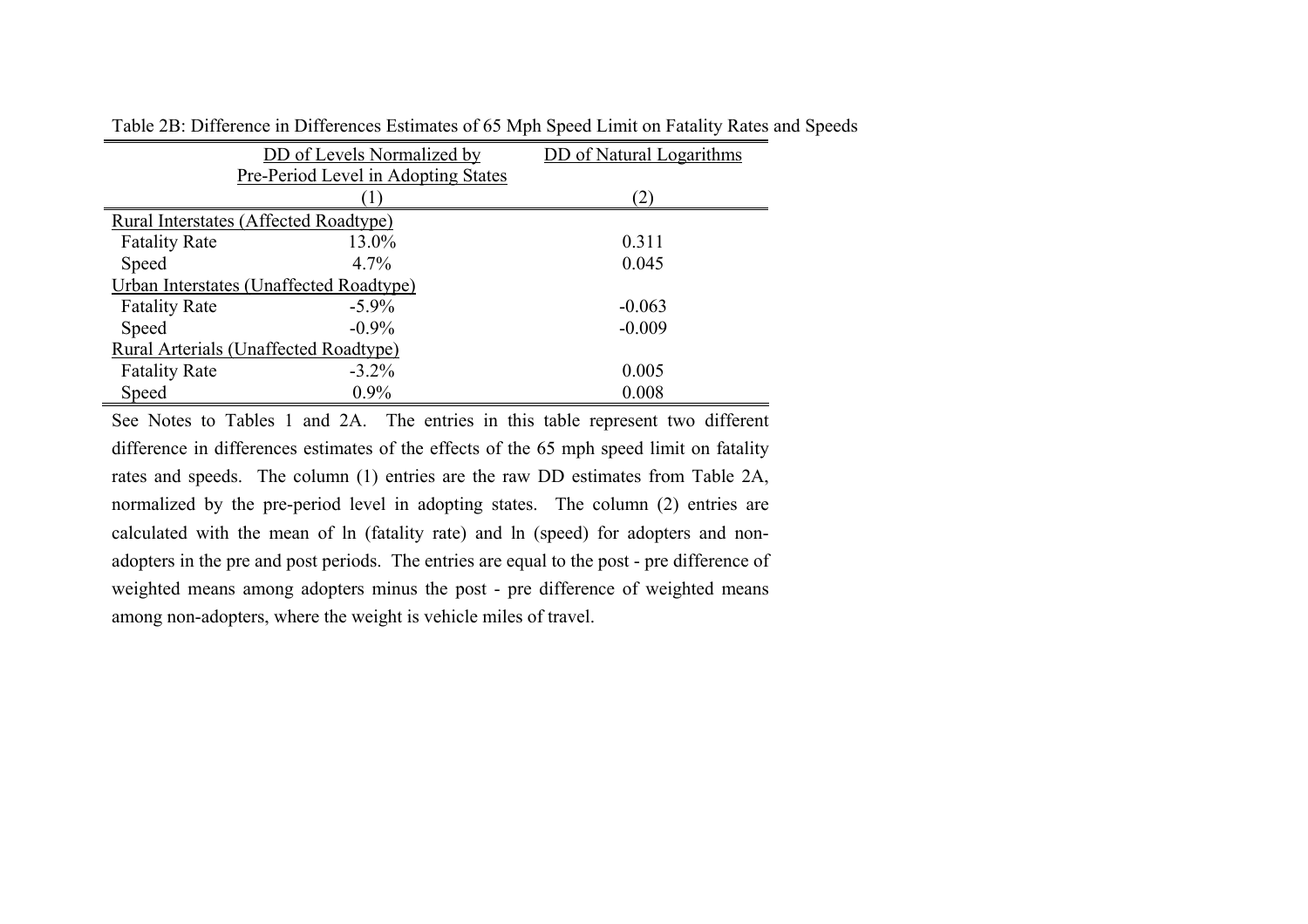|                       | <b>Affected Roadtype</b> | <b>Unaffected Roadtypes</b> |                 |
|-----------------------|--------------------------|-----------------------------|-----------------|
|                       | <b>Rural Interstates</b> | Urban Interstates           | Rural Arterials |
| Sample                | (1)                      | (2)                         | (3)             |
| <b>Annual Effects</b> |                          |                             |                 |
| 1982-6, 1987          | $-0.098$                 | $-0.203$                    | $-0.062$        |
|                       | (.195)                   | (.174)                      | (.119)          |
| 1982-6, 1988          | $0.351*$                 | $-0.223*$                   | $-0.073$        |
|                       | (.165)                   | (.111)                      | (.050)          |
| 1982-6, 1989          | 0.473                    | $-0.062$                    | 0.021           |
|                       | (.259)                   | (.142)                      | (.071)          |
| 1982-6, 1990          | 0.268                    | 0.073                       | $0.181*$        |
|                       | (.163)                   | (.161)                      | (.090)          |
| 1982-6, 1991          | 0.202                    | $-0.097$                    | $0.238**$       |
|                       | (.123)                   | (.135)                      | (.073)          |
| 1982-6, 1992          | 0.399**                  | $-0.012$                    | $0.140*$        |
|                       | (.162)                   | (.190)                      | (.087)          |
| 1982-6, 1993          | $0.493**$                | $-0.059$                    | 0.113           |
|                       | (.179)                   | (.154)                      | (.077)          |
| <b>Average Effect</b> |                          |                             |                 |
| 1982-1993             | $0.360**$                | $-0.056$                    | $0.082*$        |
|                       | (.091)                   | (.073)                      | (.040)          |

Table 3: Proportionate (Log) Effect of the Adoption of the 65 mph Speed Limit on Fatalities Controlling for the Observed Mileage, by Roadtype

Notes: The entries are estimated regression coefficients from an indicator for whether the 65 mph speed limit was in force in the state by year in models for the dependent variable of the natural logarithim of the number of fatalities. These models include the ln of vehicle-miles of travel and state-roadtype and year-roadtype fixed effects. The sample includes the 28 states (21 adopted) with rural interstates and for whom speed data are available. The years included in the sample are noted in the row headings. Heteroskedastic consistent standard errors are reported in parentheses. \* indicates significance at 5% level; \*\* indicates significance at 1% level.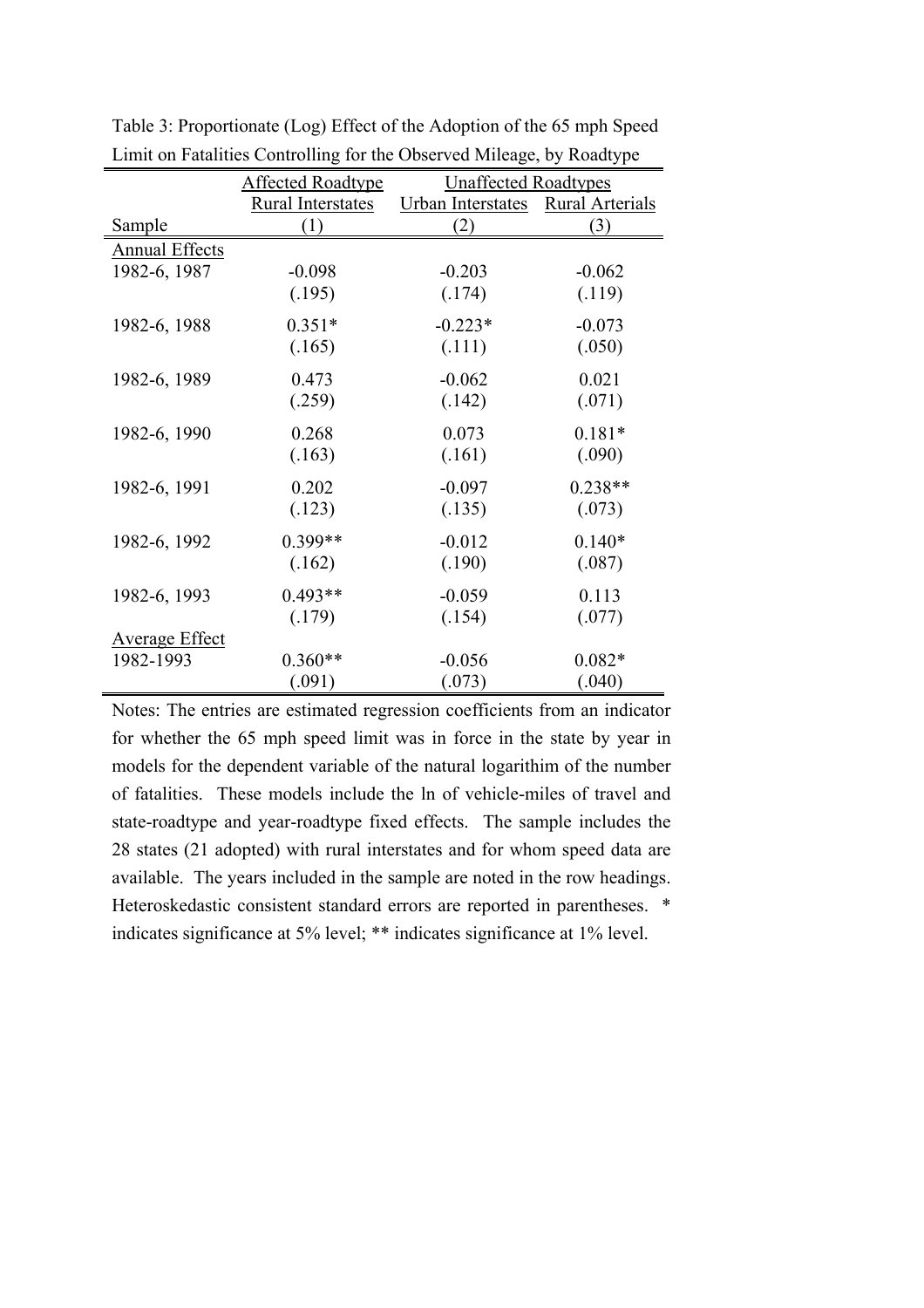|                       |                          |                             | ╯┸              |
|-----------------------|--------------------------|-----------------------------|-----------------|
|                       | <b>Affected Roadtype</b> | <b>Unaffected Roadtypes</b> |                 |
|                       | Rural Interstates        | Urban Interstates           | Rural Arterials |
| Sample                | (1)                      | (2)                         | (3)             |
| <b>Annual Effects</b> |                          |                             |                 |
| 1982-6, 1987          | $-0.039*$                | $-0.014$                    | $-0.047$        |
|                       | (.018)                   | (.018)                      | (.025)          |
| 1982-6, 1988          | $-0.041**$               | $-0.002$                    | $-0.006$        |
|                       | (.009)                   | (.011)                      | (.007)          |
| 1982-6, 1989          | $-0.038*$                | 0.004                       | 0.007           |
|                       | (.018)                   | (.014)                      | (.013)          |
| 1982-6, 1990          | $-0.025$                 | $-0.011$                    | 0.002           |
|                       | (.017)                   | (.016)                      | (.013)          |
| 1982-6, 1991          | $-0.043**$               | $-0.012$                    | 0.005           |
|                       | (.017)                   | (.015)                      | (.010)          |
| 1982-6, 1992          | $-0.057**$               | $-0.021$                    | 0.003           |
|                       | (.017)                   | (.019)                      | (.014)          |
| 1982-6, 1993          | $-0.054**$               | $-0.024$                    | 0.002           |
|                       | (.015)                   | (.014)                      | (.016)          |
| <b>Average Effect</b> |                          |                             |                 |
| 1982-1993             | $-0.041**$               | $-0.009$                    | $-0.000$        |
|                       | (.007)                   | (.007)                      | (.007)          |

Table 4: Proportionate (Log) Effect of the Adoption of the 65 mph Speed Limit on Hour Required to Travel the Observed Mileage, by Roadtype

Notes: The entries are estimated regression coefficients from an indicator for whether the 65 mph speed limit was in force in the state by year in models for the dependent variable of hours required to drive the observed mileage. These models include the ln of vehicle-miles of travel and state-roadtype and year-roadtype fixed effects. The sample includes the 28 states (21 adopted) with rural interstates and for whom speed data are available. The years included in the sample are noted in the row headings. Heteroskedastic consistent standard errors are reported in parentheses. \* indicates significance at 5% level; \*\* indicates significance at 1% level.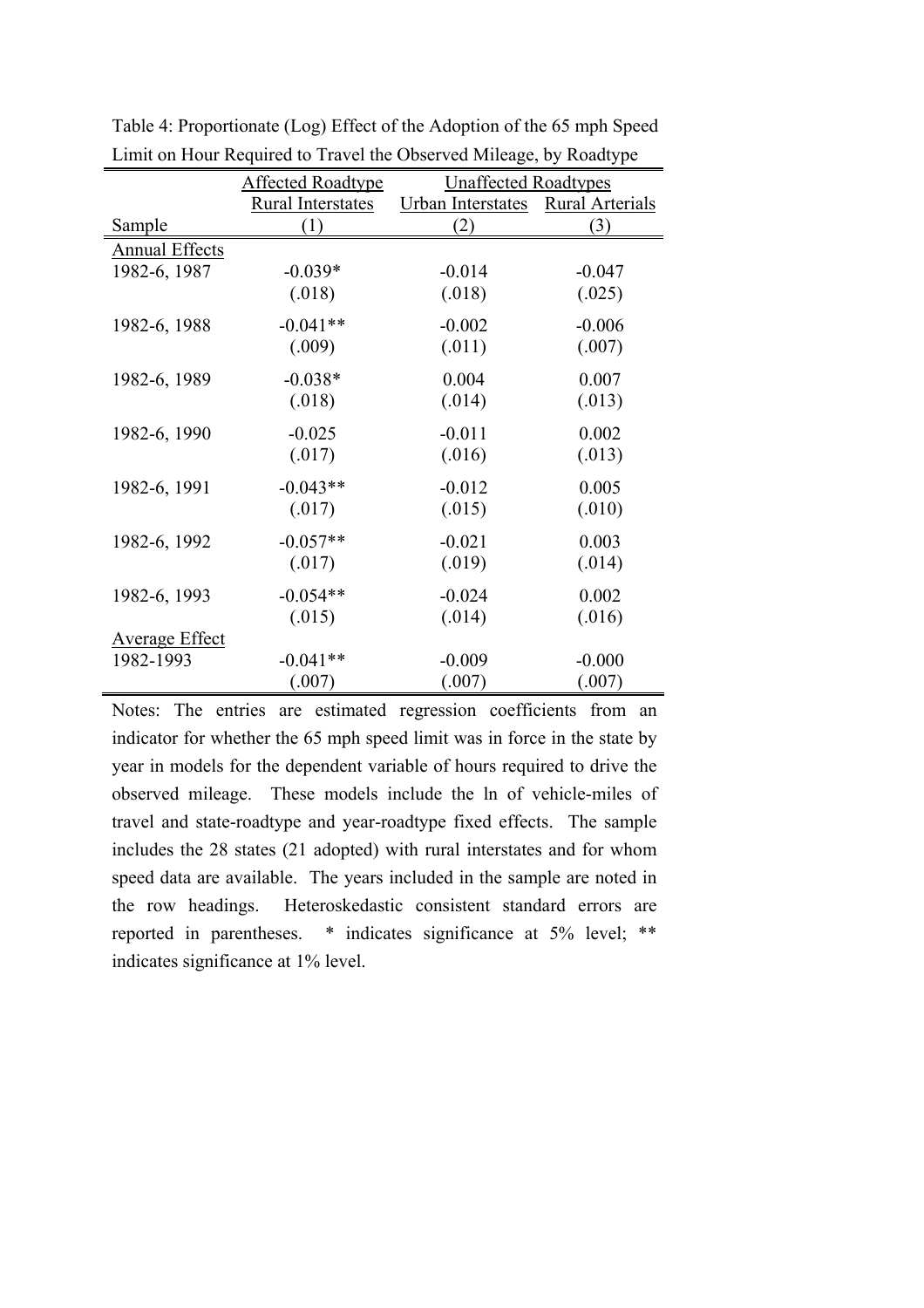| Sample                              | (1)            | (2)            | (3)            |
|-------------------------------------|----------------|----------------|----------------|
| Dep. Variable: Ln (Fatalities)      |                |                |                |
| <b>Rural Interstates</b>            |                | $0.360**$      |                |
| Only                                |                | (.091)         |                |
| Rural Interstates &                 | $0.312**$      | $0.417**$      | $0.414**$      |
| Urban Interstates                   | (.097)         | (.117)         | (.130)         |
| Rural Interstates &                 | $0.244**$      | $0.278**$      | $0.269**$      |
| <b>Rural Arterials</b>              | (.070)         | (.099)         | (.098)         |
| All Three                           | $0.280**$      | $0.349**$      | $0.337**$      |
| Roadtypes                           | (.073)         | (.101)         | (.096)         |
| Dep. Variable: Ln (Hours of Travel) |                |                |                |
| <b>Rural Interstates</b>            |                | $-0.041**$     |                |
| Only                                |                | (.007)         |                |
| Rural Interstates &                 | $-0.030**$     | $-0.032**$     | $-0.031**$     |
| <b>Urban Interstates</b>            | (.007)         | (.010)         | (.007)         |
| Rural Interstates &                 | $-0.041**$     | $-0.040**$     | $-0.033**$     |
| <b>Rural Arterials</b>              | (.006)         | (.010)         | (.008)         |
| All Three                           | $-0.036**$     | $-0.036**$     | $-0.033**$     |
|                                     | (.006)         | (.009)         | (.006)         |
| Ln (vmt) x Roadtype                 | Yes            | Yes            | Yes            |
| <b>Year Indicators</b>              | Yes            | N <sub>o</sub> | N <sub>o</sub> |
| Year-Roadtype Indicators            | N <sub>0</sub> | Yes            | Yes            |
| <b>State-Roadtype Indicators</b>    | Yes            | Yes            | Yes            |
| <b>State-Year Indicators</b>        | N <sub>0</sub> | N <sub>o</sub> | Yes            |

Table 5: Testing the Robustness of the Effect of the 65 Mph Speed Limit on Fatalities and Travel Times

Notes: The two panels present results from regressions where the dependent variables are the ln of fatalities and ln of hours driving, respectively. The entries are the estimated regression coefficients for an indicator that is equal to 1 for observations from rural interstates when the 65 mph speed limit is in force. Road types are pooled for the analysis in different ways, as shown by the row labels. The bottom of the table lists the controls in each of the specifications. Heteroskedastic consistent standard errors are reported in parentheses. \* indicates significance at 5% level; \*\* indicates significance at 1% level.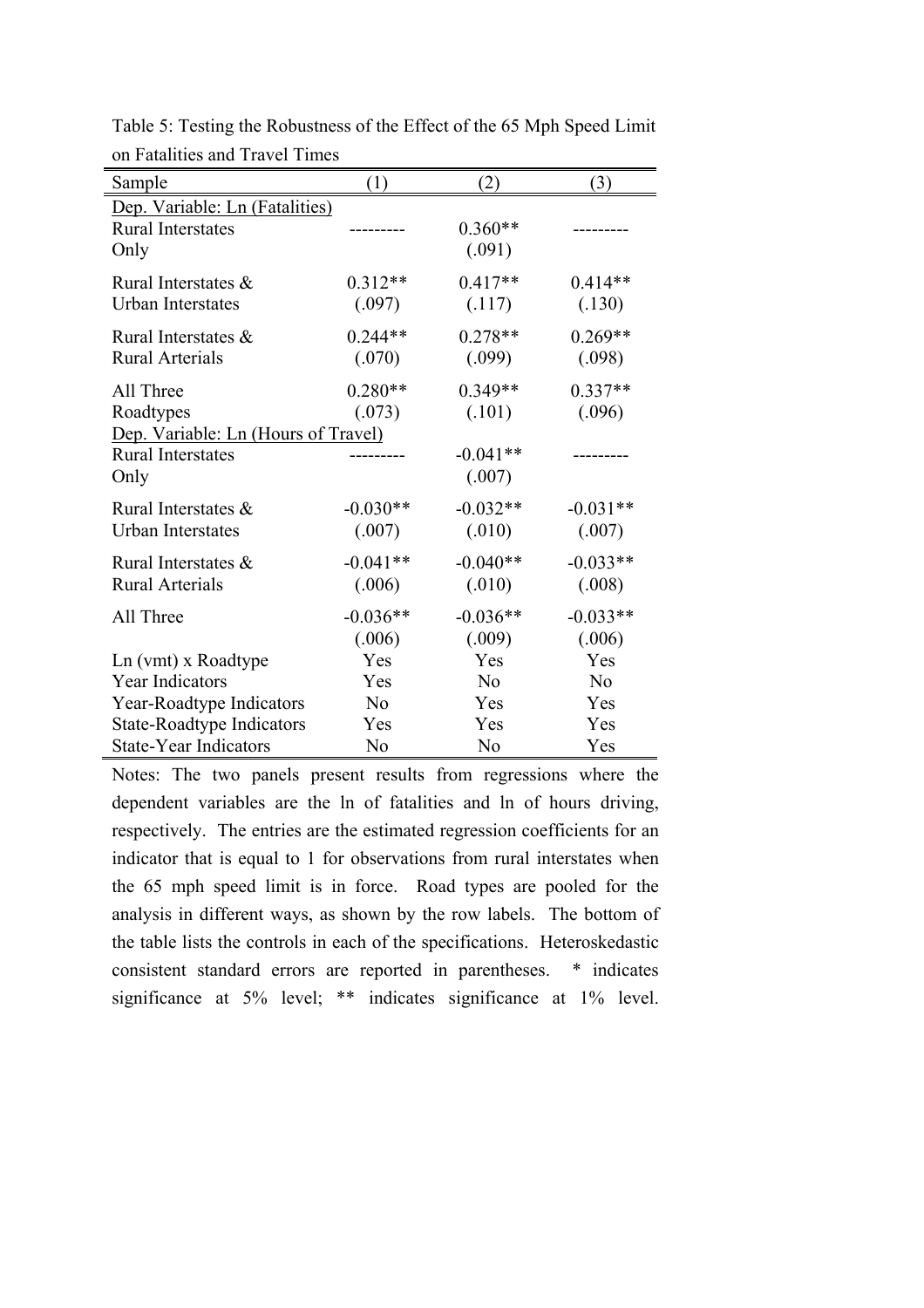| Sample                               | (1)                       | (2)                                                                             | (3)              |  |  |  |  |  |
|--------------------------------------|---------------------------|---------------------------------------------------------------------------------|------------------|--|--|--|--|--|
| Functional Form I: Ln Transformation |                           |                                                                                 |                  |  |  |  |  |  |
| Rural Interstates                    |                           | $-0.113**$                                                                      |                  |  |  |  |  |  |
| Only                                 |                           | (.037)                                                                          |                  |  |  |  |  |  |
|                                      |                           | [\$1.64 million]                                                                |                  |  |  |  |  |  |
| Rural Interstates &                  | $-0.095*$                 | $-0.076*$                                                                       | $-0.076**$       |  |  |  |  |  |
| <b>Urban Interstates</b>             | (.040)                    | (.034)                                                                          | (.031)           |  |  |  |  |  |
|                                      | [\$1.38 million]          | [\$1.11 million]                                                                | [\$1.11 million] |  |  |  |  |  |
| Rural Interstates &                  | $-0.166**$                | $-0.146*$                                                                       | $-0.122*$        |  |  |  |  |  |
| <b>Rural Arterials</b>               | (.057)                    | (.066)                                                                          | (.051)           |  |  |  |  |  |
|                                      | $[$2.42 \text{ million}]$ | $\lceil $2.12 \text{ million} \rceil \quad \lceil $1.78 \text{ million} \rceil$ |                  |  |  |  |  |  |
| All Three                            | $-0.128**$                | $-0.103**$                                                                      | $-0.099**$       |  |  |  |  |  |
|                                      | (.042)                    | (.041)                                                                          | (.034)           |  |  |  |  |  |
|                                      |                           | $[$1.86 \text{ million}]$ $[$1.50 \text{ million}]$ $[$1.44 \text{ million}]$   |                  |  |  |  |  |  |
|                                      |                           |                                                                                 |                  |  |  |  |  |  |
| Year Indicators                      | Yes                       | N <sub>0</sub>                                                                  | N <sub>0</sub>   |  |  |  |  |  |
| Year-Roadtype Indicators             | N <sub>0</sub>            | Yes                                                                             | Yes              |  |  |  |  |  |
| <b>State-Roadtype Indicators</b>     | Yes                       | Yes                                                                             | Yes              |  |  |  |  |  |
| <b>State-Year Indicators</b>         | N <sub>o</sub>            | N <sub>o</sub>                                                                  | N <sub>0</sub>   |  |  |  |  |  |

Table 6A: Estimates of the Monetary Value of the Time Saved per Marginal Fatality

Notes: See Notes to Table 5. The entries report the results from regressions of ln (Hours of Travel) on ln (Fatalities), where an indicator for whether the 65 mph speed limit was in force is an instrumental variable for ln (Fatalities). Ln (vmt) is a control and its effect is allowed to vary by roadtype. The entries are the parameter estimates and heteroskedastic consistent standard errors (in parentheses) on ln (Fatalities) and the implied monetary value of the time saved per marginal fatality, V, [in square brackets]. \* indicates significance at 5% level; \*\* indicates significance at 1% level.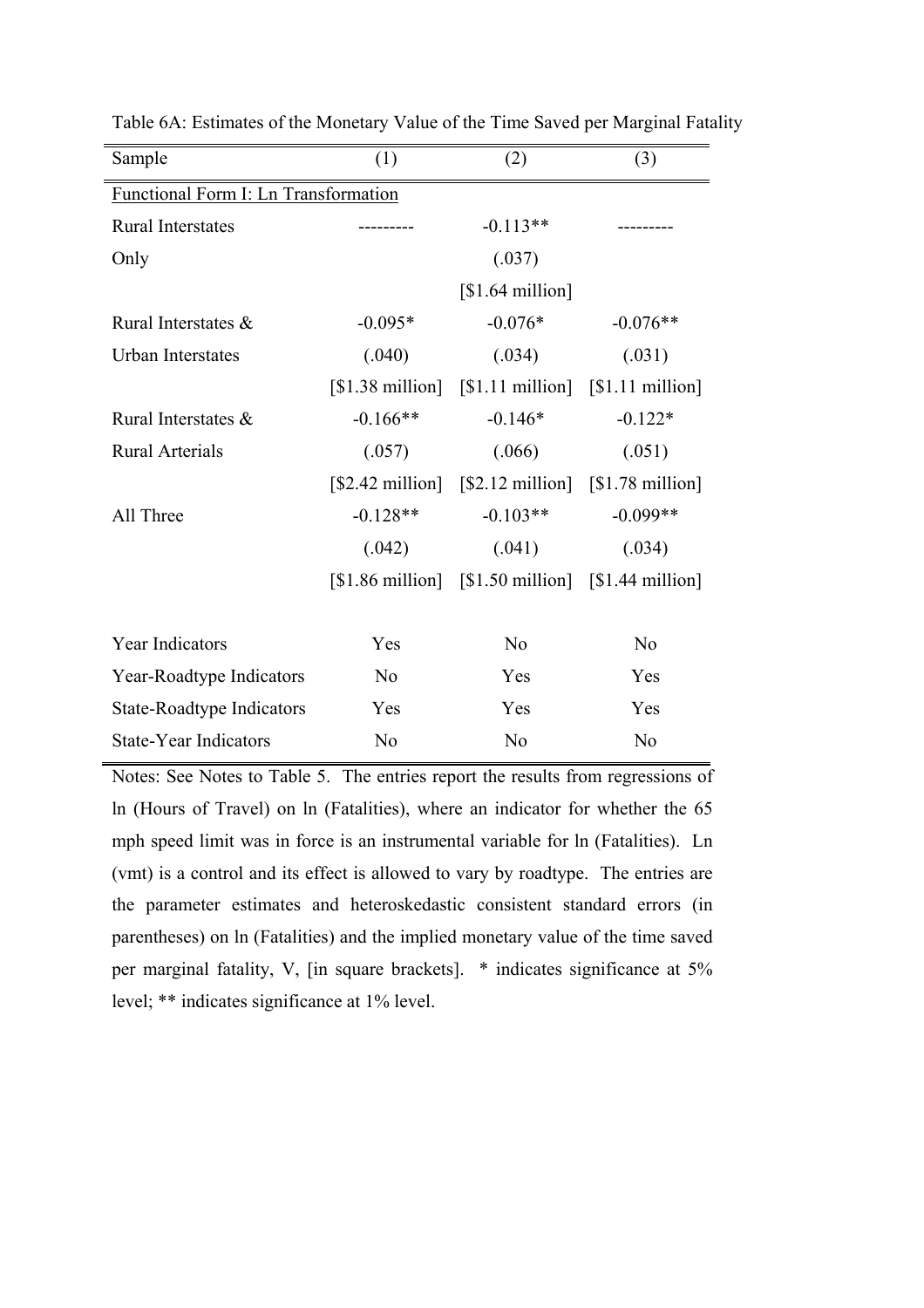| Sample                                   | (1)               | (2)                                                                                                                       | (3)              |  |  |  |  |
|------------------------------------------|-------------------|---------------------------------------------------------------------------------------------------------------------------|------------------|--|--|--|--|
| <b>Functional Form II: Untransformed</b> |                   |                                                                                                                           |                  |  |  |  |  |
| <b>Rural Interstates</b>                 |                   | $17.03*$                                                                                                                  |                  |  |  |  |  |
| Only                                     |                   | (7.67)                                                                                                                    |                  |  |  |  |  |
|                                          |                   | [\$5.92 million]                                                                                                          |                  |  |  |  |  |
| Rural Interstates &                      | 25.64**           | 16.39*                                                                                                                    | $8.65*$          |  |  |  |  |
| <b>Urban Interstates</b>                 | (9.42)            | (7.46)                                                                                                                    | (3.84)           |  |  |  |  |
|                                          | [\$8.91 million]  | $[$5.69$ million]                                                                                                         | [\$3.00 million] |  |  |  |  |
| Rural Interstates &                      | $4.01**$          | 8.25                                                                                                                      | 7.88*            |  |  |  |  |
| <b>Rural Arterials</b>                   | (0.51)            | (4.32)                                                                                                                    | (3.79)           |  |  |  |  |
|                                          | $[$1.39$ million] | $\lceil $2.87 \text{ million} \rceil \quad \lceil $2.74 \text{ million} \rceil$                                           |                  |  |  |  |  |
| All Three                                | $6.97**$          | 11.98*                                                                                                                    | $8.80**$         |  |  |  |  |
|                                          | (1.16)            | (5.06)                                                                                                                    | (3.57)           |  |  |  |  |
|                                          |                   | $\lceil $2.42 \text{ million} \rceil \quad \lceil $4.16 \text{ million} \rceil \quad \lceil $3.06 \text{ million} \rceil$ |                  |  |  |  |  |
|                                          |                   |                                                                                                                           |                  |  |  |  |  |
| Year Indicators                          | Yes               | N <sub>0</sub>                                                                                                            | N <sub>0</sub>   |  |  |  |  |
| Year-Roadtype Indicators                 | N <sub>0</sub>    | Yes                                                                                                                       | Yes              |  |  |  |  |
| <b>State-Roadtype Indicators</b>         | Yes               | Yes                                                                                                                       | Yes              |  |  |  |  |
| <b>State-Year Indicators</b>             | N <sub>o</sub>    | N <sub>o</sub>                                                                                                            | N <sub>0</sub>   |  |  |  |  |

Table 6B: Estimates of the Monetary Value of the Time Saved per Marginal Fatality

Notes: See Notes to Table 5. The entries report the results from regressions of speed on the fatality rate, where an indicator for whether the 65 mph speed limit was in force is an instrumental variable for the fatality rate. The equation is weighted by vmt. The entries are the parameter estimates and heteroskedastic consistent standard errors (in parentheses) on the fatality rate and the implied monetary value of the time saved per marginal fatality, V, [in square brackets]. \* indicates significance at 5% level, \*\* indicates significance at 1% level.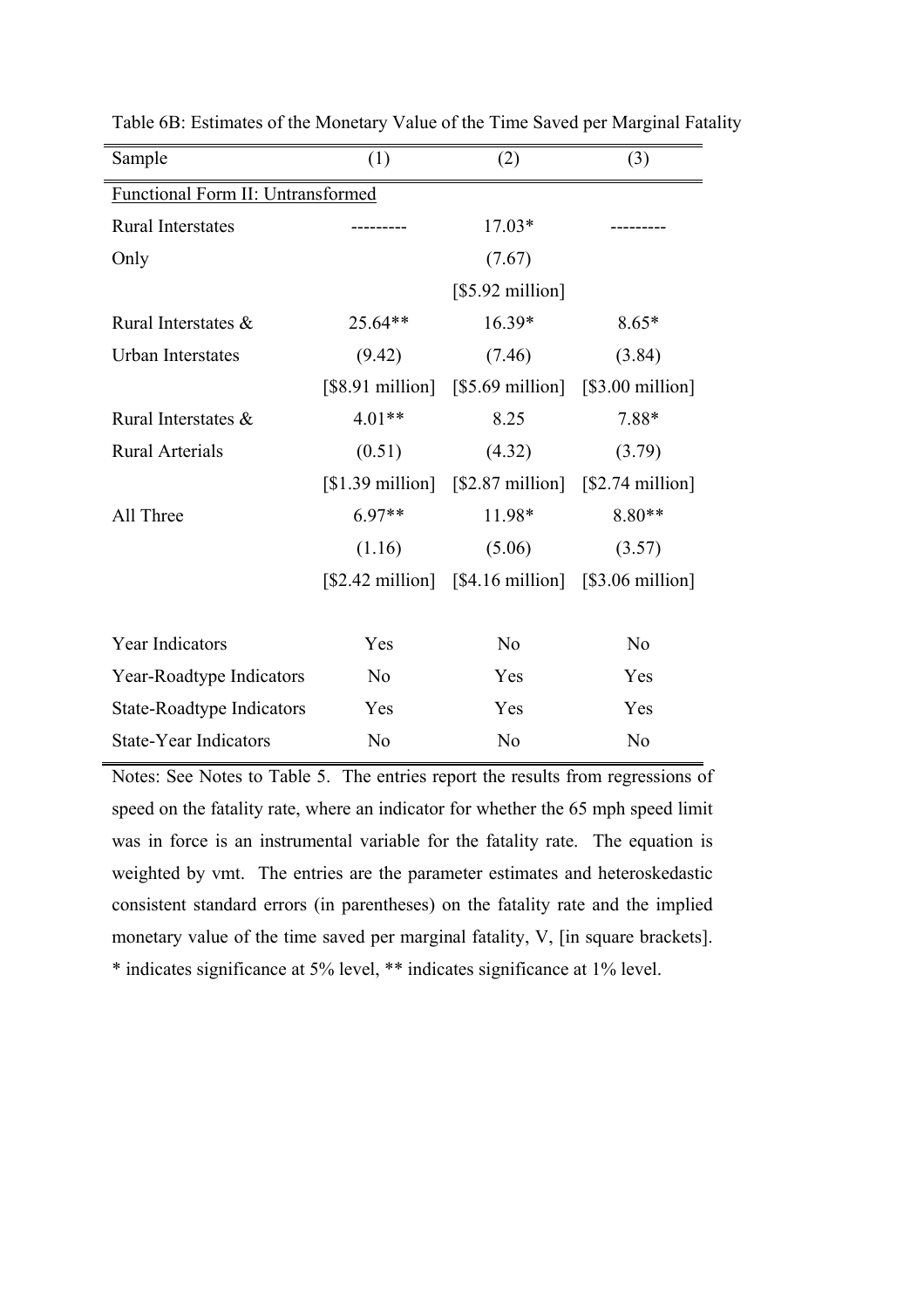|                | "Fatality Effect" |          | "Speed Effect" |          | <b>IV Elasticity</b> |          | Estimated Value of |
|----------------|-------------------|----------|----------------|----------|----------------------|----------|--------------------|
|                | Parameter         | Standard | Parameter      | Standard | Parameter            | Standard | Time Saved         |
|                | Estimate          | Error    | Estimate       | Error    | Estimate             | Error    | per Fatality       |
|                |                   |          |                |          |                      |          | Millions of 1997\$ |
|                | (1)               | (2)      | (3)            | (4)      | (5)                  | (6)      | (7)                |
| Arizona        | 0.229             | (.178)   | $-0.054**$     | (.017)   | $-0.239$             | (.215)   | \$1.92             |
| Arkansas       | 0.348             | (.250)   | $0.033**$      | (.010)   | 0.094                | (.072)   | $-$1.12$           |
| California     | 0.139             | (.123)   | $-0.060**$     | (.012)   | $-0.431$             | (.403)   | \$4.75             |
| Colorado       | 0.396*            | (.179)   | $-0.084**$     | (.013)   | $-0.212*$            | (.089)   | \$2.31             |
| Idaho          | 0.335             | (.279)   | $-0.081**$     | (.011)   | $-0.241$             | (.201)   | \$2.05             |
| Illinois       | $0.310*$          | (.155)   | $-0.040**$     | (.008)   | $-0.128$             | (.076)   | \$3.19             |
| Indiana        | $-0.039$          | (.271)   | 0.002          | (.012)   | 0.045                | (.497)   | $-$0.70$           |
| Iowa           | $0.505**$         | (.184)   | $-0.053**$     | (.015)   | $-0.106*$            | (.053)   | \$2.97             |
| Kansas         | 0.377             | (.234)   | $-0.042**$     | (.014)   | $-0.113$             | (.077)   | \$1.96             |
| Kentucky       | $0.461*$          | (.214)   | $-0.033$       | (.019)   | $-0.071$             | (.049)   | \$1.24             |
| Michigan       | $0.591**$         | (221)    | $-0.019$       | (.015)   | $-0.033$             | (.029)   | \$0.99             |
| Mississippi    | 0.193             | .205)    | $-0.015$       | (.017)   | $-0.079$             | (.120)   | \$0.76             |
| Nevada         | 0.261             | (.253)   | $-0.022$       | (.017)   | $-0.082$             | (.098)   | \$0.49             |
| North Carolina | $0.612*$          | .290)    | $-0.037**$     | (.012)   | $-0.061$             | (.035)   | \$1.09             |
| Ohio           | $0.553*$          | .232)    | 0.007          | (.015)   | 0.013                | (.027)   | $-$0.47$           |
| Oregon         | 0.141             | .220)    | $-0.048**$     | (.013)   | $-0.340$             | (.536)   | \$5.41             |
| South Carolina | 0.405             | (247)    | $-0.040**$     | (.014)   | $-0.099$             | (.077)   | \$1.68             |
| South Dakota   | $0.656*$          | (.274)   | $-0.072**$     | (.013)   | $-0.110*$            | (.049)   | \$1.92             |
| Tennessee      | $0.316*$          | (.147)   | $-0.006$       | (.013)   | $-0.020$             | (.043)   | \$0.29             |
| Wisconsin      | 0.118             | .227)    | $-0.039**$     | (.014)   | $-0.330$             | (.609)   | \$9.71             |
| Wyoming        | 0.301             | (315)    | $-0.017$       | (.016)   | $-0.055$             | (.088)   | \$0.50             |

Table 7: State-by-State Estimates of Monetary Value of Time Saved per Marginal Fatality

Notes: See Notes to Tables 5 and 6A and 6B. The entries in columns (1)-(2), (3)-(4), and (5)-(6) are from fitting equations (12a), (12b), and (11), respectively. The sample for each of these regressions includes observations on rural interstates, urban interstates, and rural arterials from the 7 states that retained the 55 mph limit and the state for which the estimate applies. The controls include the logarithm of vmt interacted with roadtype and state-roadtype, roadtype-year, and state-year fixed effects. Five states (Indiana, Kentucky, Mississippi, Ohio, and Wyoming) had missing speed data for 1 to 3 years during the period when the 65 mph speed limit was in force. In the estimation of the state-specific parameters for these states, the observations from the states that retained the 55 mph limit were dropped in those years. The state-specific IV estimated values of time saved per marginal fatality are calculated by multiplying the IV elasticity (column (5)) by the state-specific ratio of hours traveled to total fatalities and the statespecific mean hourly wage. Heteroskedastic consistent standard errors are reported in parentheses. \* indicates significance at 5% level; \*\* indicates significance at 1% level.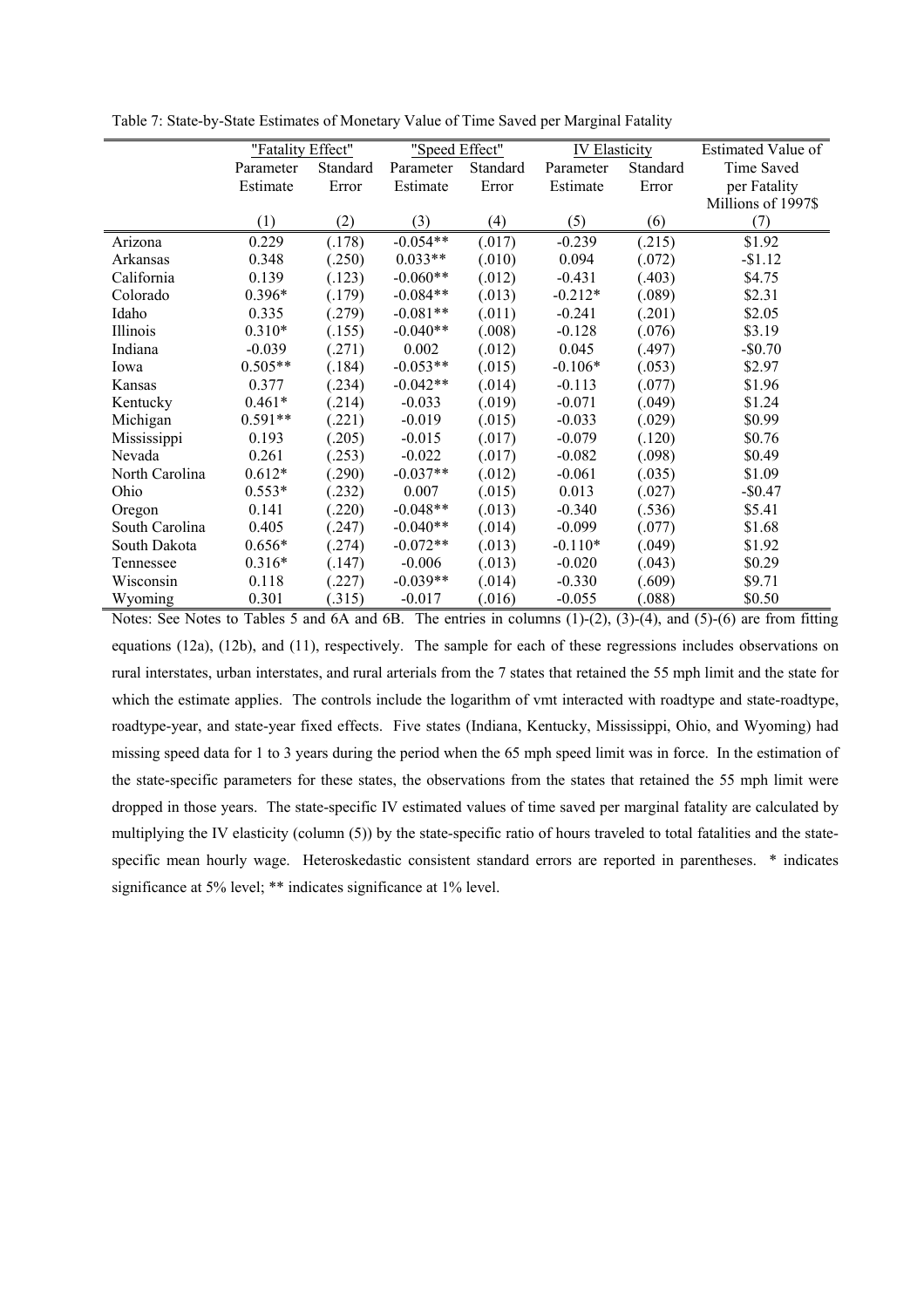|                                                                    | (1)                  | (2)                  | (3)                  | (4)                  |
|--------------------------------------------------------------------|----------------------|----------------------|----------------------|----------------------|
| Probit Estimates for Probability of Adoption                       |                      |                      |                      |                      |
| Constant                                                           | $8.24**$<br>(2.87)   | $8.24**$<br>(2.87)   | $8.24**$<br>(2.87)   | $8.24**$<br>(2.87)   |
| Traffic Density in 1986                                            | $-32.21**$<br>(8.00) | $-32.21**$<br>(8.00) | $-32.21**$<br>(8.00) | $-32.21**$<br>(8.00) |
| Mean Wage in 1986                                                  | $-0.56$<br>(0.32)    | $-0.56$<br>(0.32)    | $-0.56$<br>(0.32)    | $-0.56$<br>(0.32)    |
| Estimates from Value of Time Saved per Fatality (i.e., V) Equation |                      |                      |                      |                      |
| Constant                                                           | $2.56**$<br>(0.76)   | $2.46**$<br>(0.90)   | $2.77**$<br>(0.98)   | $2.39*$<br>(1.12)    |
| Traffic Density in 1986                                            | $-24.52$<br>(20.87)  | $-23.39$<br>(20.21)  | $-35.74$<br>(28.07)  | $-34.94$<br>(26.40)  |
| Inverse of Mill's Ratio                                            | 3.60<br>(2.07)       | $-0.12$<br>(2.21)    | 5.42<br>(5.29)       | 4.74<br>(2.49)       |
| Value of a Statistical Life                                        |                      |                      |                      |                      |
| $V^*$ (millions of 1997\$s)                                        | \$1.54<br>[S1.95]    | \$1.49<br>[S1.18]    | \$1.29<br>[S1.68]    | \$0.94<br>[S1.48]    |
| Huber-White Std. Errors in V Equation                              | Yes                  | Yes                  | N <sub>0</sub>       | N <sub>0</sub>       |
| Bootstrapped Standard Errors in V Equation                         | N <sub>0</sub>       | N <sub>o</sub>       | Yes                  | N <sub>0</sub>       |
| Weight V Eq. by Inverse of Elasticity's Std Err                    | N <sub>0</sub>       | Yes                  | N <sub>o</sub>       | N <sub>o</sub>       |
| <b>Median Regression</b>                                           | N <sub>0</sub>       | N <sub>0</sub>       | Yes                  | N <sub>o</sub>       |
| <b>Robust Regression</b>                                           | N <sub>o</sub>       | N <sub>0</sub>       | N <sub>0</sub>       | Yes                  |

Table 8: Recovering the Value of a Statistical Life, V\*

Notes: The first panel presents estimates and Huber-White standard errors (in parentheses) from the probit equation for the probability that a state adopted the 65 mph speed limit, which is equation (9) in the text. This equation is estimated on the 47 states with rural interstates. The second panel presents estimates from the fitting of the V equation, which is equation (6) in the text. The inverse of the Mill's ratio is calculated with the results from the probit equation. These equations are estimated in two-steps, because we do not have V data for 19 of the 40 adopting states but we want to use data from those states in estimating the probit. The row labels at the bottom of the table provide estimation details on the second step. The third panel presents the estimated value of a statistical life, V\*. It is calculated with the parameters from the first two panels as described in Section I of the text. In square brackets below the estimated  $V^*$ , we list the parameter estimate from the constant in a regression of the V's on a constant. The estimation details in the row labels apply to this simple regression as well. \* indicates significance at 5% level; \*\* indicates significance at 1% level.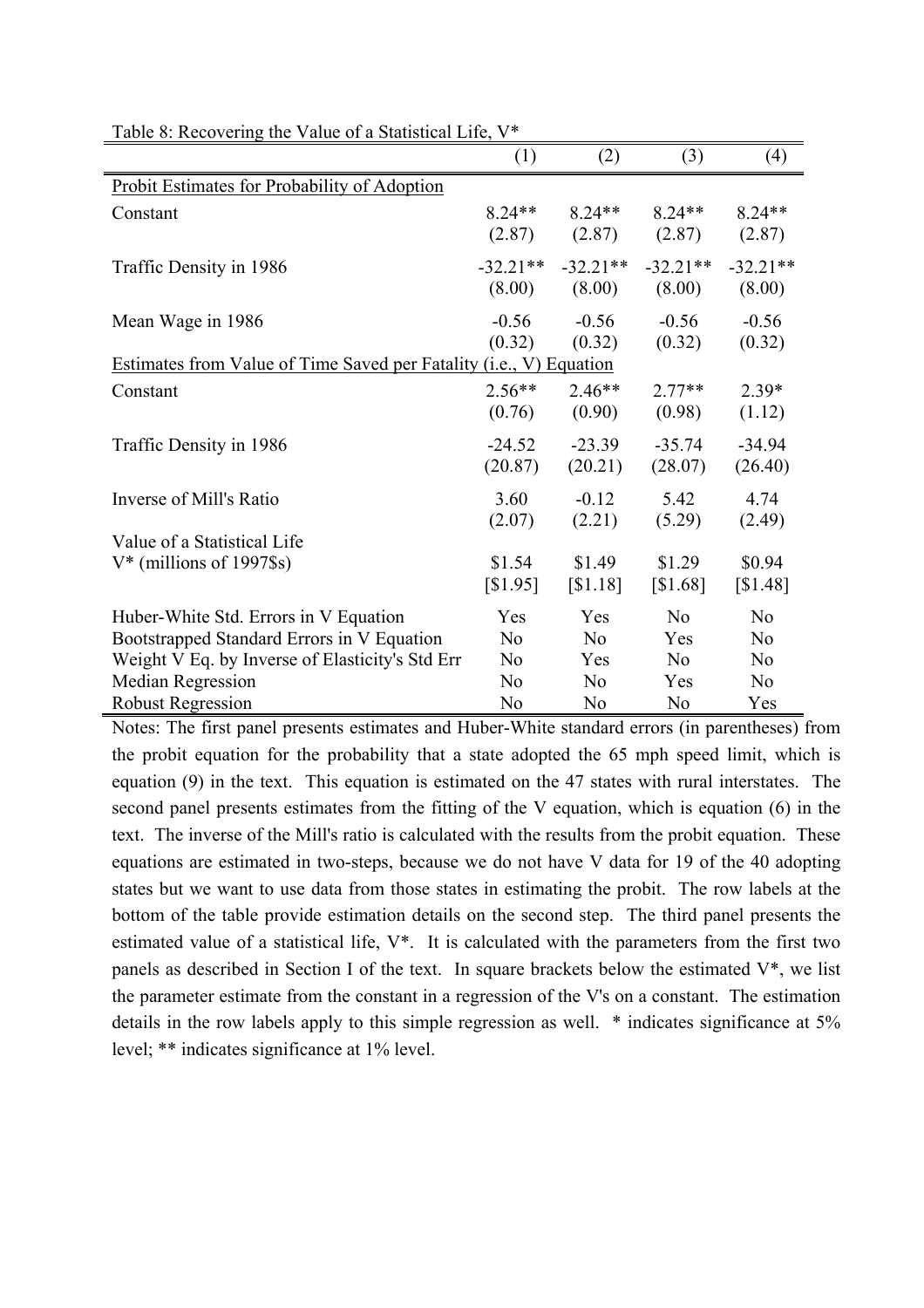Table 9: Adjustments to the Estimates of V and V\*

|                                        |                | Adjust the Value of a Hour for |      |  |
|----------------------------------------|----------------|--------------------------------|------|--|
|                                        |                | Nonwage Compensation in 1986   |      |  |
|                                        |                | N <sub>0</sub>                 | Yes  |  |
| Adjust Hours Saved for the             | N <sub>0</sub> | 1.00                           | 1.22 |  |
| <b>Average Number of Car Occupants</b> |                |                                |      |  |
| in 1986                                | Yes            | 1.70                           | 2.07 |  |
|                                        |                |                                |      |  |

Notes: The estimated number of occupants per vehicle in 1986 is obtained by taking the mean of this variable from the 1983 and 1990 *Nationwide Personal Transportation Surveys*. These surveys are not representative at the state level, so we cannot calculate state-specific estimates of hours saved that account for the number of occupants per vehicle. The best estimate of nonwage compensation comes from the *National Income and Product Accounts* (NIPA) of the United States. Total compensation to employees was \$2.571 (in billions) in 1986. "Wage and Salary Accruals" accounted for \$2.114 and "Supplements to Wages and Salaries" comprised the remaining \$0.456. The *Current Population Survey Outgoing Rotation Group* measure of wages is similar to the NIPA "Wage and Salary Accruals" category, so we estimate that nonwage compensation was equal to approximately 22% of wage and salary income in 1986.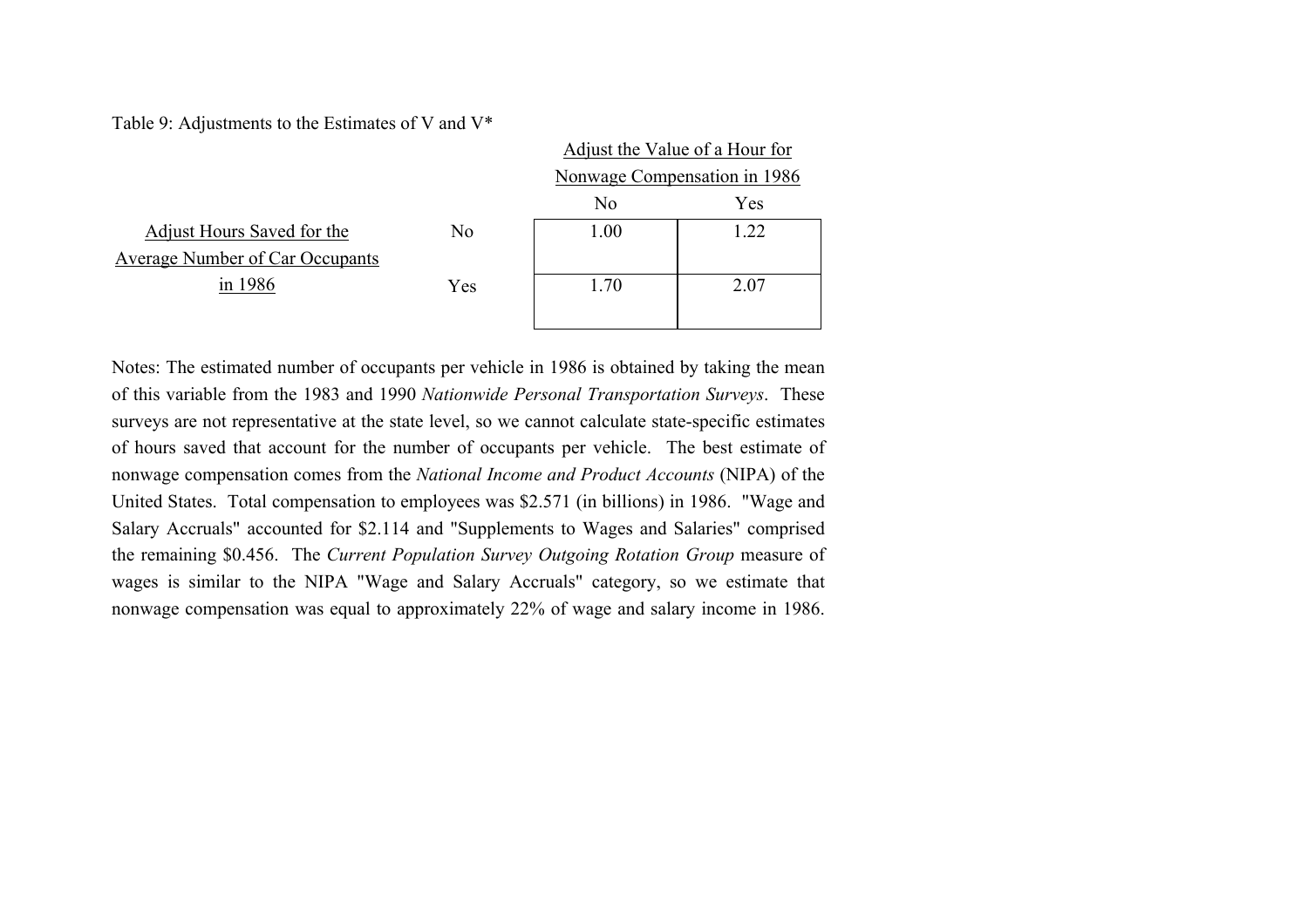

Figure 1: Trend in Driving Fatality Rate on all Roadtypes, 1966-1993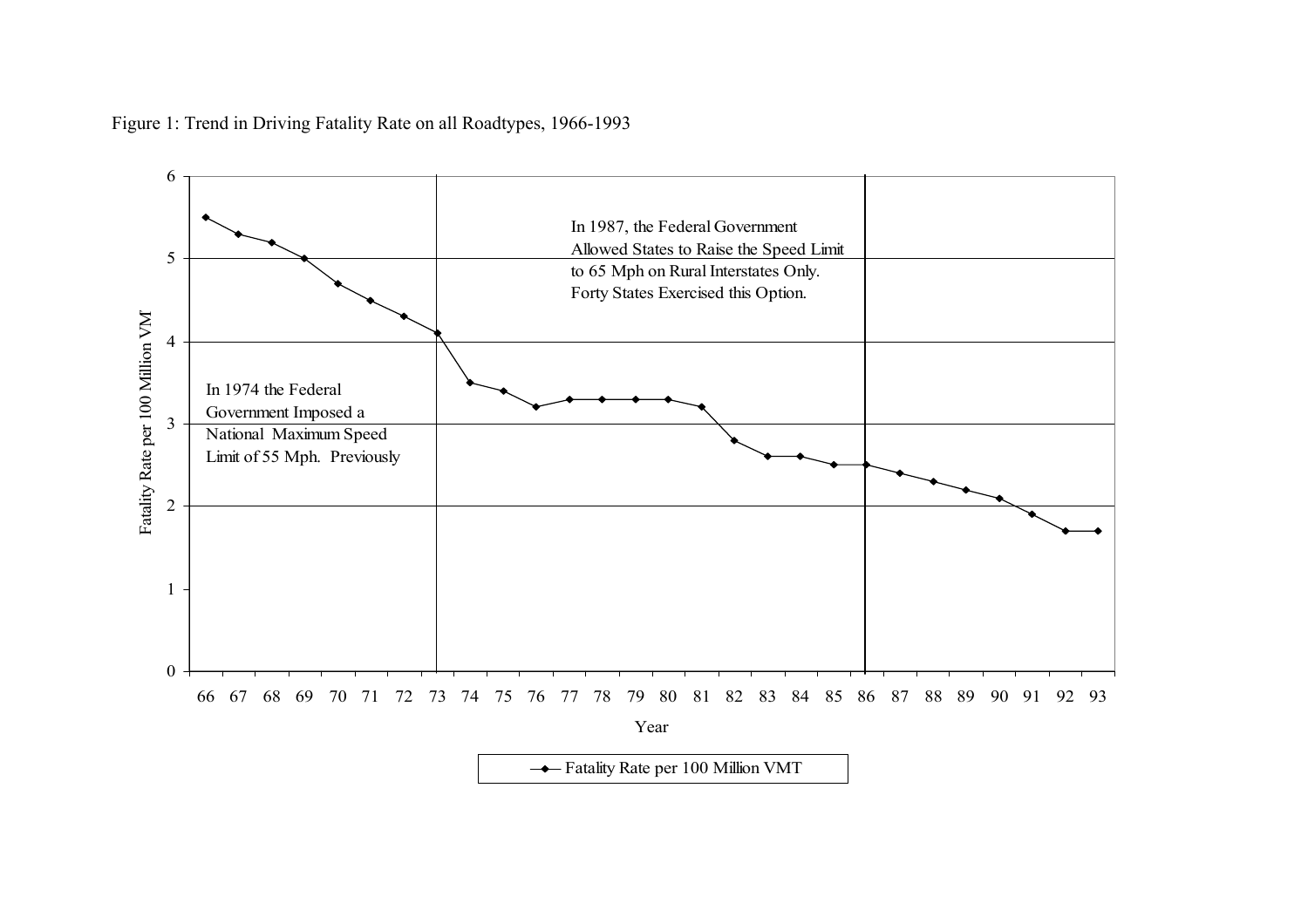Figure 2: Adoption Status and Speed Data Availability, by State

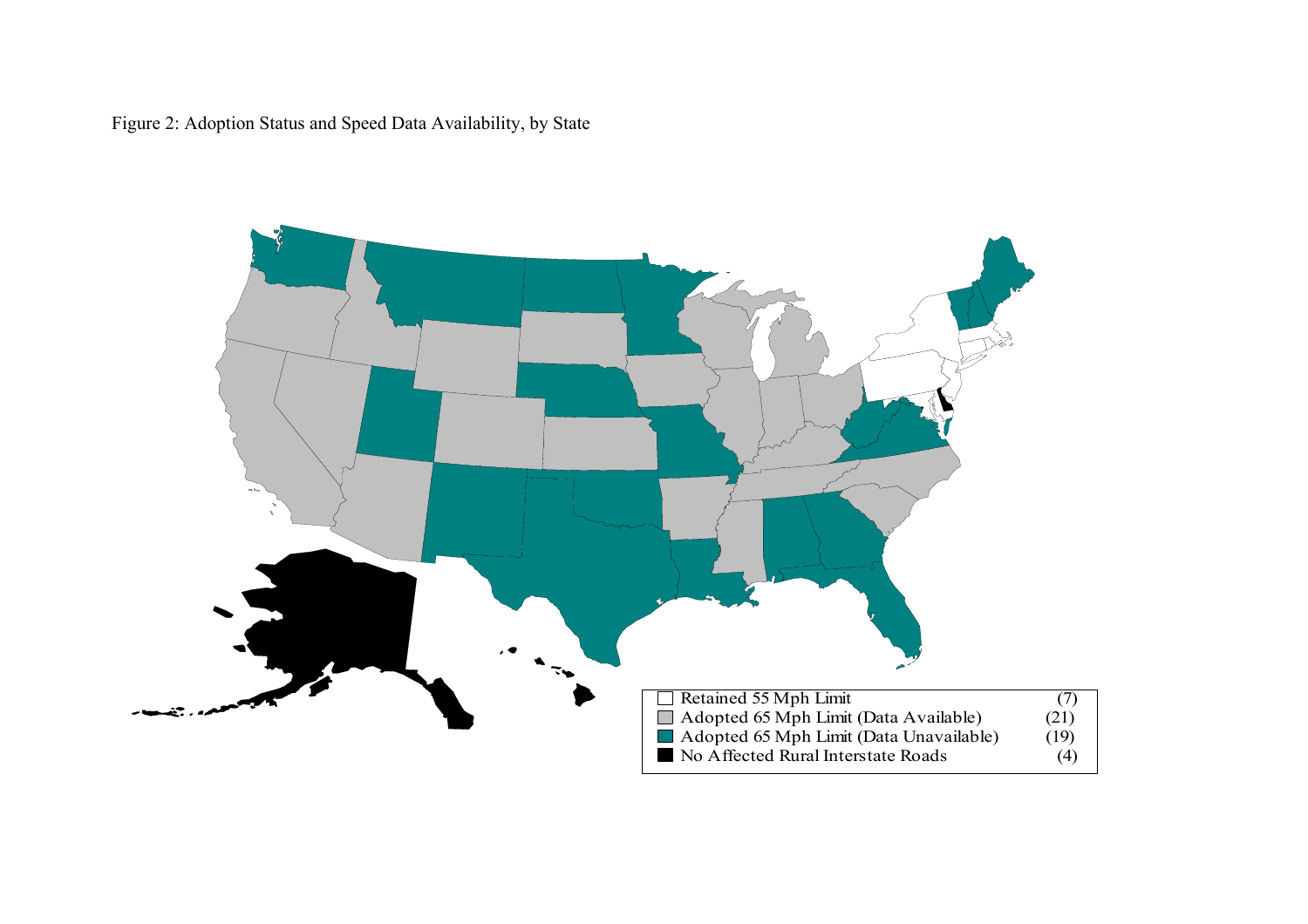

Figure 3: Trends in Fatality Rates on Rural Interstate Roads, by Adoption of 65 Mph Speed Limit, 1982-93

Notes: The fatality rate is calculated as the weighted mean of the number of fatalities per 100 million vehicle miles of travel, where the weight is vehicle miles of travel.